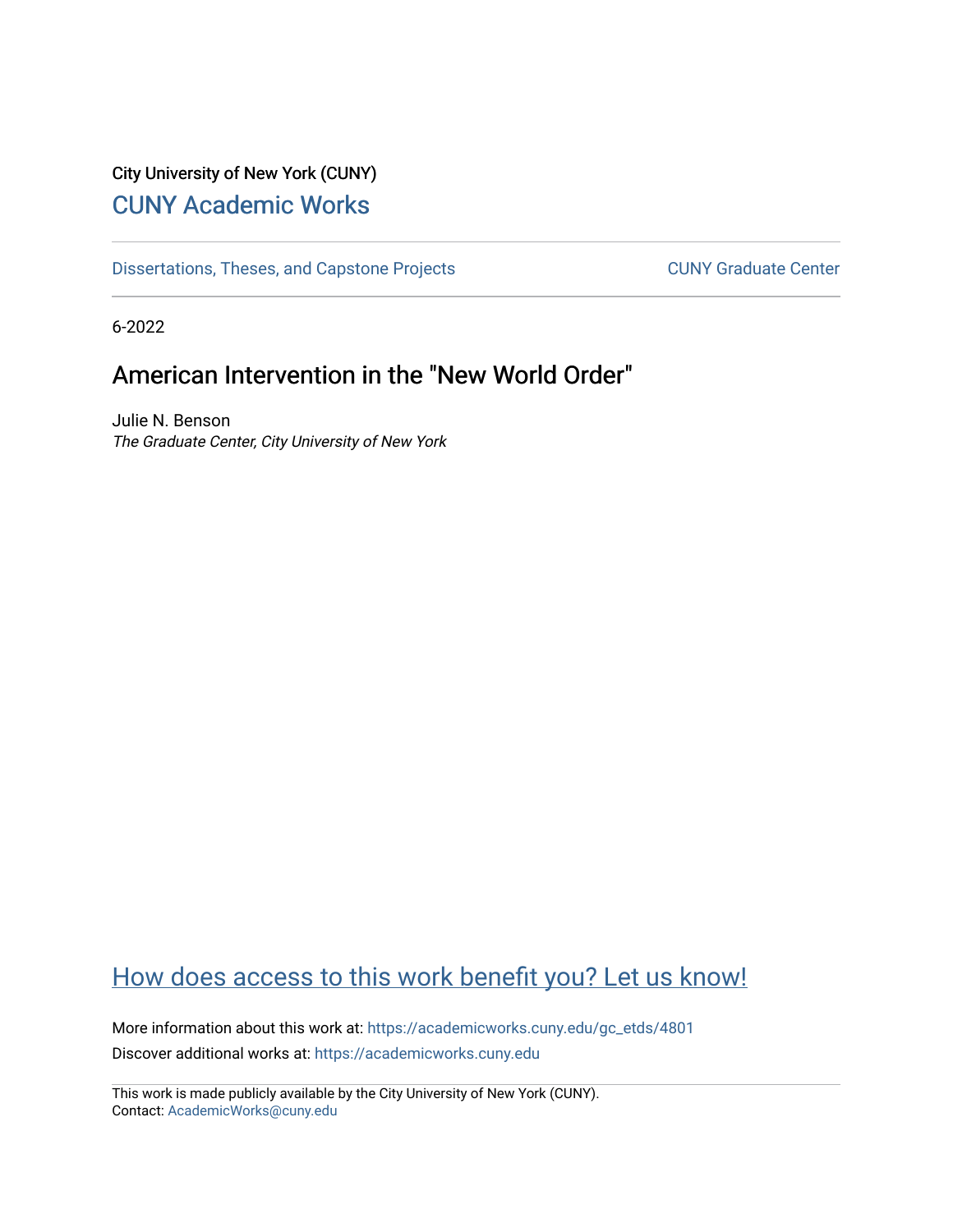## **AMERICAN INTERVENTION IN THE "NEW WORLD ORDER"**

By

JULIE BENSON

A master's thesis submitted to the Graduate Faculty in Political Science in partial fulfillment of the requirements for the degree of Master of Arts, The City University of New York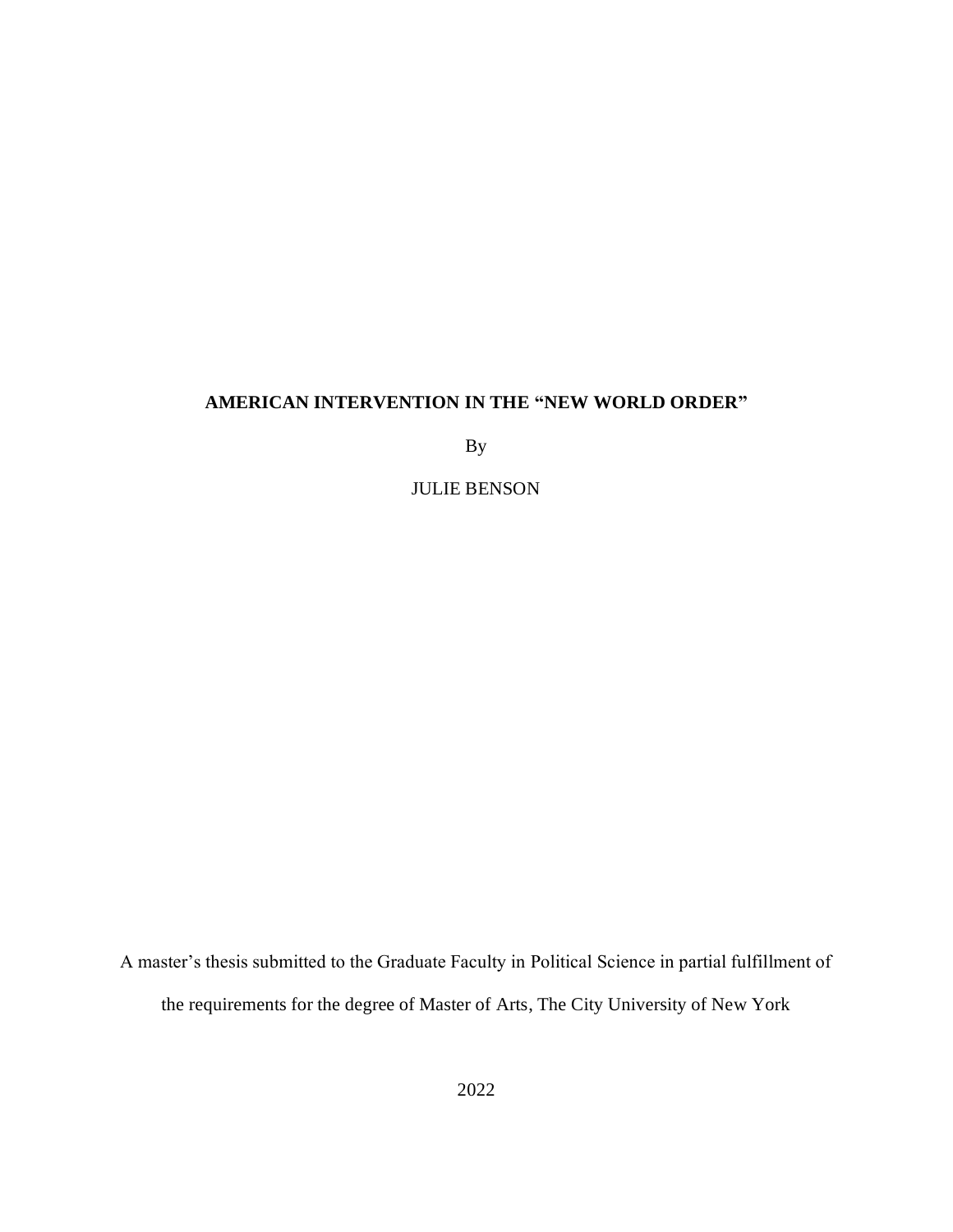© 2022

# JULIE BENSON

# All Rights Reserved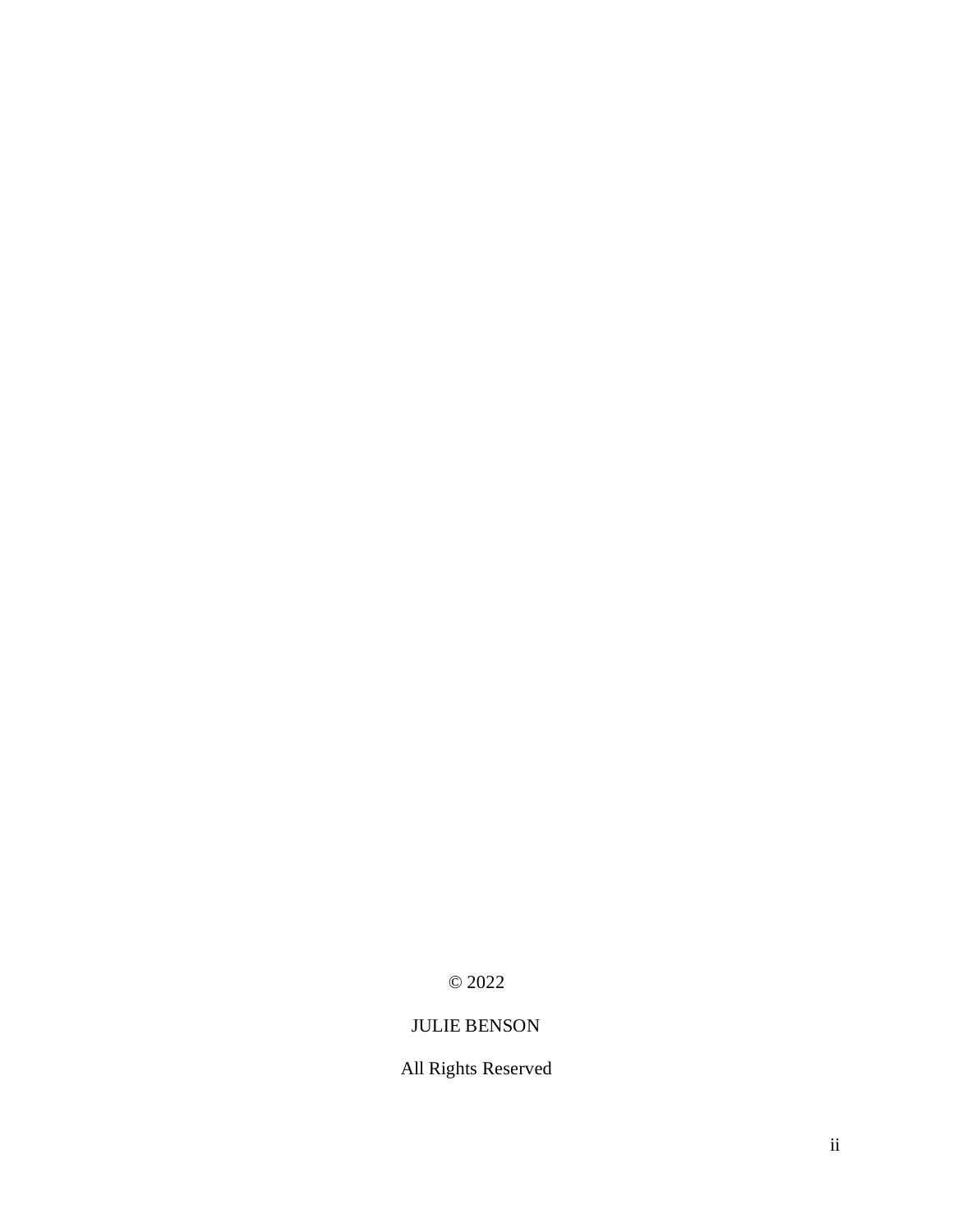American Intervention in the "New World Order"

By

Julie Benson

This manuscript has been read and accepted for the Graduate Faculty in Political Science in satisfaction of the thesis requirement for the degree of Master of Arts.

| 04/28/2022 | <b>Susan Woodward</b>    |
|------------|--------------------------|
| Date       | Susan Woodward           |
|            | Thesis Advisor           |
|            |                          |
| 04/28/2022 | Alyson Cole              |
| Date       | Alyson Cole              |
|            | <b>Executive Officer</b> |

THE CITY UNIVERSITY OF NEW YORK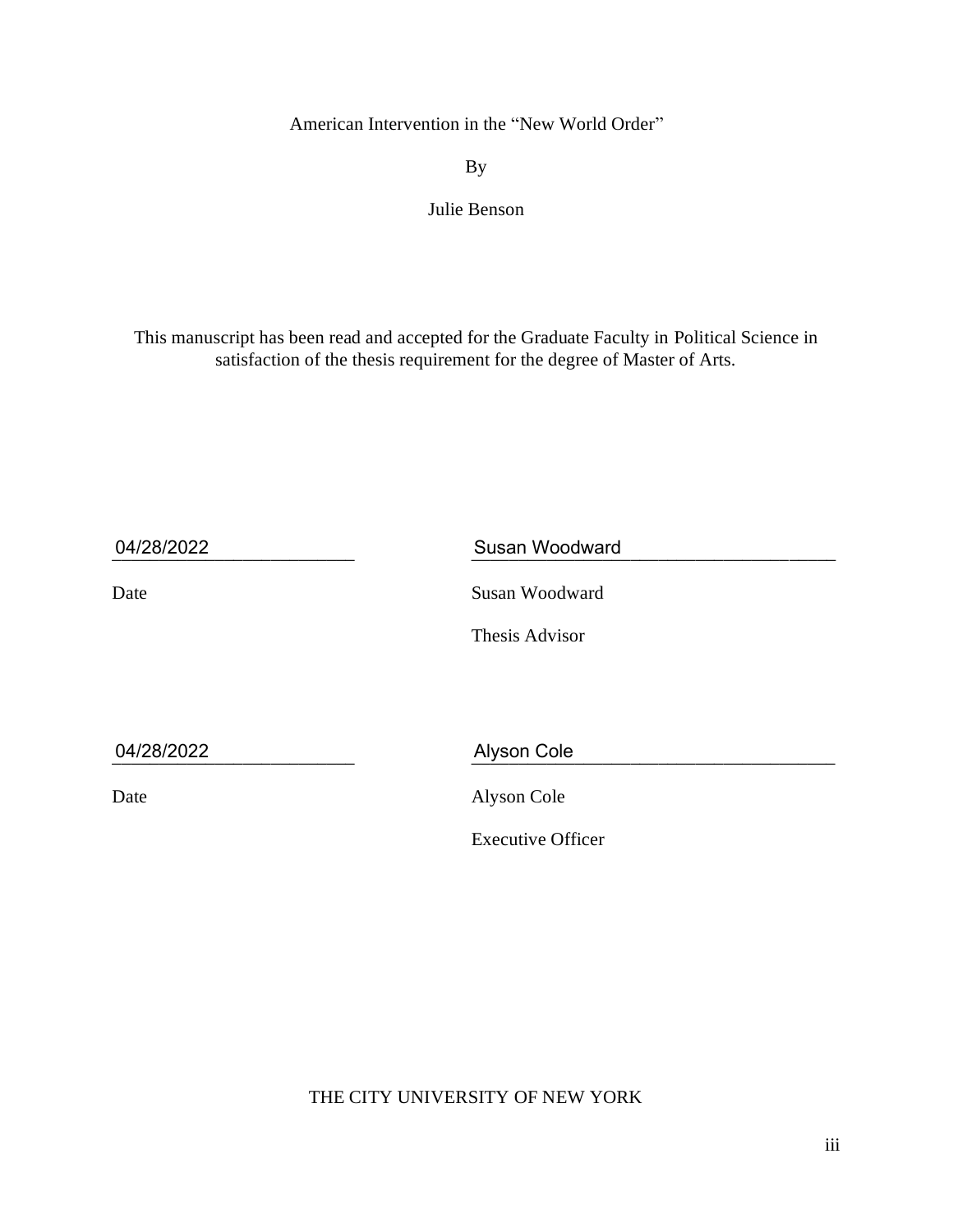#### **ABSTRACT**

#### American Intervention in the "New World Order"

By

Julie Benson

Advisor: Susan Woodward

The decision to intervene in another state's affairs is one of the most controversial foreign policy decisions an American president can make during his or her administration. From calls for isolationism during World War II to protests against the 2003 invasion of Iraq, intervention policies are often contentious and debated both inside and outside the White House. What explains this decision? How do leaders decide to intervene, or not intervene? I argue that, following the end of the Cold War, the decision to intervene militarily was no longer constrained by anti-Soviet or anticommunist doctrine, but instead heavily influenced by the policy preferences of elite advisors within the executive branch. Using conflicts from the first four post-Cold War presidencies, I demonstrate the influence of key officials and advisors in the decision to intervene in the Persian Gulf War, Bosnia, Iraq in 2003, and Libya in 2011. I then examine three cases of non-interference in U.S. policy—not enacting regime change in Iraq after Operation Desert Storm, initial reluctance to intercede in the Bosnian civil war, and the refusal to intervene after the use of chemical weapons in Syria—to further showcase the role of executive elites in the decision not to intervene.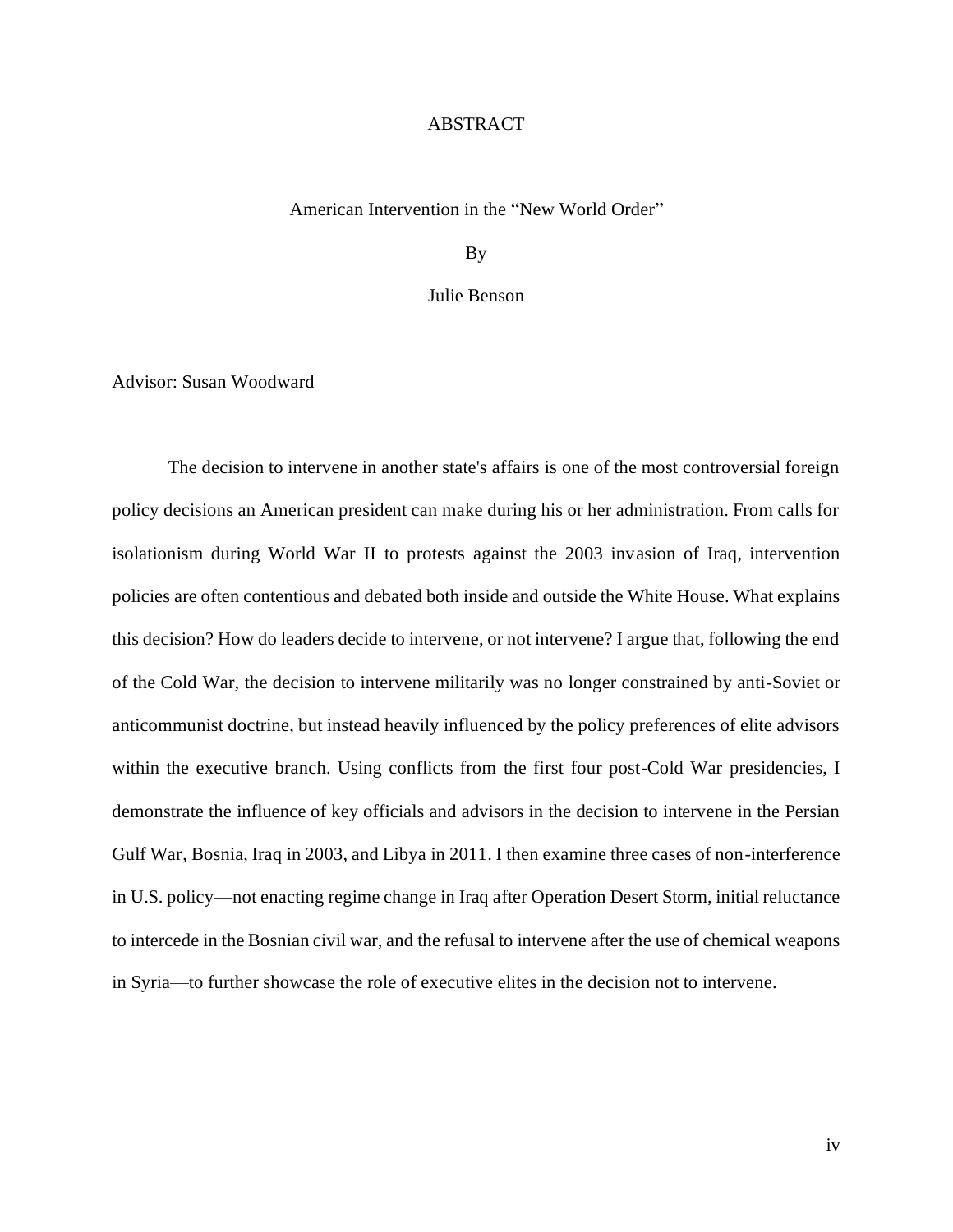#### **Acknowledgements**

My graduate journey has been a very challenging but rewarding experience, and I would like to thank a few people for their help and support along the way.

My utmost gratitude goes to my parents, who have offered nothing less than their love and support, not only during my time at the Graduate Center, but throughout my entire schooling. They have been incredibly encouraging, and I could not have done this without them.

Thank you to my sisters, who have also been incredibly supportive and read over many versions of this paper to ensure that I was making sense.

I'd also like to thank my roommates for listening to my endless commentary about American foreign policy and world politics, and for cheering me as I approached the finish line.

Thank you to Dr. Michael Sharpe and Dr. Michael Fortner for their advice and comments as I worked on this project during their respective courses.

And finally, a special thanks goes to my faculty advisor, Dr. Woodward. Thank you so much for all your encouragement and support during this project. I'd also like to thank Dr. Woodward for inspiring this paper through her international intervention class, my favorite course at the Graduate Center.

I couldn't have done it without you all!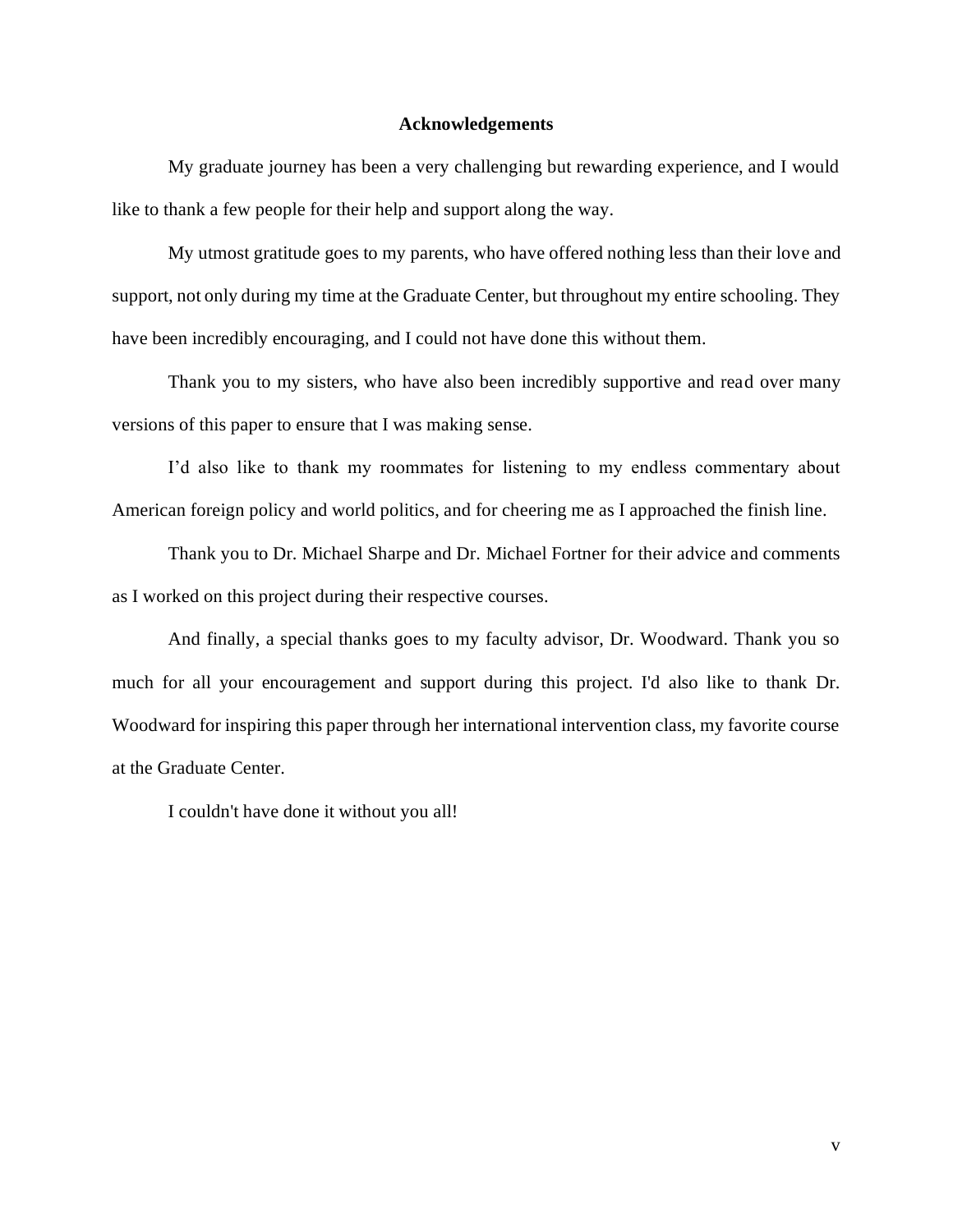## **Table of Contents**

| I.    |                                                                  |  |
|-------|------------------------------------------------------------------|--|
| II.   |                                                                  |  |
| Ш.    |                                                                  |  |
| IV.   |                                                                  |  |
| V.    |                                                                  |  |
|       | a.                                                               |  |
|       |                                                                  |  |
|       | $\mathbf{c}$ .                                                   |  |
|       |                                                                  |  |
| VI.   |                                                                  |  |
|       | a.                                                               |  |
|       | b. "Not America's Problem," Reluctance in the Balkans, 1990-9446 |  |
|       | c.                                                               |  |
| VII.  |                                                                  |  |
| VIII. |                                                                  |  |
| IX.   |                                                                  |  |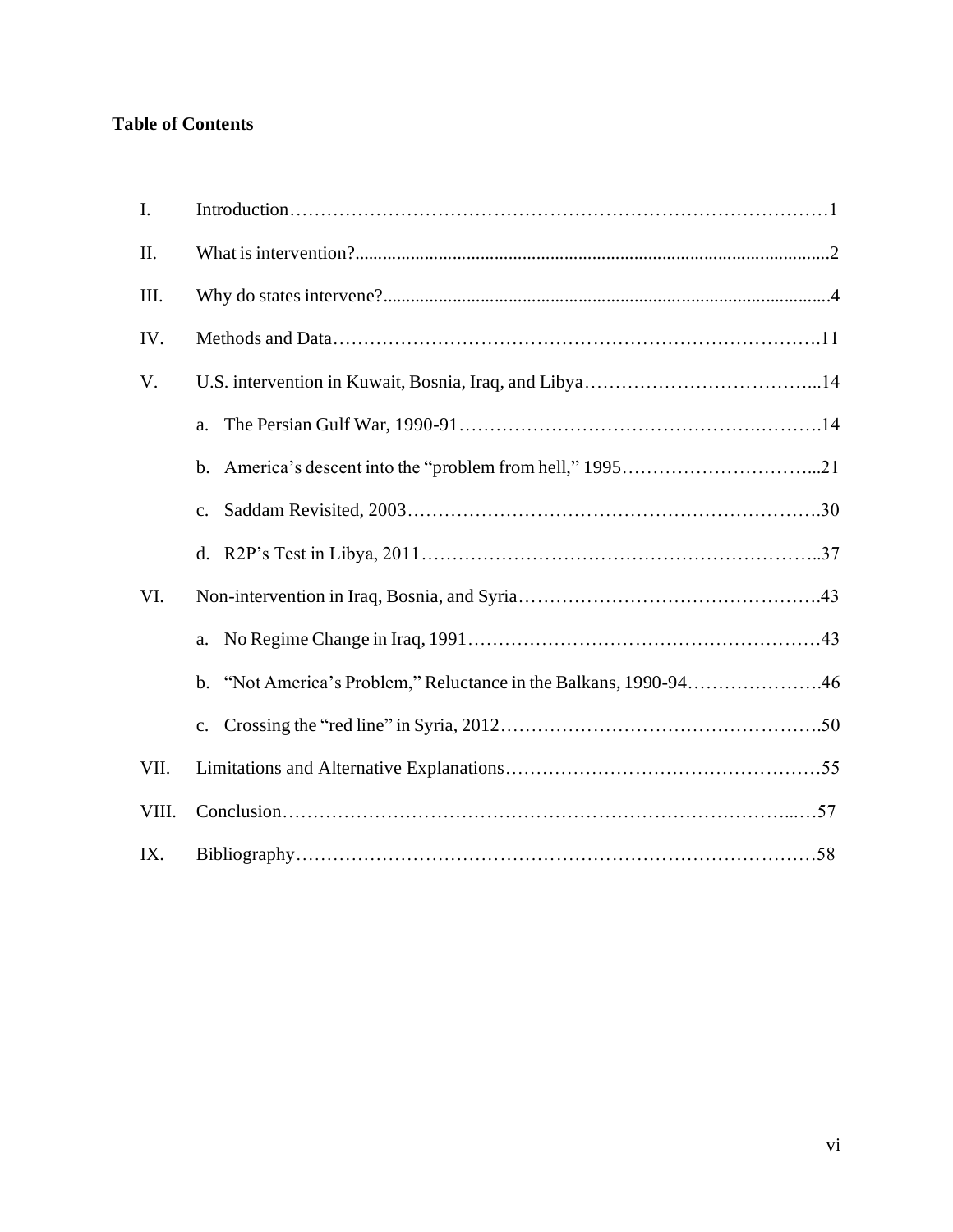#### **Introduction**

As ordinary citizens wielded sledgehammers and pickaxes to tear down the graffiti-covered Berlin Wall, the crumbling of concrete and rebar represented more than just the destruction of a border separating two halves of one city. It portended a similar collapse of the power that commissioned its construction and symbolized a fundamental shift in the composition of the international system. The world was no longer dominated by two nuclear superpowers; the United States stood alone in preeminence. Two years after the sledgehammers were shelved, then President George H.W. Bush stood before a joint session of Congress and declared a "new world order" in which the United Nations was "poised to fulfill the historic vision of its founders" and where "freedom and respect for human rights" could "find a home among all nations."<sup>1</sup>

In his book with his national security adviser Brent Scowcroft, former President George H.W. Bush describes his "new world order" concept, believing that after the end of the Cold War, the U.S. became "obligated to lead the world community to an unprecedented degree" and that America "should attempt to pursue our national interests, wherever possible, within a framework of concert without friends and the international community."<sup>2</sup> With the United States as the sole superpower following the dissolution of the Soviet Union, it was in a unique position to pursue its policy objectives and influence the future of the international system. Calls for multilateralism and respect for human rights, even if only nominally, were echoed in the first four presidencies of this new world order.

<sup>&</sup>lt;sup>1</sup> "Transcript of President Bush's Address on End of the Gulf War," *New York Times*, March 7, 1991, https://timesmachine.nytimes.com/timesmachine/1991/03/07/350791.html?pageNumber=8.

<sup>2</sup> George H.W. Bush and Brent A. Scowcroft, *A World Transformed* (New York: Knopf Doubleday Publishing Group, 1998), 718, Kindle.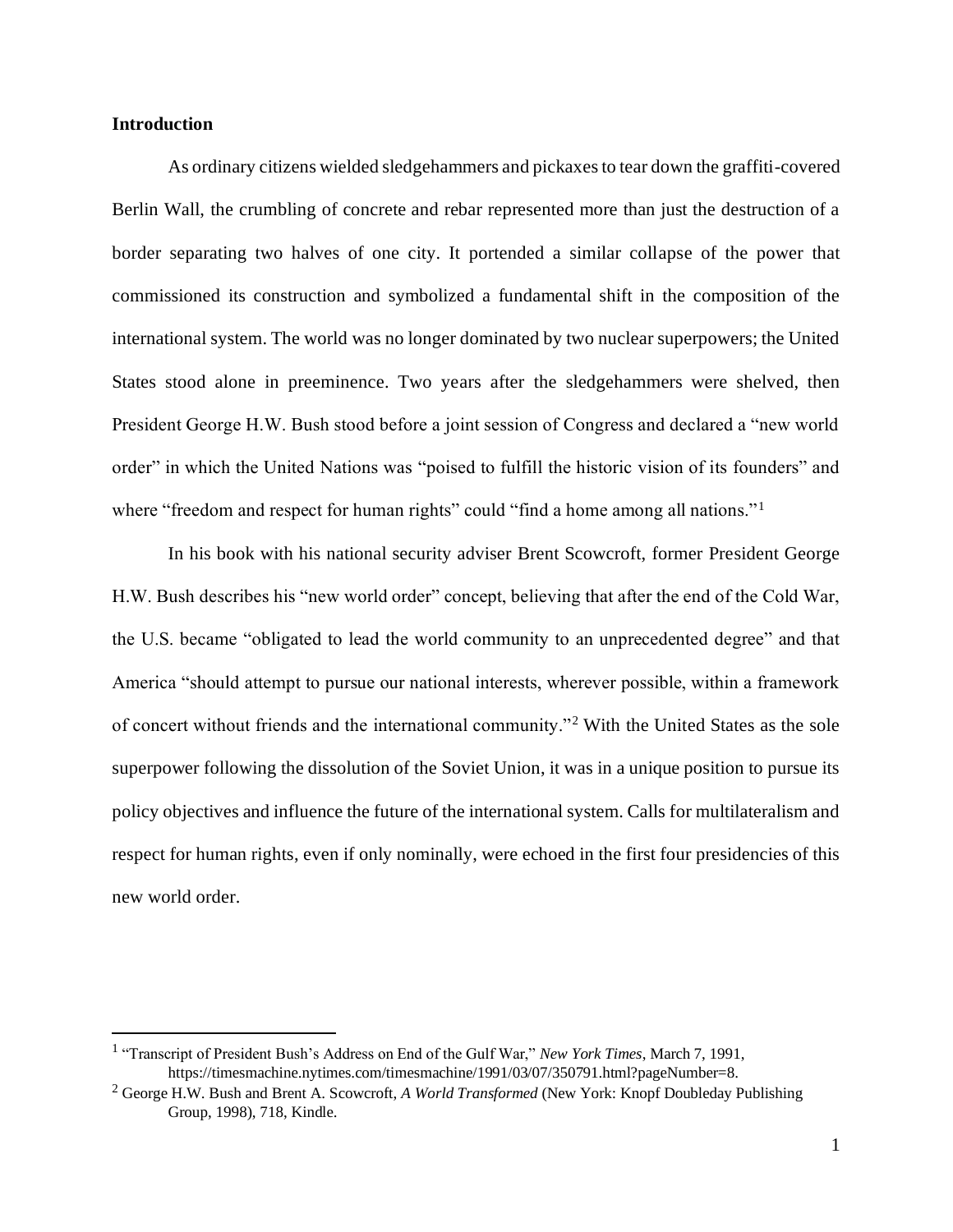Instead of intervention strategy being dominated by anti-Soviet and anticommunist doctrine, as it was during the postwar period,<sup>3</sup> the fall of the Soviet Union and end of the protracted conflict left policymakers with a wide array of policy avenues to pursue. I argue that in the absence of an identity-defining enemy, like the role the U.S.S.R. played after the Second World War, key government officials were free to pursue their own policy preferences, which had an enormous impact on American intervention behavior. Key administration officials, from national security advisors to secretaries of state to UN ambassadors, were instrumental in the president's decision to involve the U.S. military in conflicts abroad.

My investigation into American intervention is broken down into the following sections. First, I look to John MacMillan and Christian Reus-Smit for their conceptions of the practice of international intervention. I next conduct an exploration into the vast literature surrounding a leader's decision to intervene before briefly discussing the use of archival methods in my study. In the subsequent section, I describe the role elites in the four post-Cold War presidencies have played in the decision to intervene militarily in Kuwait, Bosnia, Iraq, and Libya. I then contrast the positive cases of U.S. involvement with three examples of non-intervention, examining the refusal to enact regime change in Iraq after the Gulf War, early reluctance to intercede in the Bosnian conflict, and the failure to follow through on President Barack Obama's "red line" in Syria. I finally conclude with alternative explanations for U.S. intervention and avenues for further research.

#### **What is intervention?**

International intervention is a notoriously difficult concept to define. Different state and nonstate actions can be brought under the term's umbrella, from electoral interference to IMF

<sup>3</sup> Mi Yung Yoon, "Explaining U.S. Intervention in Third World Internal Wars, 1945-1989," *The Journal of Conflict Resolution* 41, no.4 (Aug 1997): 582.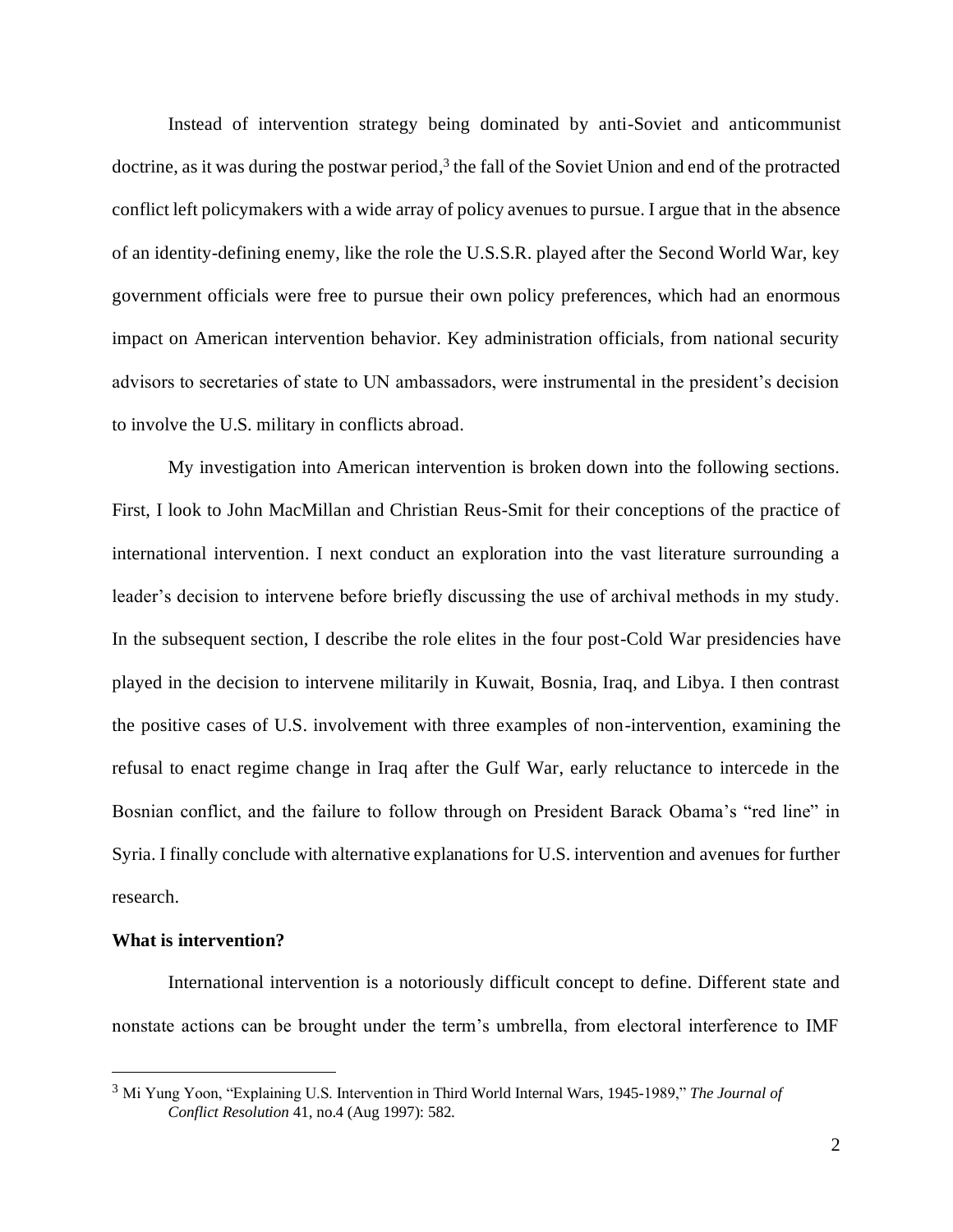structural adjustment programs. For the purposes of this research, John MacMillan's definition of international intervention is a useful baseline. He imagines intervention as "'discrete acts' of 'coercive interference' in the 'domestic affairs' of other states, and which do not change the formal juridical status of the intervened party."<sup>4</sup> This means that acts resulting in colonies, or the annexation of territory would not be classified as interventions. He further describes the act of intervention as a mode "of coercion relatively well-suited to the regulation or mediation of conflict between territorially bounded political communities and transnational social forces."<sup>5</sup>

MacMillan also distinguishes between intervention and non-intervention as explored in the academic literature, which is helpful for this investigation. He writes, "that the study of intervention has long been in the shadow of non-intervention has served to mask a fundamental difference between the two, which is that whilst non-intervention has been the norm within the core of the modern international system, intervention has long been permissive in relations between core and periphery."<sup>6</sup> The decision to intervene, of course, is left to the discretion of the powerful. Great powers can coercively interfere in the affairs of less powerful states, while they remain isolated from the same danger from their peers.

Christian Reus-Smit calls into question the "sovereignty frame" that most international relations scholars use when discussing intervention. He presents another conception of international intervention, defining it as "the transgression of a unit's realm of jurisdiction, conducted by other units in an order, acting singly or collectively."<sup>7</sup> Furthermore, he describes

<sup>4</sup> John MacMillan, "Intervention and the ordering of the modern world," *Review of International Studies* 39 (2013): 1041.

<sup>5</sup> MacMillan, "Intervention," 1039.

<sup>6</sup> MacMillan, "Intervention," 1054.

<sup>7</sup> Christian Reus-Smit, "The concept of intervention*," Review of International Studies* 39 (2013): 1058.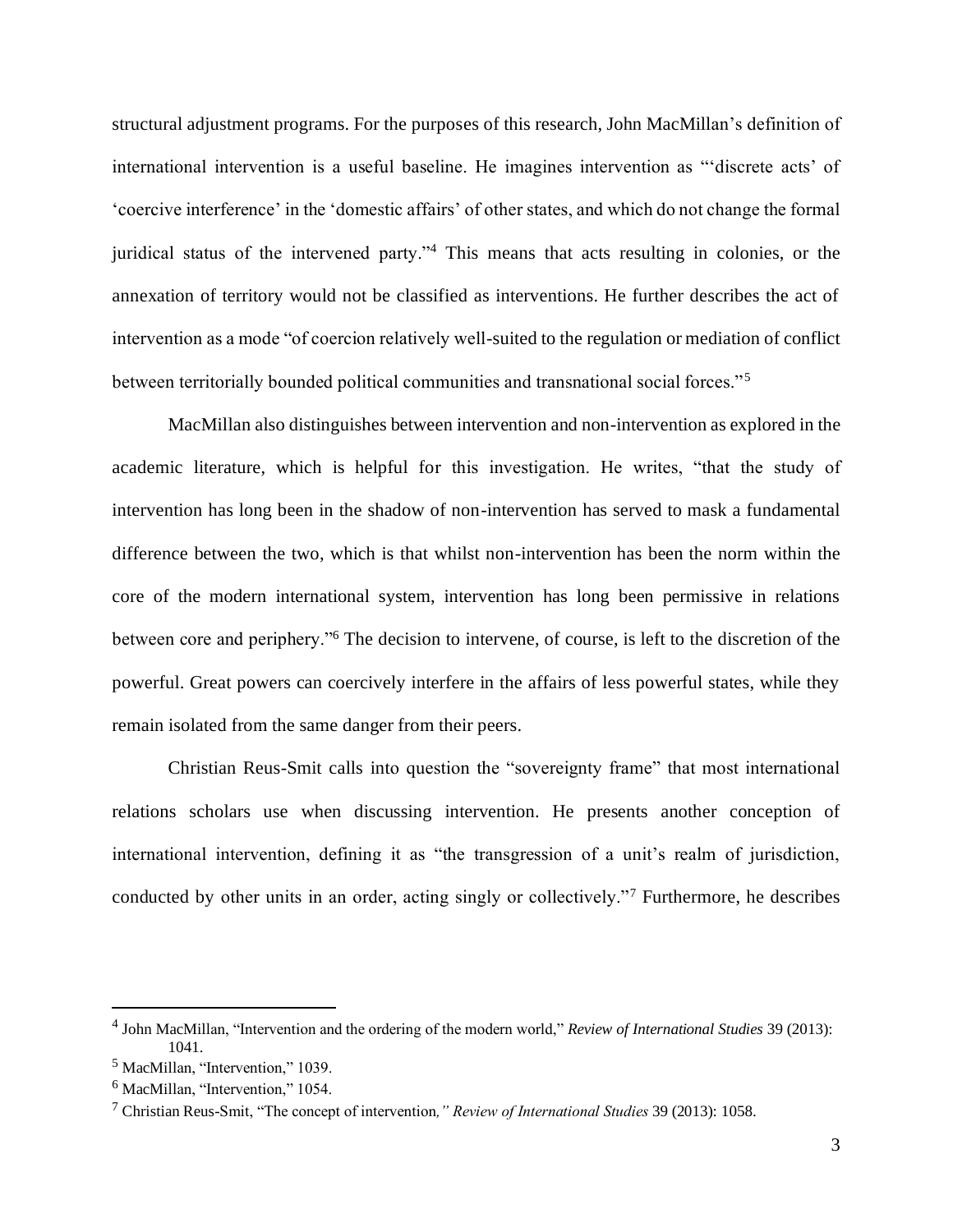interventions as breaches designed to reconstruct the previous identities, institutions, and behaviors of the target of interference.<sup>8</sup>

Both MacMillan and Reus-Smit provide definitions of international intervention that elucidate the concept, while also being thorough enough to encapsulate its complexity. The combination of both contribute to a solid basis for a working definition useful here: international intervention is the "coercive interference" of a state or coalition of states in the internal affairs of another.

#### **Why do states intervene?**

While defining the behavior of intervention is a notably difficult task, perhaps more challenging is understanding why states do it in the first place. Scholars have long investigated why states intervene in the affairs of others, even if a rational analysis suggests otherwise. As Reus-Smit (2013) writes, interventions must always be justified because they violate a unit's jurisdiction, which is one of the foundational principles of international society.<sup>9</sup> In the following section, I explore the current literature on the justification of international intervention.

Paul Huth (1998) explores why major powers intervene to defend smaller states in the international arena. He looks at major power intervention between 1918 and 1988 to also understand when strategies of "extended deterrence" are utilized by these major powers.<sup>10</sup> Employing a rational-choice framework, Huth avers that the leaders of major powers weigh both domestic political factors and national security interests when deciding intervention strategy.<sup>11</sup> The delicate balance between these two arenas leads to possible trade-offs between government

<sup>8</sup> Reus-Smit, "The concept," 1058.

<sup>&</sup>lt;sup>9</sup> Reus-Smit, "The concept," 1058.

<sup>10</sup> Paul K. Huth, "Major Power Intervention in International Crises, 1918-1988," *The Journal of Conflict Resolution* 42, no.6 (December 1998): 745.

 $11$  Ibid, 746.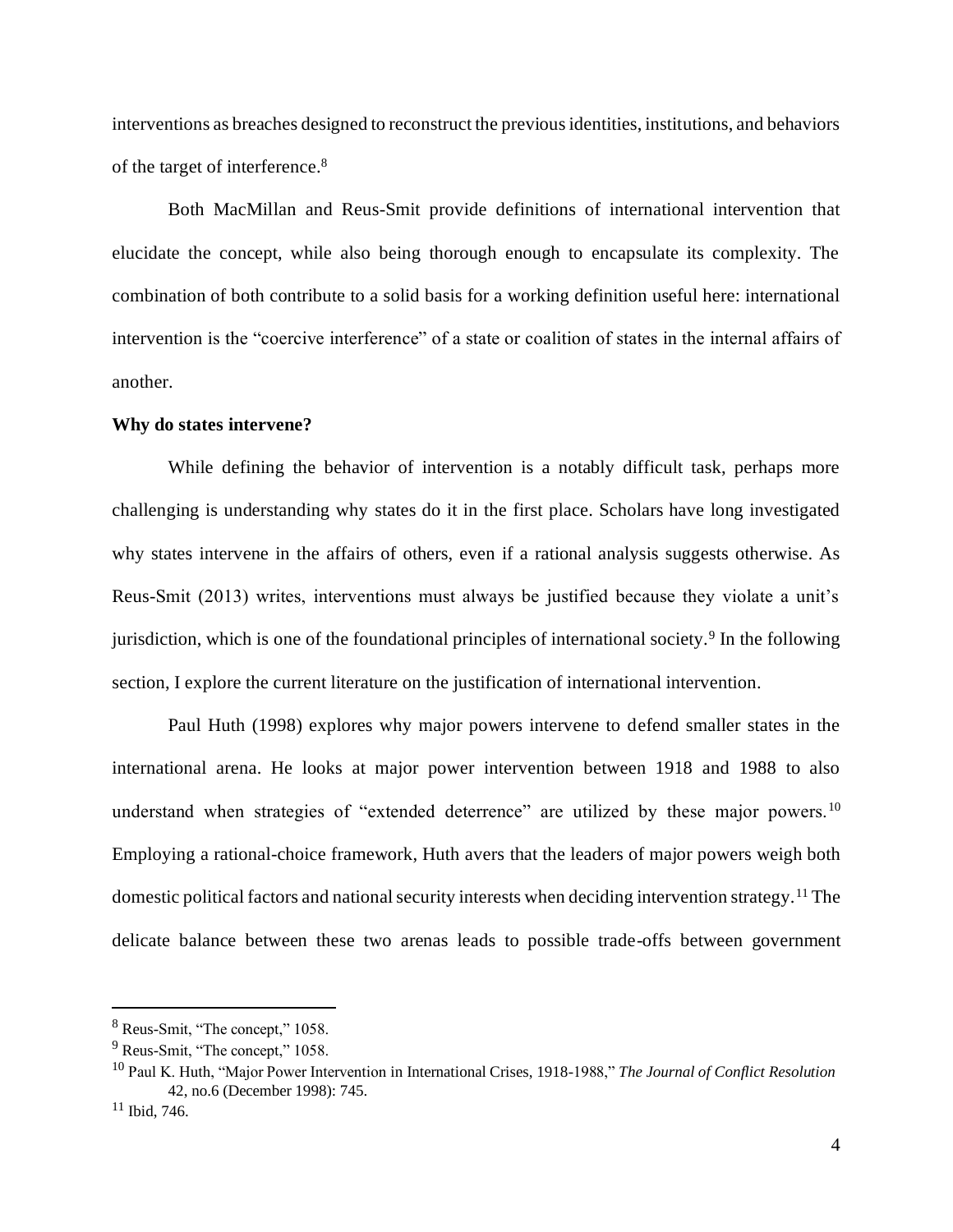resources.<sup>12</sup> Leaders may also choose to intervene to shore up domestic political support and enhance their power positions,  $^{13}$  or refuse to intervene in foreign affairs if the resource constraints become unbearable.<sup>14</sup> Huth's work is of particular interest for this study, as he focuses on the role that leaders play in intervention policy. While Huth modifies typical realist theory to explain the motives of these leaders, I argue that power calculations are not at the core of the decision-making process.

Mi Yung Yoon (1997) adds to intervention theory with her argument concerning U.S. intervention policy after the Second World War. She examines a combination of three variables strategic, economic, and domestic—that influenced American intervention from 1945 to 1989.<sup>15</sup> She argues that U.S. strategic interests, including anticommunist and containment doctrine, influenced when and where intervention occurred.<sup>16</sup> Economic factors explain intervention policy through a Marxist analysis, as Yoon maintains the U.S. interfered in "third world" affairs to secure material resources and entry into new markets.<sup>17</sup> The third prong of Yoon's argument—American domestic context—explains its intervention behavior through public opinion, economic, and electoral constraints.<sup>18</sup> Using data from Eckhardt (1989) of Third World internal conflicts, she ultimately finds that national security factors best accounted for U.S. foreign interference, and that the economy and the presidential election cycle also acted as restrictions on intervention actions.<sup>19</sup> Yoon's research is incredibly valuable for its wide scope, analyzing a multitude of factors from

<sup>12</sup> Ibid, 747.

<sup>13</sup> Ibid, 746.

<sup>14</sup> Ibid, 747.

<sup>15</sup> Yoon, "Explaining U.S. Intervention," 581.

<sup>16</sup> Ibid, 582.

 $17$  Ibid.

<sup>18</sup> Ibid, 583-84.

<sup>19</sup> Ibid, 597.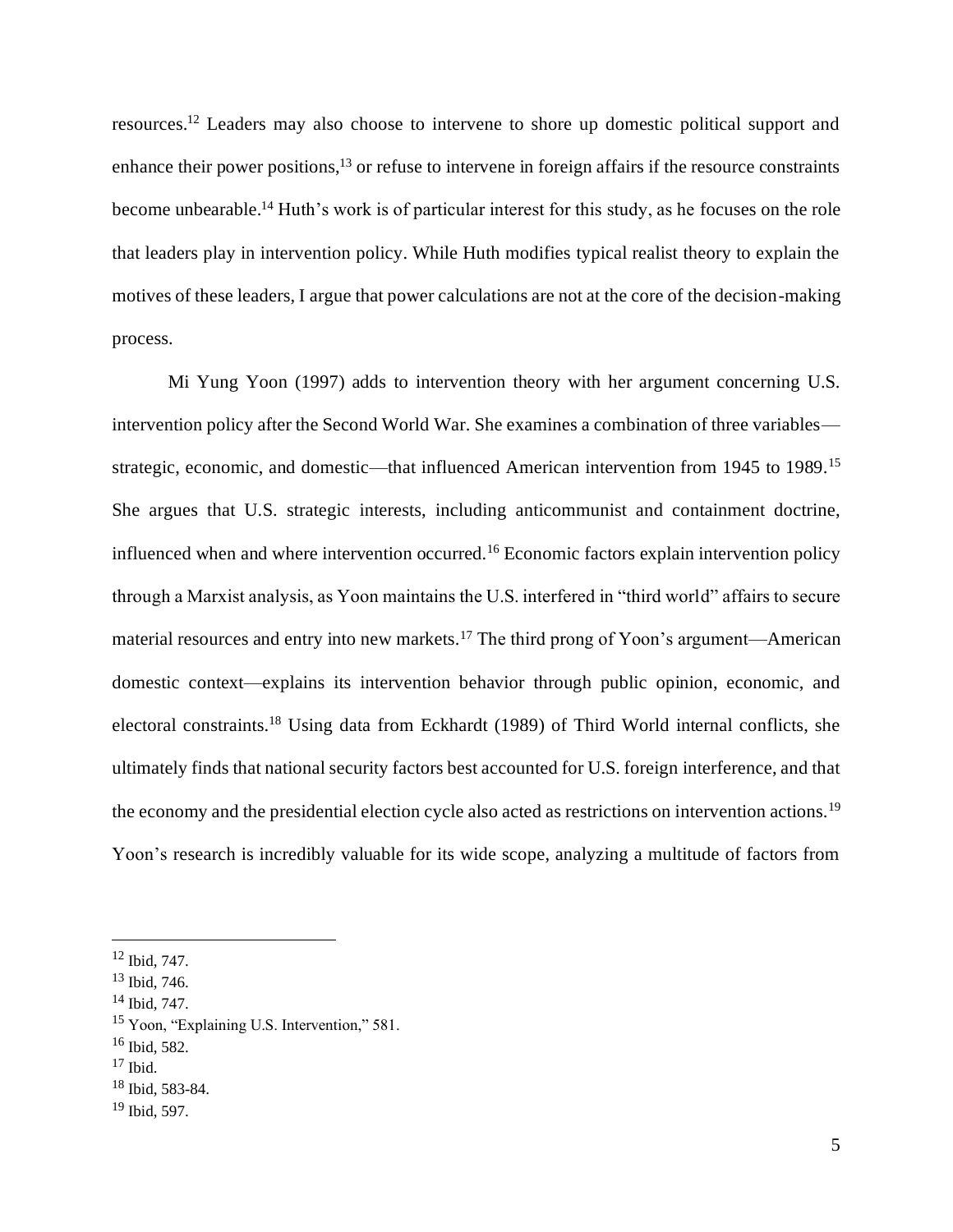national security to domestic economic performance. However, I am interested in the period following the end of the Cold War, and on the influence of domestic policymaking elites.

Alastair Smith (1996) studies the likelihood of third-party interventions in interstate conflicts. Focusing particularly on the impact of alliance reliability in the decision to intervene, Smith argues that states with dependable allies are more likely to pursue policies leading to conflict.<sup>20</sup> To demonstrate his argument, Smith designs a theoretical model of a three-nation system: an aggressor state, a target state, and a third-party state.<sup>21</sup> Using data from Singer and Small (1996) and Bueno de Mesquita and Lalman (1992), his model evaluates how a target state will react to an armed conflict based on the reliability of its allies.<sup>22</sup> Smith finds that alliances have a significant impact on the probability that a third-party state will intervene in a war.<sup>23</sup> In particular, he observes that target states are more likely to retaliate after being attacked if they believe their alliances to be reliable.<sup>24</sup> Furthermore, aggressor states are less likely to initiate conflicts if their target has dependable alliances.<sup>25</sup> Smith provides a fascinating addition to the intervention literature; however, my research is not necessarily restricted to intervention in interstate wars, as I am more interested in the specific intervention strategy of a single state.

In his 1998 contribution, Benjamin Miller investigates the logic underpinning U.S. intervention after the end of the Cold War. Contradicting mainstream arguments that claim there is no coherent rationale behind American intervention behavior after the dissolution of the Soviet Union, Miller claims that the U.S. has followed a cost-benefit analysis predicated upon evaluations

<sup>20</sup> Alastair Smith, "To Intervene or Not to Intervene: A Biased Decision," *The Journal of Conflict Resolution* 40, no.1 (Mar 1996): 17.

 $21$  Ibid, 18.

 $^{22}$  Ibid, 21.

 $23$  Ibid, 33.

 $^{24}$  Ibid.

<sup>25</sup> Ibid.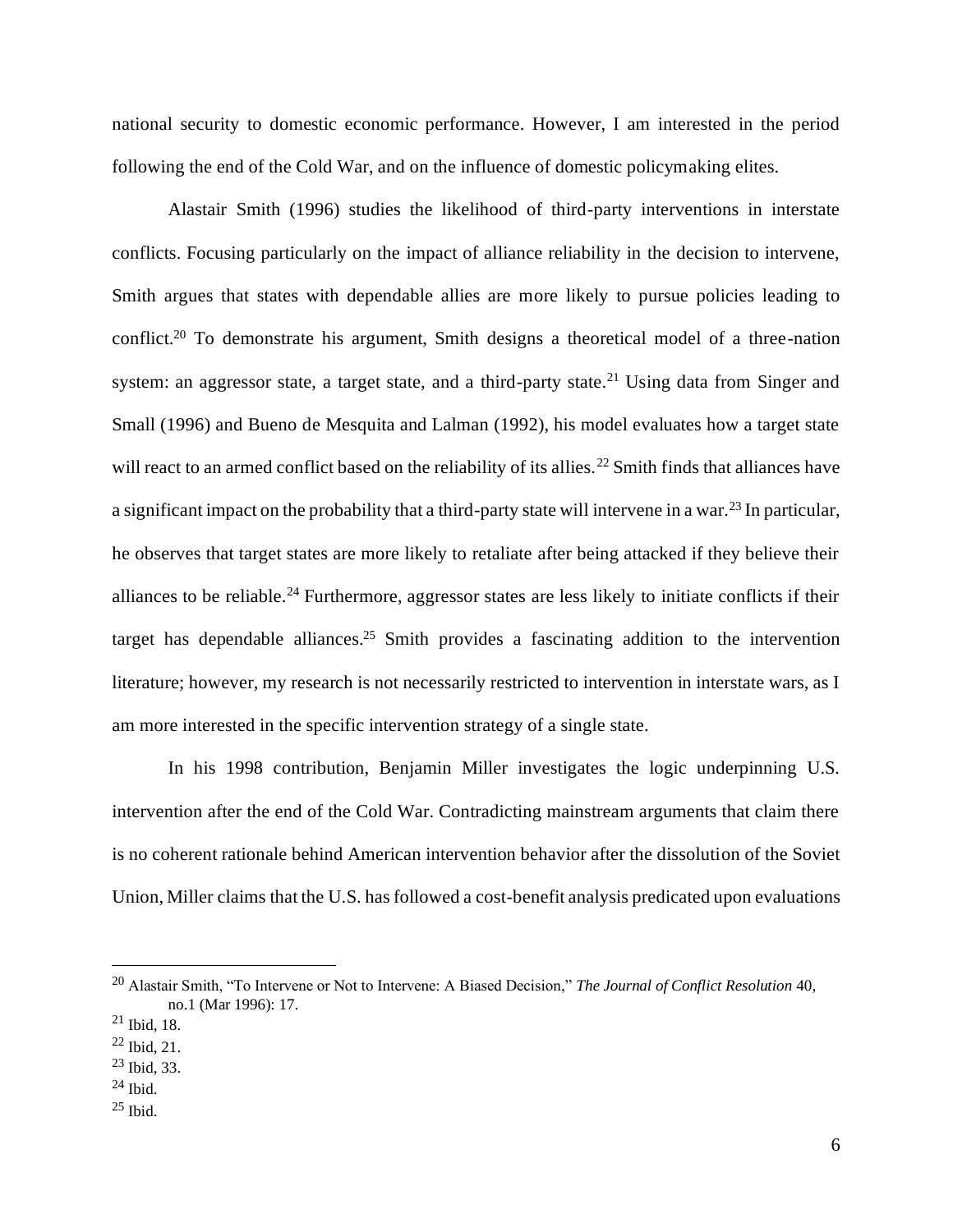of its regional interests.<sup>26</sup> He classifies intervention behavior as massive, medium, limited, or as non-interventions and illustrates each type with an example from American foreign policy.<sup>27</sup> Miller goes on to describe the causal relationship between the risk analysis and the intervention strategy ultimately pursued. He describes six different combinations of incentives and constraints that determine American intervention behavior: (1) high costs and high key interests suggest massive interventions; (2) low costs but high key interests lead to medium-scale policies; (3) low costs and high extrinsic interests also indicate medium-scale intervention; (4) high costs paired with high extrinsic interests lead to non-intervention; (5) low costs together with low interests can result in either limited policies or non-interference; and, finally, (6) high costs but low interests also result in non-intervention.<sup>28</sup> Miller's investigation is very useful in my own study of American intervention; however, while Miller focuses on the importance of a cost-benefit analysis, my argument is based on the policy preferences of elite government officials.

Examining intervention at the micro-level, Elizabeth Saunders (2009) considers how individual leaders affect intervention policies. She argues that leaders' beliefs about where threats originate determine the intervention policies they pursue.<sup>29</sup> Based on these perceptions, leaders will choose either transformative or non-transformative intervention strategies.<sup>30</sup> Transformative interventions, including nation-building policies, target the domestic structure and institutions of the enemy state.<sup>31</sup> Alternatively, non-transformative interventions are much more limited in scope,

<sup>26</sup> Benjamin Miller, "The Logic of US Military Interventions in the post-Cold War Era," *Contemporary Security Policy* 19, no.3 (December 1998): 73-74.

<sup>27</sup> Ibid, 75-77.

<sup>28</sup> Ibid, 83-86.

<sup>29</sup> Elizabeth N. Saunders, "Transformative Choices: Leaders and the Origins of Intervention Strategy," *International Security* 34, no.2 (Fall 2009): 121.

 $30$  Ibid.

 $31$  Ibid.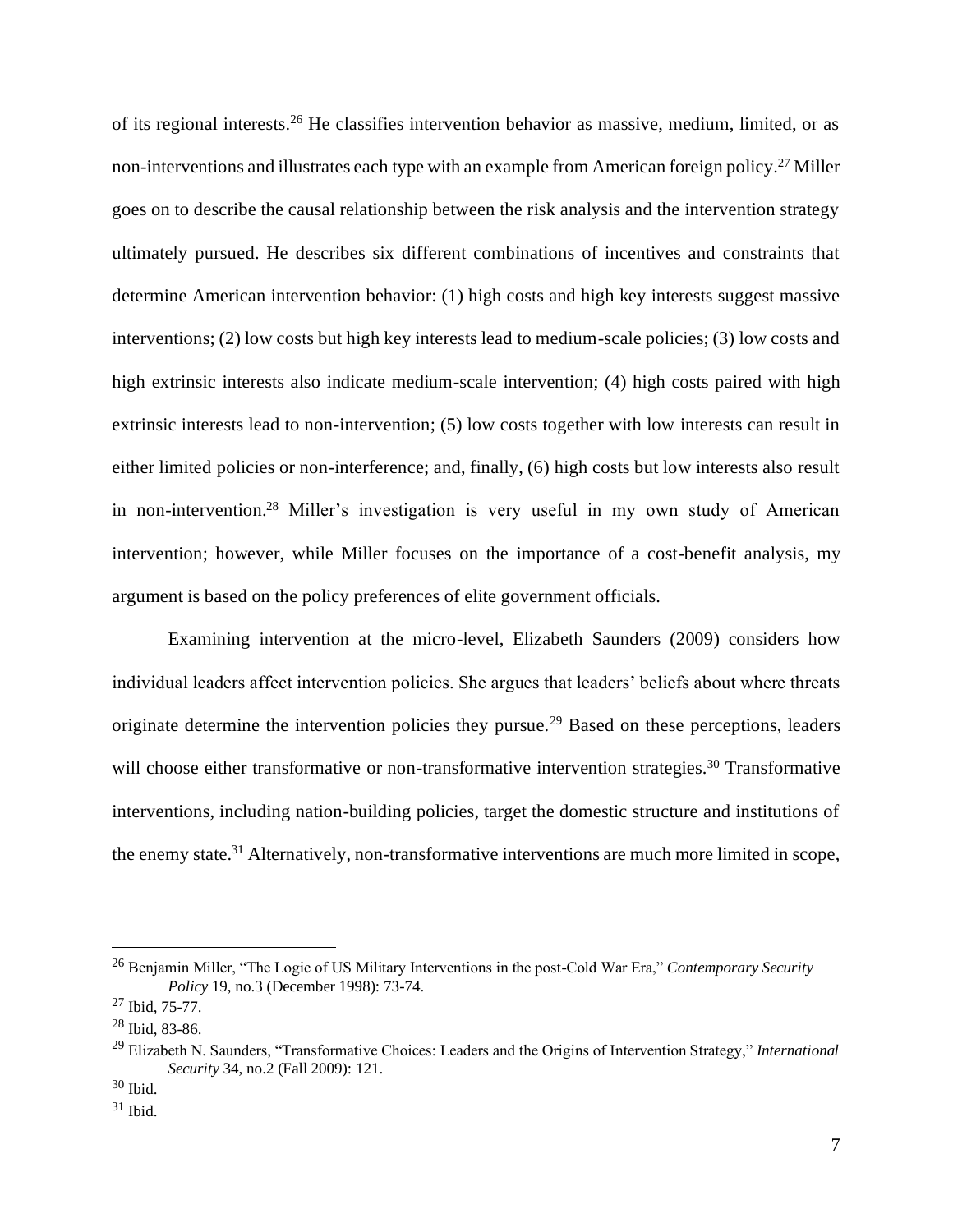aiming at the resolution of a specific conflict.<sup>32</sup> According to Saunders, "internally focused" leaders, who believe threats originate from the internal composition of enemy states, are inclined to follow transformative policy prescriptions.<sup>33</sup> "Externally focused" leaders, on the other hand, perceive a direct causal relationship between threats and the security policies of enemy states. <sup>34</sup> She uses the examples of U.S. Presidents John F. Kennedy and Lyndon B. Johnson to demonstrate her argument, detailing how their differing causal beliefs affected their respective intervention strategies toward Vietnam.<sup>35</sup> Saunders's article is perhaps the most influential in my argument, inspiring the elite-level focus. While she emphasized the effect of causal beliefs on intervention policy, I wish to explain how elites' policy preferences affect the overall decision to intervene.

Walter Morales explores the rationales behind American interventions both during and after the Cold War. He argues that U.S. intervention behavior changed during this period, a change which can be explained by both public opinion and the makeup of the international system.<sup>36</sup> During the Cold War, he argues, U.S. intervention policies were built upon a foundation based on anticommunist doctrine.<sup>37</sup> Due to the collapse of the Soviet Union and the end of a bipolar world, U.S. officials needed a new basis for military interventions in foreign states.<sup>38</sup> Policymakers in the post-Cold War era seek to justify intervention through international legal principles and democratization rhetoric.<sup>39</sup> He claims that with the end of the Cold War, the U.S. lost the unquestionable rationale it used to justify foreign interference after the Second World War: fervent

<sup>32</sup> Ibid.

<sup>33</sup> Ibid.

<sup>34</sup> Ibid.

<sup>35</sup> Ibid, 135.

<sup>&</sup>lt;sup>36</sup> Waltraud Queiser Morales, "US intervention and the New World Order: lessons from Cold War and post-Cold War cases," *Third World Quarterly* 15, no. 1(1994): 78.

<sup>37</sup> Ibid.

 $38$  Ibid.

<sup>39</sup> Ibid, 83-84.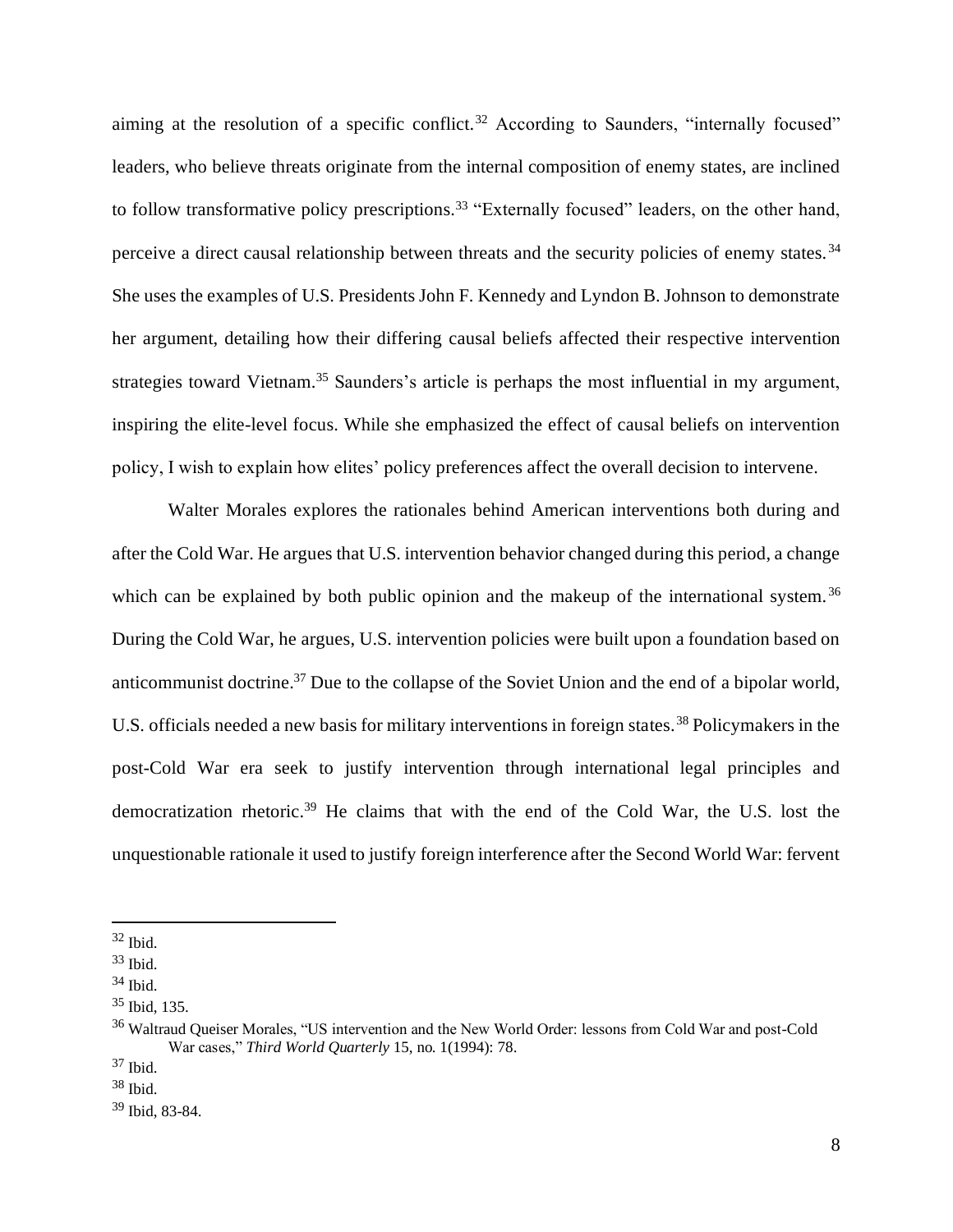anticommunism.<sup>40</sup> Furthermore, Morales argues that the post-Cold War justifications, such as democratization and human rights rhetoric, are unable to recreate the one-of-a-kind ability of containment doctrine to independently support U.S. foreign policy.<sup>41</sup> While Morales focuses on the shift in American intervention rationales during and after the Cold War, my argument decidedly involves the decision to intervene or not intervene following the end of the conflict.

Michael J. Boyle and Anthony F. Lang, Jr. (2021) investigate how American intervention policies spread its political and economic culture across the world.<sup>42</sup> They argue that America's "strategic culture"—based on universalism, progressivism, pragmatism, and constitutionalism can explain its intervention practices.<sup>43</sup> According to Boyle and Lang, Jr., American intervention follows two patterns: limited and vindicationist interventions.<sup>44</sup> Limited interventions are the default U.S. policy, while vindicationist are more rare and much more intrusive on the domestic institutions of the target state.<sup>45</sup> They further claim that variation in intervention practices can be explained by "strategic surprises," such as the Pearl Harbor ambush and 9/11 terrorist attacks.<sup>46</sup> The authors employ two Cold War-era case studies of American intervention in Lebanon and the Dominican Republic to demonstrate the variation in policy.<sup>47</sup> While Boyle and Lang, Jr., present an interesting argument about U.S. intervention practices, they focus on Cold War studies, whereas my area of interest is after the end of the Cold War.

<sup>40</sup> Ibid, 95.

 $41$  Ibid.

<sup>&</sup>lt;sup>42</sup> Michael J. Boyle and Anthony F. Lang, Jr., "Remaking the World in America's Image: Surprise, Strategic Culture, and the American Ways of Intervention," *Foreign Policy Analysis* (2021): 1.

 $43$  Ibid, 4.

 $44$  Ibid, 2.

<sup>45</sup> Ibid, 1-2.

 $46$  Ibid, 6.

 $47$  Ibid, 11.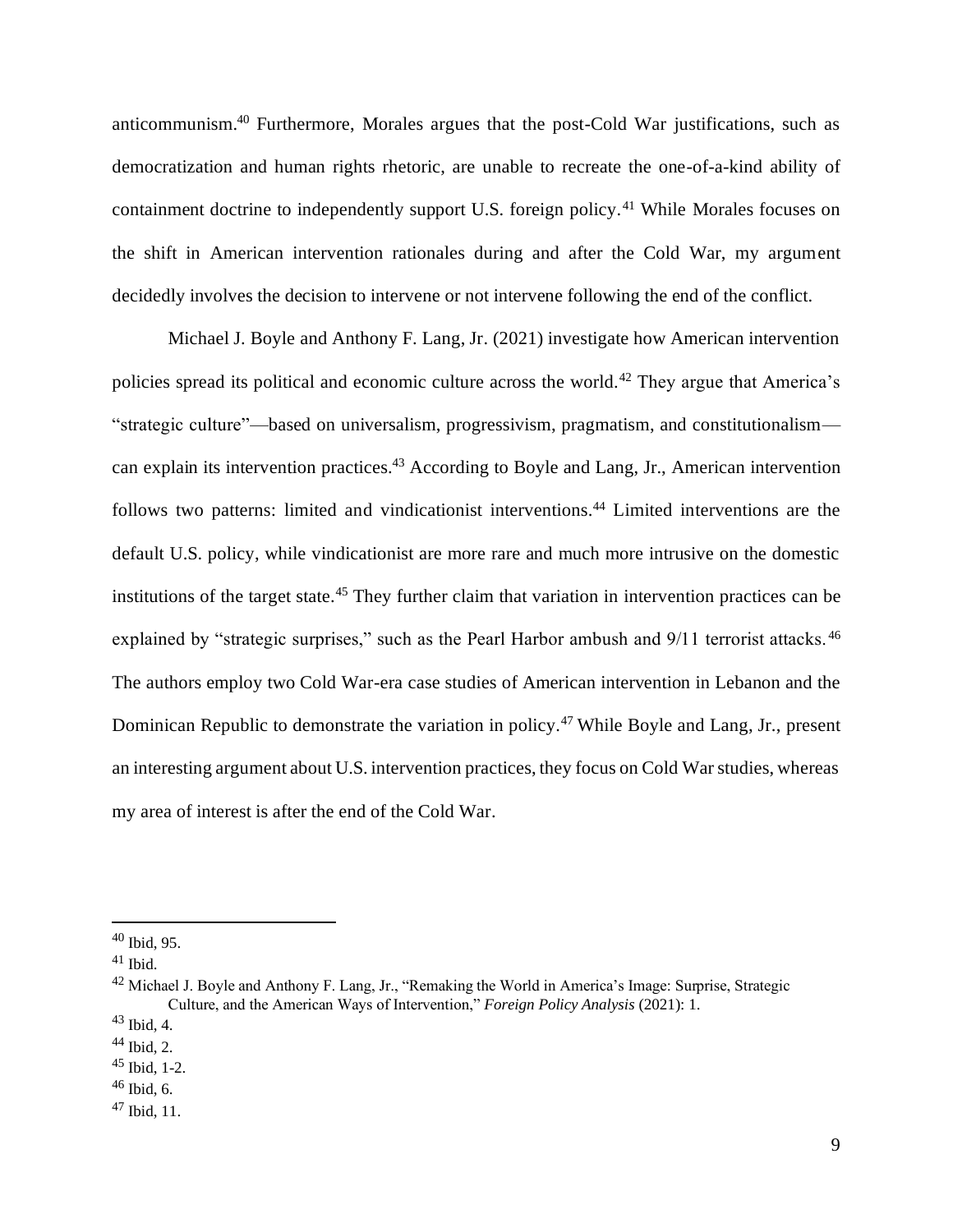Seung-Whan Choi and Patrick James (2016) explore three reasons behind American intervention abroad: terrorism, human rights violations, and democracy promotion.<sup>48</sup> They provide three hypotheses where U.S. military intervention is more likely: (1) high levels of terrorism; (2) more human rights abuses; and (3) low levels of democracy.<sup>49</sup> They also include some confounding variables that may complicate the statistical model, including alliances with the United States and economic development.<sup>50</sup> They rely upon time-series data of 164 states from 1981 to 2005 to underpin their argument. Choi and James find that the most consistent factor determining U.S. military intervention abroad is tied to the liberal hypothesis: the U.S. is more likely to intervene in states with high levels of human rights violations.<sup>51</sup> The authors provide a compelling argument about the role of human rights abuses in American intervention policy; however, their time frame is limited, and the statistical model is unable to account for "real" motivations behind the decision to intervene because of national security classification issues.<sup>52</sup>

While the intervention literature is rich in intriguing and compelling arguments, my exploration into American intervention in the post-Cold War era fills a gap previously understudied. The most common explanation for U.S. military intervention after the Second World War is a combination of anti-Soviet and anticommunist doctrine, whereas intervention in the 1990s and two-thousands tends to be less consistently dogmatic. When scholars do focus on post-Cold War intervention, they focus more holistically on American national interests.<sup>53</sup> When researchers

<sup>&</sup>lt;sup>48</sup> Seung-Whan Choi and Patrick James, "Why Does the United States Intervene Abroad? Democracy, Human Rights Violations, and Terrorism," *The Journal of Conflict Resolution* 60, no.5 (August 2016): 899.

 $49$  Ibid, 905.

<sup>50</sup> Ibid, 907.

<sup>51</sup> Ibid, 913.

<sup>52</sup> Ibid, 915.

<sup>53</sup> Miller, "The Logic," 73-74.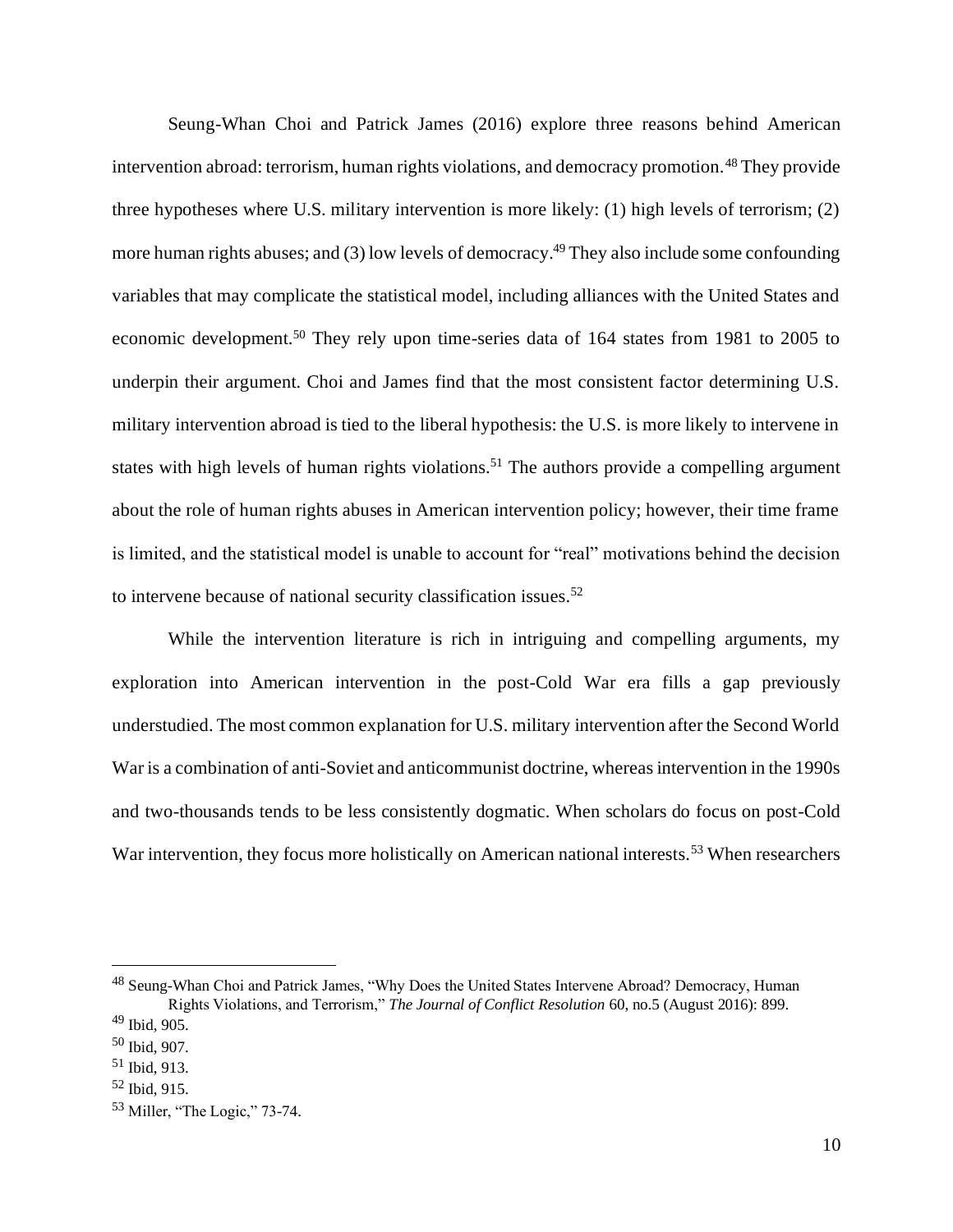do take a micro-level approach, like Saunders (2009), the case studies occur in the postwar period and focus on causal beliefs, not policy preferences.<sup>54</sup>

My argument approaches U.S. intervention policy with a micro-level framework focused on the top officials within the government. I argue that the decision to intervene results from the policy preferences of elites in the executive branch. Using case studies from four of the post-Cold War era presidencies, I demonstrate the role that U.S. elite policy preferences have played in the decision to intervene.

#### **Methods and Data**

To select cases for my study, I employed the pathway case method. John Gerring (2008) describes the pathway case as one focused on a single causal factor, where this variable is isolated to study its distinct effect on the dependent variable.<sup>55</sup> Arguing for its utility, Gerring writes that this type of case "is useful principally for elucidating causal mechanisms rather than verifying or falsifying general propositions."<sup>56</sup> I believe that this method of case selection is appropriate for my investigation into American intervention practices because I am interested in a single causal factor—the preferences of executive branch elites—on the dependent variable—the decision to intervene. According to King, Keohane, and Verba (1994), "framing a case study around an explanatory question may lead to more focused and relevant description, even if the study is ultimately thwarted in its attempt to provide even a single valid causal inference."<sup>57</sup> Despite the pathway case's weakness in the verification or falsification of general theories, I argue that the

<sup>54</sup> Saunders, "Transformative," 121.

<sup>55</sup> John Gerring, "Case Selection for Case-Study Analysis: Qualitative and Quantitative Techniques," in *The Oxford Handbook of Political Methodology* (Oxford: Oxford University Press, 2008), 664.

<sup>56</sup> Ibid, 666.

<sup>57</sup> Gary King, Robert O. Keohane, and Sidney Verba, *Designing Social Inquiry: Scientific Inference in Qualitative Research* (Princeton: Princeton University Press, 1994), 45.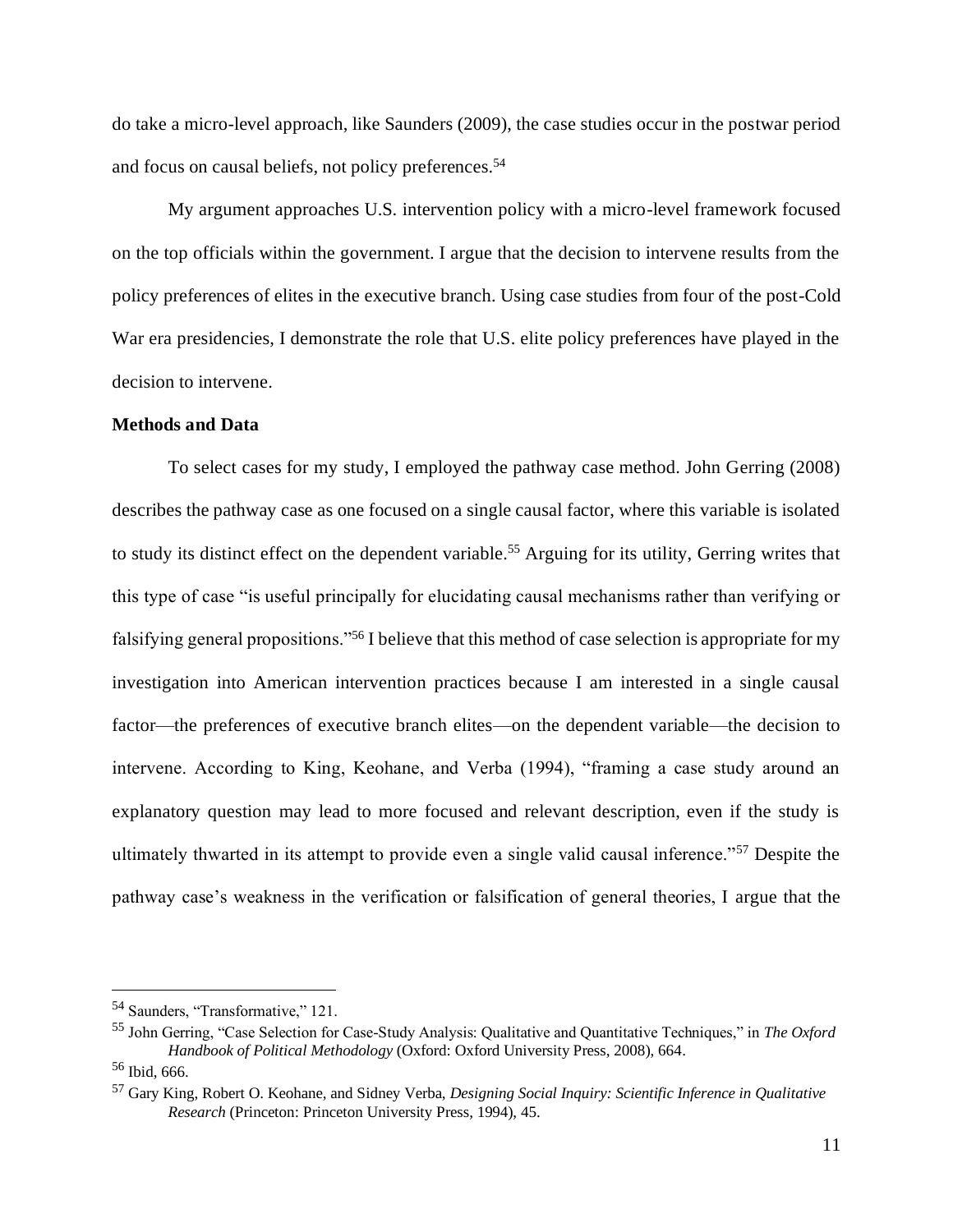explanatory value in comparative case studies provides sufficient support to my theory of U.S. intervention.

As I wish to examine American intervention behavior in the post-Cold War era, I have decided to select an intervention from each presidency in that period, beginning with that of George H.W. Bush and ending with the tenure of Barack Obama. The U.S. intervention in the First Gulf War is an important case to study, as it is following this conflict that Bush, Sr., declared the new world order based on U.S.-led multilateralism and respect for human rights.<sup>58</sup> During Bill Clinton's administration, the intervention of interest is in the Balkans, specifically American involvement in the war in Bosnia. This is an important case for study due to the initial reluctance of policymakers to intervene, and because of the important leadership role the U.S. eventually played in the multilateral intervention and peace settlement. The intervention during the second Bush administration I chose is the 2003 invasion of Iraq, especially because the debate within the top echelons of the government has been widely reported, providing a strong example of the pathway case. The Libyan intervention during Obama's administration is a worthwhile study in a similar fashion, as it is well-known that the decision to intervene was hotly debated within the executive branch.

My argument aims to explain why the U.S. intervenes in some situations and not in others. To fulfill the second part of my claim and juxtapose with the positive cases of intervention, I selected three instances of non-interference to also investigate. During the George H.W. Bush administration, some foreign policy hawks were angered at the decision to leave Saddam Hussein's regime intact after the end of combat operations in Operation Desert Storm. In the Clinton White House, advisors were divided and initially reluctant to get involved in the Balkan morass, dubbed

<sup>58</sup> "Transcript of President Bush's Address."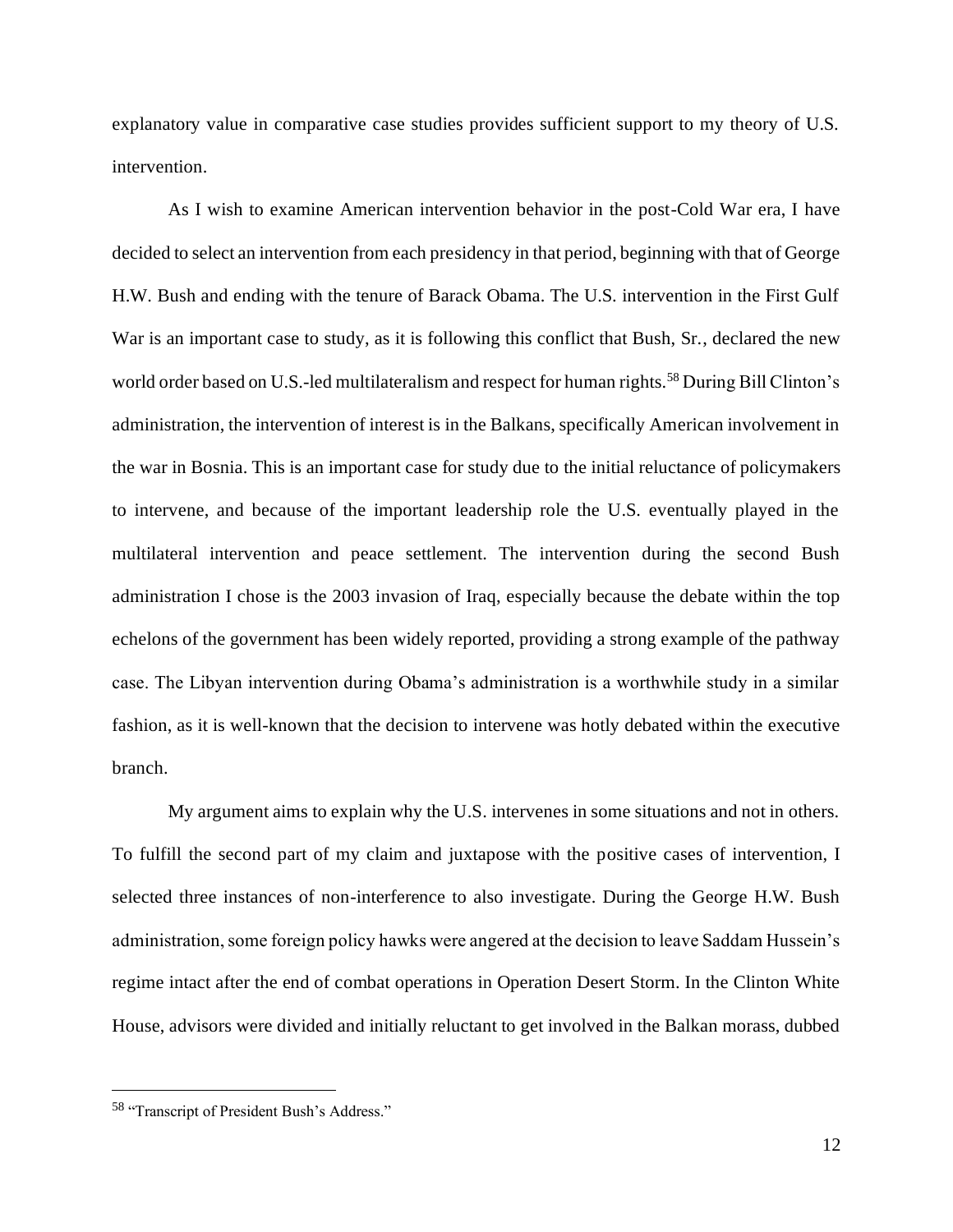"the problem from hell."<sup>59</sup> Finally, I decided to investigate American inaction in Syria, once again due to administration infighting among Obama's officials, despite the crossing of the "red line" and the use of chemical weapons by the Assad regime.<sup>60</sup>

Marc Ventresca and John Mohr (2002) define archival methods as "those that involve the study of historical documents: that is, documents created at some point in the relatively distant past, providing us with access that we might not otherwise have to the organizations, individuals, and events of that earlier time."<sup>61</sup> They continue, adding that in the digital era, "archival methods can also be applied to the analysis of digital texts including electronic databases, emails, and web pages."<sup>62</sup> The archived collections of the administrations of interest are an important source of evidence for my argument. This material includes memorandums, notes, and recorded minutes from meetings and public letters, among others.

However, my research was limited by two different types of constraints: classification issues and physical access. Due to the sensitive nature of the information that I sought, many pertinent documents had still yet to be declassified, especially regarding the relatively recent presidencies of George W. Bush and Barack Obama. When documents were declassified, sometimes they were only partially so, giving me an incomplete picture of behind-the-scenes decision making. In terms of physical constraints, many of the primary source documents I would have been interested in are only available in the physical location of the archived collection, such

<sup>59</sup> Thomas L. Friedman, "Bosnia Reconsidered; Where Candidate Clinton Saw a Challenge The President Sees an Insoluble Quagmire," *New York Times*, April 8, 1993, https://www.nytimes.com/1993/04/08/world/bosnia-reconsidered-where-candidate-clinton-saw-challengepresident-sees.html.

<sup>60</sup> Patrice Taddonio, "'The President Blinked': Why Obama Changed Course on the 'Red Line' in Syria," PBS *Frontline*, May 25, 2015, https://www.pbs.org/wgbh/frontline/article/the-president-blinked-why-obamachanged-course-on-the-red-line-in-syria/.

<sup>61</sup> Marc J. Ventresca and John W. Mohr, "Archival Research Methods," in *The Blackwell Companion to Organizations* (Oxford: Blackwell Publishers Ltd, 2002), 805.

<sup>62</sup> Ventresca and Mohr, "Archival," 805.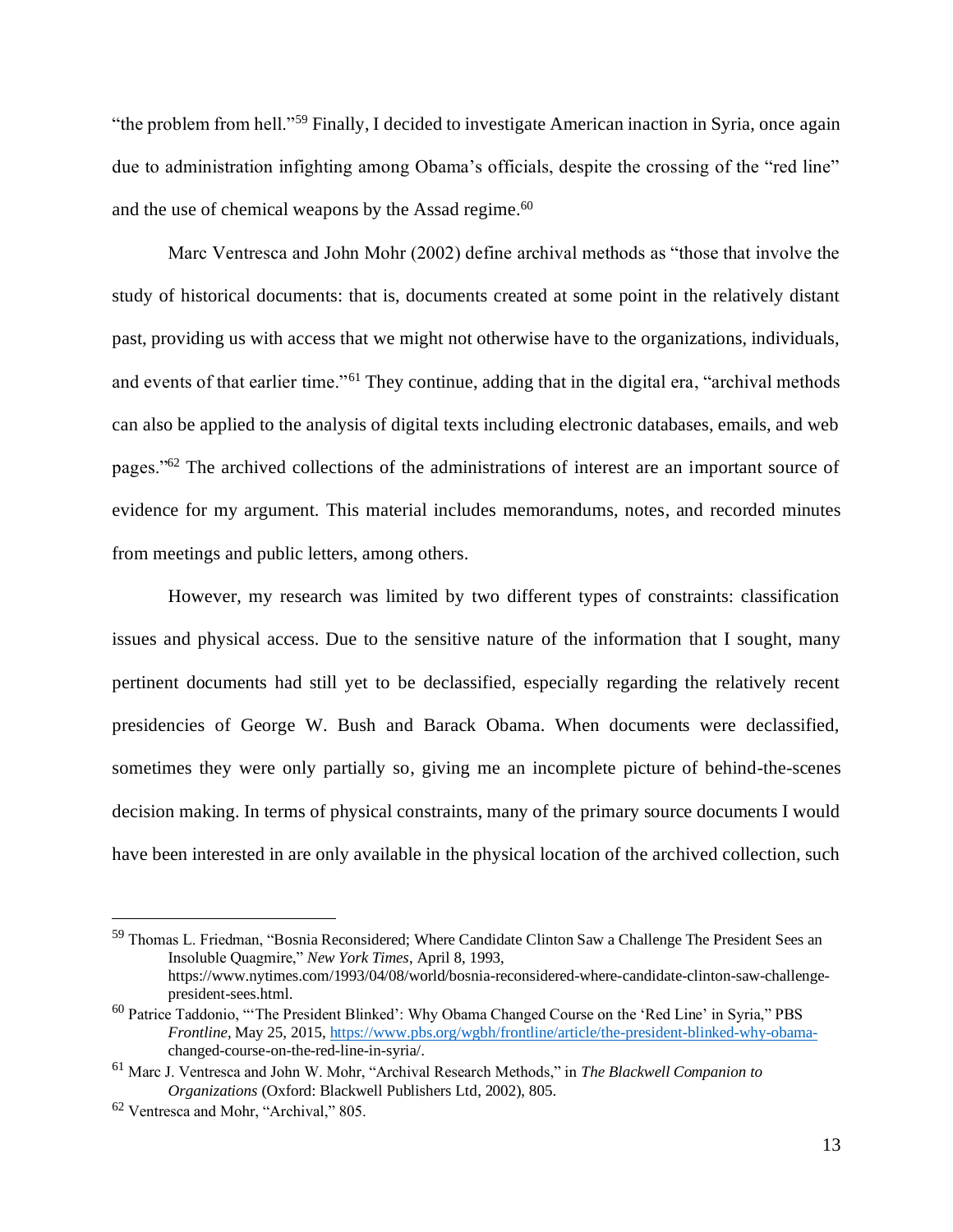as the presidential library or the National Archives. Due to the COVID-19 pandemic, access to physical collections was extremely limited, if available at all due to city and state restrictions.

Nevertheless, I was able to access a great deal of relevant material through records published online through the official libraries and through George Washington University's National Security Archive. I also depended upon written works, including memoirs of administration officials and journalistic accounts of executive decision making. Opinion pieces authored by and interviews with policymakers, before and during the interventions under study here, were also useful in uncovering the policy preferences of elites when primary archival material was unavailable.

#### **U.S. intervention in Kuwait, Bosnia, Iraq, and Libya**

#### *The Persian Gulf War, 1990-91*

In late July of 1990, Iraqi President Saddam Hussein began amassing troops near the border with its southern neighbor, Kuwait, with some estimations claiming as many as 120,000 troops.<sup>63</sup> Tensions between the two states had been escalating, following disputes about oil prices, territory, and debt from the eight-year Iran-Iraq war, in which Kuwait aided Iraq.<sup>64</sup> Despite efforts by others in the Middle East to avoid a crisis, mediation talks broke down on August 1. In the early hours of the following morning, Iraqi troops marched into Kuwait, capturing its capital and assuming control of its valuable oilfields.<sup>65</sup>

On the morning of August 2, President Bush spoke to reporters in the White House Cabinet room prior to a National Security Council (NSC) meeting concerning the Iraqi invasion. A brief

<sup>63</sup> R.w. Apple Jr., "Invading Iraqis Seize Kuwait and Its Oil; U.S. Condemns Attack, Urges United Action," *New York Times*, August 3, 1990, https://www.nytimes.com/1990/08/03/world/worldspecial/invading-iraqisseize-kuwait-and-its-oil-us-condemns.html?searchResultPosition=4.

<sup>64</sup> Bush and Scowcroft, *A World Transformed*, 565.

<sup>65</sup> Apple Jr., "Invading."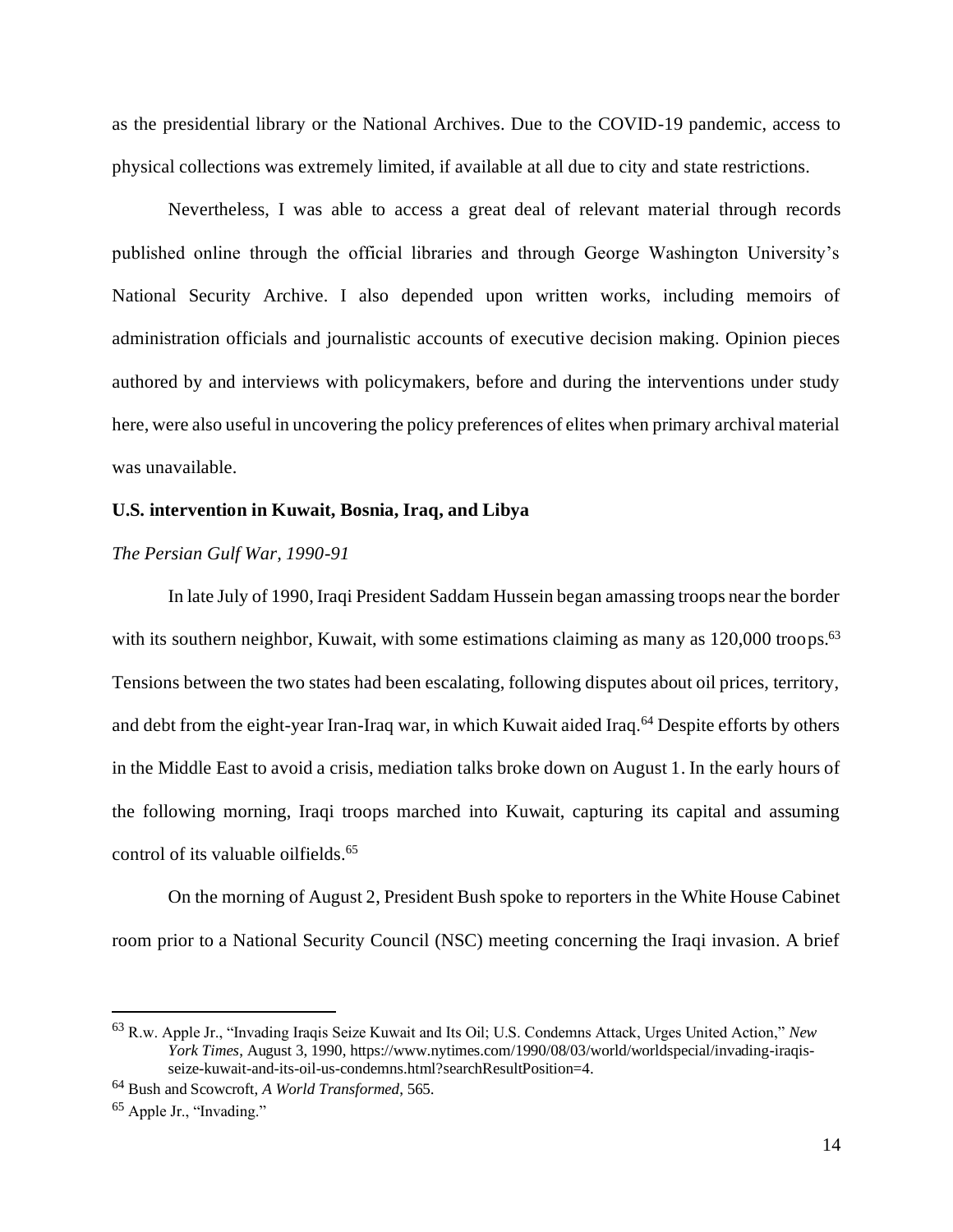interaction with Helen Thomas from United Press International purportedly shows Bush's thinking at the time in terms of a U.S. response. When asked if he was considering intervention to counter Saddam's transgression against Kuwait, Bush was guarded, asserting that the administration was not prepared to intervene or send American troops abroad, while also maintaining that he would not be forthcoming with such information even if the opposite were true.<sup>66</sup> Taking Mr. Bush at his word, we can assume that a military intervention was not on the table during the early stages of the Gulf conflict.

In the meeting that followed this exchange, the president and his advisors discussed international reactions, the effect on oil production, and potential military strategy, as reported by the partially declassified minutes.<sup>67</sup> Director of the Office of Management and Budget, Richard Darman, emphasized a distinction between Iraq's invasion of Kuwait and a potential attack against Saudi Arabia, a much closer U.S. ally and greater producer of oil.<sup>68</sup> Then Chairman of the Joint Chiefs of Staff Colin Powell was the first in the meeting to emphasize the "great national interest" in both objectives.<sup>69</sup> He describes two operations developed by the JCS and the commander-inchief of central command if a military route is favored: "tier one" is a single precise attack on Iraqi forces in response to the annexation of Kuwait, short of a full-scale invasion; "tier two" involved a much more elaborate exercise, including American boots on the ground to defend Saudi Arabia and liberate Kuwait, if desired.<sup>70</sup>

<sup>66</sup> "Remarks and an Exchange With Reporters on the Iraqi Invasion of Kuwait," Public Papers, George Bush Presidential Library and Museum, August 2, 1990, https://bush41library.tamu.edu/archives/publicpapers/2123.

<sup>67</sup> Meeting of the NSC/Deputy Committee Meeting, "Iraqi Invasion of Kuwait," minutes. 2 August 1990, Richard N. Hass Files, The National Security Archive, https://nsarchive.gwu.edu/document/24306-nationalsecurity-council-meeting-august-2-1990.

 $68$  Ibid, p. 6.

 $69$  Ibid.

 $70$  Ibid.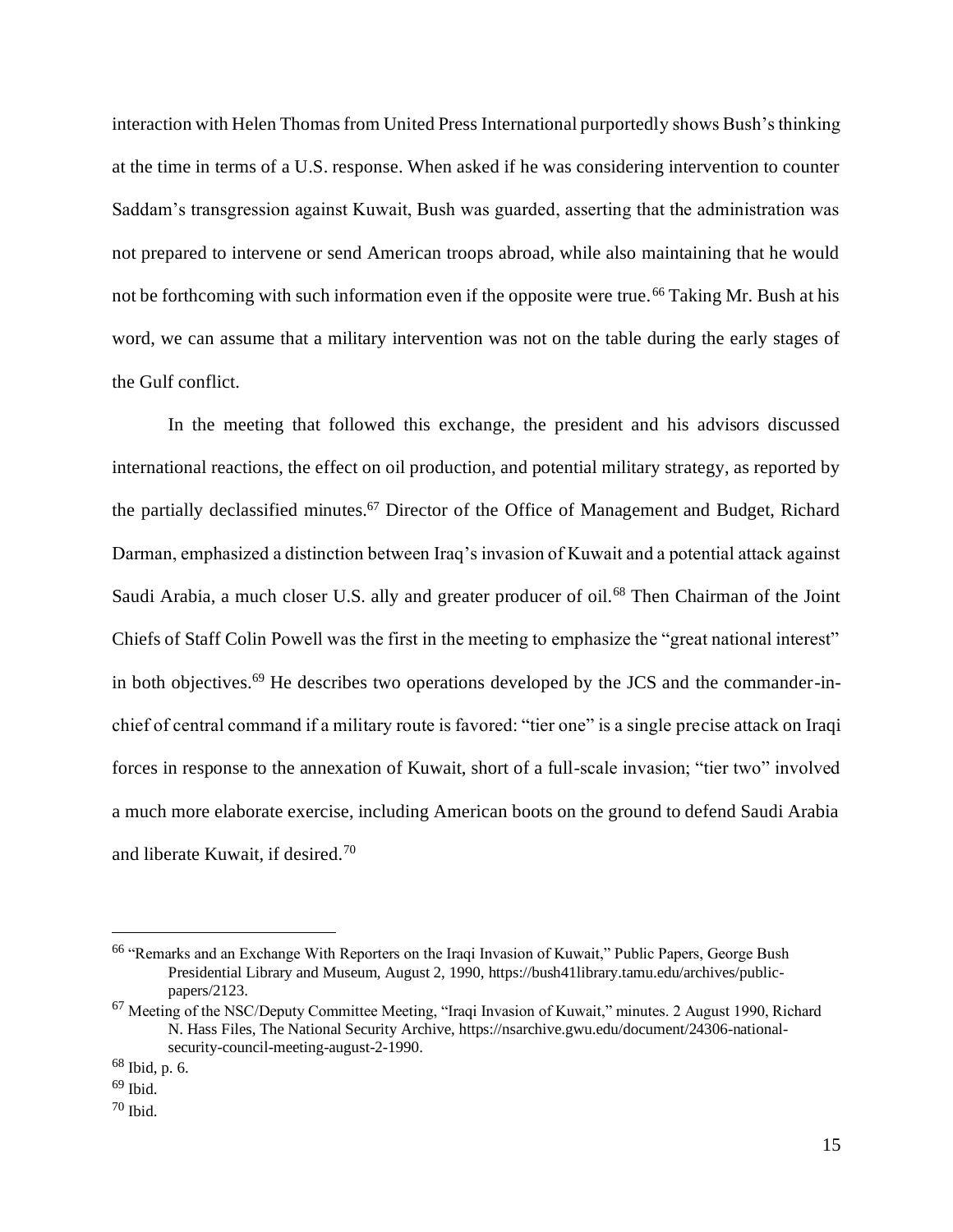However, U.S. strategy in the Persian Gulf remained unclear. The following day on the South Lawn of the White House, the president once again spoke to the U.S. press about the ongoing invasion of Kuwait. There he stated that "all options are open -- economic and otherwise,"<sup>71</sup> in an apparent contradiction to his previous statements. However, during a news conference on August 8, the president maintained that the U.S. troops sent to Saudi Arabia were defensive in nature, and that it was "not the mission to drive the Iraqis out of Kuwait," instead relying on economic sanctions to accomplish that objective.<sup>72</sup> He continued, maintaining that the U.S. was "not in a war" and that American troops were only sent "to defend Saudi Arabia."<sup>73</sup>

Despite these numerous public assertions, three days later, in another exchange between the president and the press, the U.S. purpose in the Gulf appeared to have changed. When asked about the administration's strategy, Bush told reporters that "the goal is to get Iraq out, obviously, of Kuwait and have the legitimate rulers return. That is the goal."<sup>74</sup> While continuing to stress the importance of economic sanctions in this objective, an emphasis on the liberation of Kuwait was new, now more than just a mere afterthought. By the 14th, ejecting Saddam's forces from Kuwait took the main stage as the primary U.S. goal in the Persian Gulf crisis. Responding to an inquiry about his reaction to a proposal from Saddam to negotiate, Bush criticized it, insisting that "it did not address itself to the fundamental problem" and that Iraq must "get out of Kuwait and they've got to let the rightful rulers return."<sup>75</sup>

<sup>71</sup> "Remarks and an Exchange With Reporters on the Iraqi Invasion of Kuwait," Public Papers, George Bush Presidential Library and Museum, August 3, 1990, https://bush41library.tamu.edu/archives/publicpapers/2135.

<sup>72</sup> "The President's News Conference," Public Papers, George Bush Presidential Library and Museum, August 8, 1990, https://bush41library.tamu.edu/archives/public-papers/2148.

<sup>73</sup> Ibid.

<sup>74</sup> "Remarks and an Exchange With Reporters on the Persian Gulf Crisis," Public Papers, George Bush Presidential Library and Museum, August 11, 1990, https://bush41library.tamu.edu/archives/public-papers/2158.

<sup>75</sup> "The President's News Conference," Public Papers, George Bush Presidential Library and Museum, August 14, 1990, https://bush41library.tamu.edu/archives/public-papers/2162.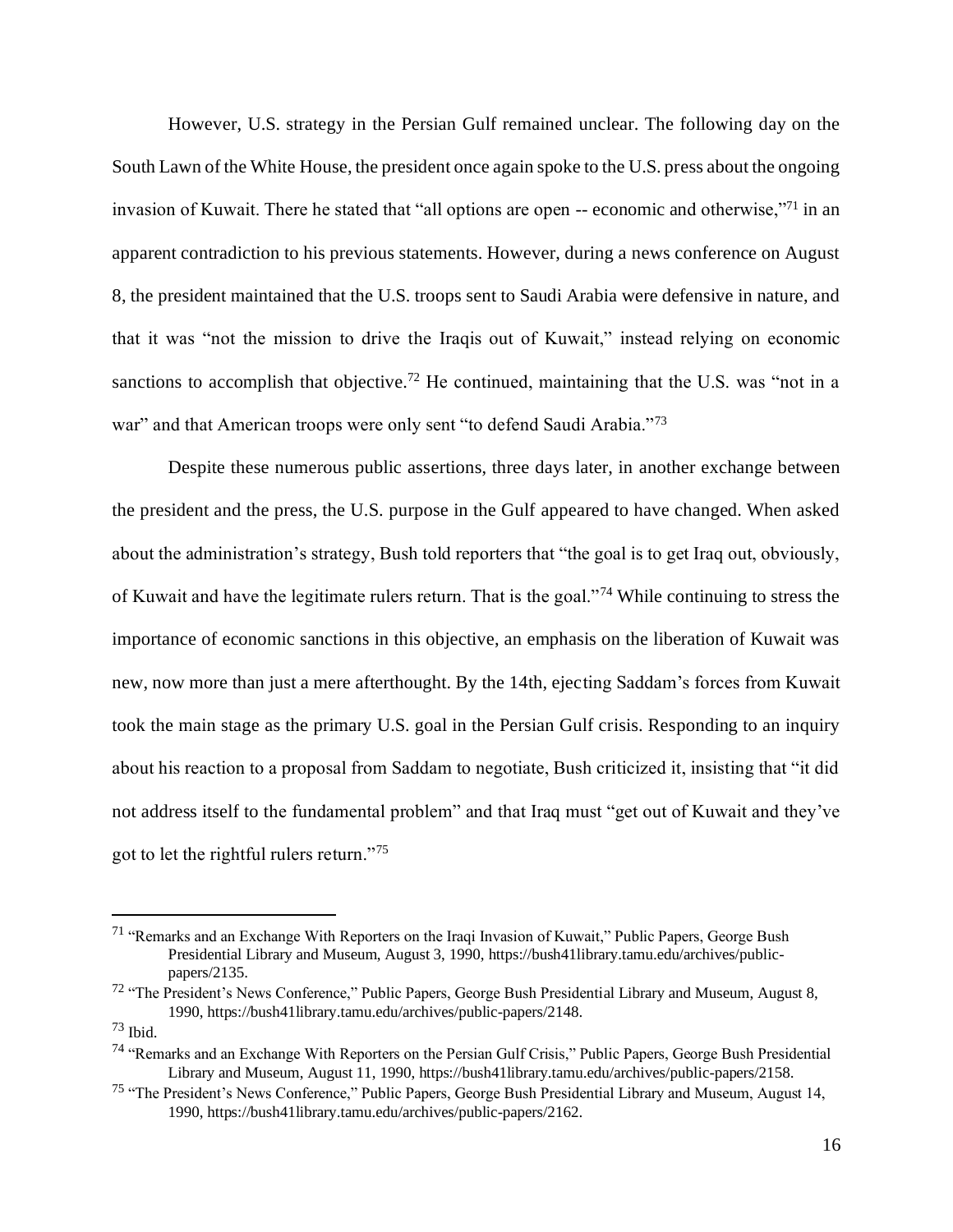As the weeks wore on and a diplomatic resolution appeared further and further out of reach, the rhetoric surrounding the U.S. mission in the Gulf took on a different tone. During a press conference at the White House Briefing Room on November 8, the president told reporters that offensive forces were officially deployed to Saudi Arabia, marking a distinct shift in the objective of American troops in the Persian Gulf.<sup>76</sup> In a letter to Congress on the 16th, Bush justified the deployment, arguing that the additional forces "will ensure that the coalition has an adequate offensive military option should that be necessary to achieve our common goals."<sup>77</sup> By the end of the month, due to extensive U.S. lobbying,<sup>78</sup> the United Nations Security Council adopted Resolution 678, authorizing member states to employ "all necessary means" to ensure Iraqi compliance with prior resolutions that demanded its unconditional exit from Kuwait by January 15, 1991.<sup>79</sup>

What changed? Why did the U.S. objective shift from defending Saudi Arabia from a potential Iraqi invasion to expelling Saddam's forces from Kuwait and ending the occupation? I argue that it was a concerted effort by a group of policymakers—NSC advisor Scowcroft, Chairmen of the JCS General Powell, and Secretary of State Baker and of Defense Cheney—that influenced official policy from a defensive to an offensive position in the Gulf. We can see the early signs of a pivot toward Kuwait liberation just two days after the initial invasion. During a morning meeting of the NSC at Camp David on August 4, administration officials met once again

<sup>76</sup> "The President's News Conference on the Persian Gulf Crisis," Public Papers, George Bush Presidential Library and Museum, November 8, 1990, https://bush41library.tamu.edu/archives/public-papers/2416.

<sup>77</sup> "Letter to Congressional Leaders on the Deployment of Additional United States Armed Forces to the Persian Gulf," Public Papers, George Bush Presidential Library and Museum, November 16, 1990, https://bush41library.tamu.edu/archives/public-papers/2454.

<sup>78</sup> Thomas L. Friedman, "MIDEAST TENSIONS; How U.S. Won Support to Use Mideast Forces The Iraq Resolution: A U.S.-Soviet Collaboration -- A special report," *New York Times*, December 2, 1990, https://www.nytimes.com/1990/12/02/world/mideast-tensions-us-won-support-use-mideast-forces-iraqresolution-us-soviet.html.

<sup>79</sup> United Nations Security Council (UNSC) Res 678 (29 November 1990) UN Doc S/22033.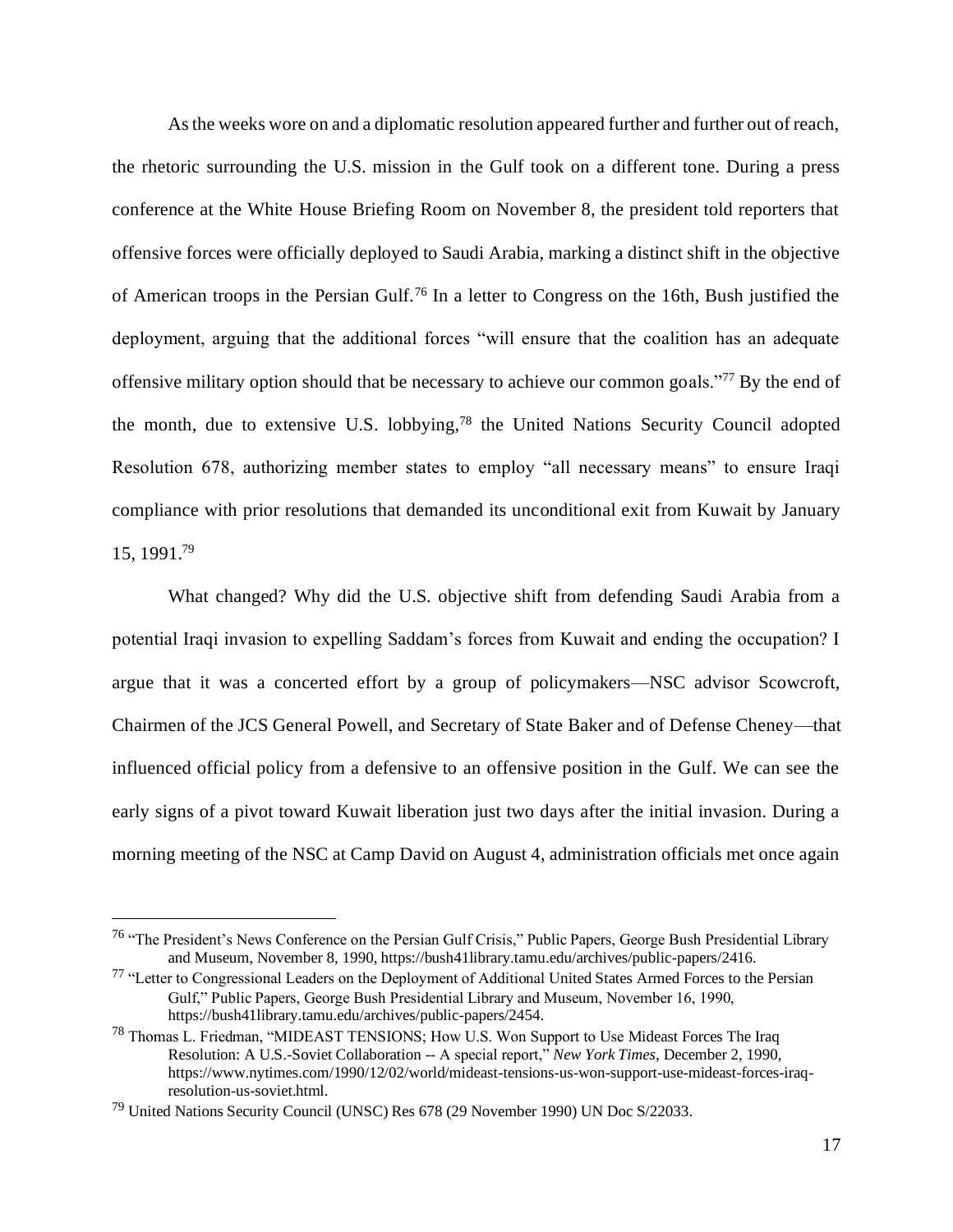to discuss potential military responses to Iraqi aggression. General Powell is the first official, according to the meeting's minutes, who mentions U.S. forces marching into Kuwait following the Iraqi invasion. He describes "a longstanding plan defined over the last few weeks," telling the president that the plan would "achieve the mission of defending Saudi Arabia and a basis for moving north into Kuwait."<sup>80</sup> He is confident in an American victory, arguing that "Saddam does not want to mess with us. Therefore, I believe we need to get the Americans in - we need to show the flag."<sup>81</sup> While President Bush reiterates that the main objective of U.S. policy would be to protect and defend Saudi Arabia from Iraqi forces and retaliation, his advisors are not all in agreement.<sup>82</sup> Secretary Baker insists that the administration should be focused on ejecting Saddam's troops from Kuwait, with Secretary Cheney agreeing, asserting that they "can't let Saddam hold on to Kuwait."<sup>83</sup> NSC advisor Scowcroft is also supportive of the Kuwaiti liberation policy objective, stating that "our first goal is to get [Saddam] out of Kuwait."<sup>84</sup> Almost from the outset of the invasion and annexation, these four policy advisors emphasized the liberation of Kuwait as a crucial American foreign policy goal, and carried enormous influence with the president to shape the country's intervention strategy.

Scowcroft recalls disbelief in reaction to the general tenor of the first NSC meeting on the Iraqi invasion, writing that he was "frankly appalled at the undertone of the discussion, which suggested resignation to the invasion."<sup>85</sup> According to Scowcroft, when consulting with the president on last minute speech changes for his address in Aspen that same day, "it became obvious

<sup>80</sup> Meeting of the National Security Council, "Minutes of NSC Meeting on Iraqi invasion of Kuwait," minutes. 4 August 1990, Richard N. Hass Files, The National Security Archive, p. 2,

https://nsarchive.gwu.edu/document/24309-national-security-council-meeting-august-4-1990.

 $81$  Ibid, p. 4.

<sup>82</sup> Ibid, p. 5.

<sup>83</sup> Ibid, p. 6.

<sup>84</sup> Ibid, p. 7.

<sup>85</sup> Bush and Scowcroft, *A World Transformed*, 582.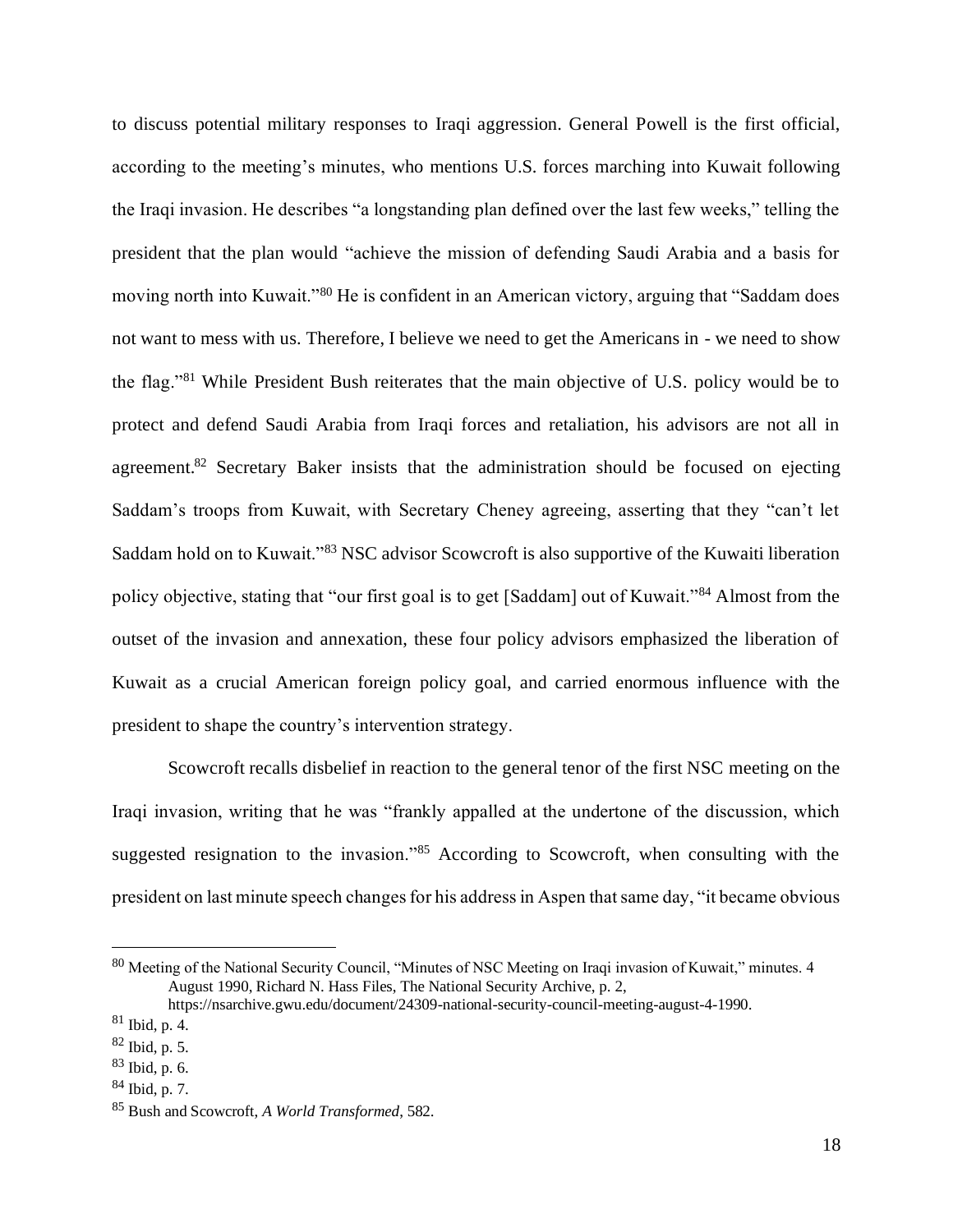to me that the president was prepared to use force to evict Saddam from Kuwait if it became necessary."<sup>86</sup> However, according to Bush himself, the decision was not as clear-cut. Bush describes an interaction with General Powell in which Powell "remarked that he felt I really had declared war on Iraq that Sunday [August 5] ...In retrospect, I don't know if I had yet determined that the use of force would be required."<sup>87</sup> In mid-August, after a meeting with the Saudis, Bush was still unsure about the use of force to eject Saddam from Kuwait, believing it to be too soon to consider military operations.<sup>88</sup>

NSC Advisor Scowcroft remembers a discussion around the unilateral use of force to expel the Iraqis, describing Robert Gates, Cheney, and himself as "the hard-liners...urging that we had to act, even...unilaterally."<sup>89</sup> Bush writes that Secretary Cheney was an early advocate for the use of force and was "probably ahead of his military on this."<sup>90</sup> During another meeting of the NSC on October 11, the core staff went over the military options for an offensive operation in the Gulf.<sup>91</sup> General Powell was not optimistic about the success of an air campaign and insisted that American boots on the ground would be necessary to liberate Kuwait.<sup>92</sup> By the end of August, the president had shifted his focus more and more to the use of force, claiming that he was unable to imagine Saddam leaving Kuwait without military intervention.<sup>93</sup> Scowcroft confirms this, arguing that, by October, it was clear to him that the president believed military force was the only possible course of action to remove Iraqi troops from Kuwaiti soil.<sup>94</sup>

- <sup>86</sup> Ibid.
- <sup>87</sup> Ibid, 602.
- <sup>88</sup> Ibid, 634.
- <sup>89</sup> Ibid, 639.
- <sup>90</sup> Ibid, 643.
- $91$  Ibid, 686.
- $92$  Ibid.

<sup>93</sup> Ibid, 641.

<sup>94</sup> Ibid, 688.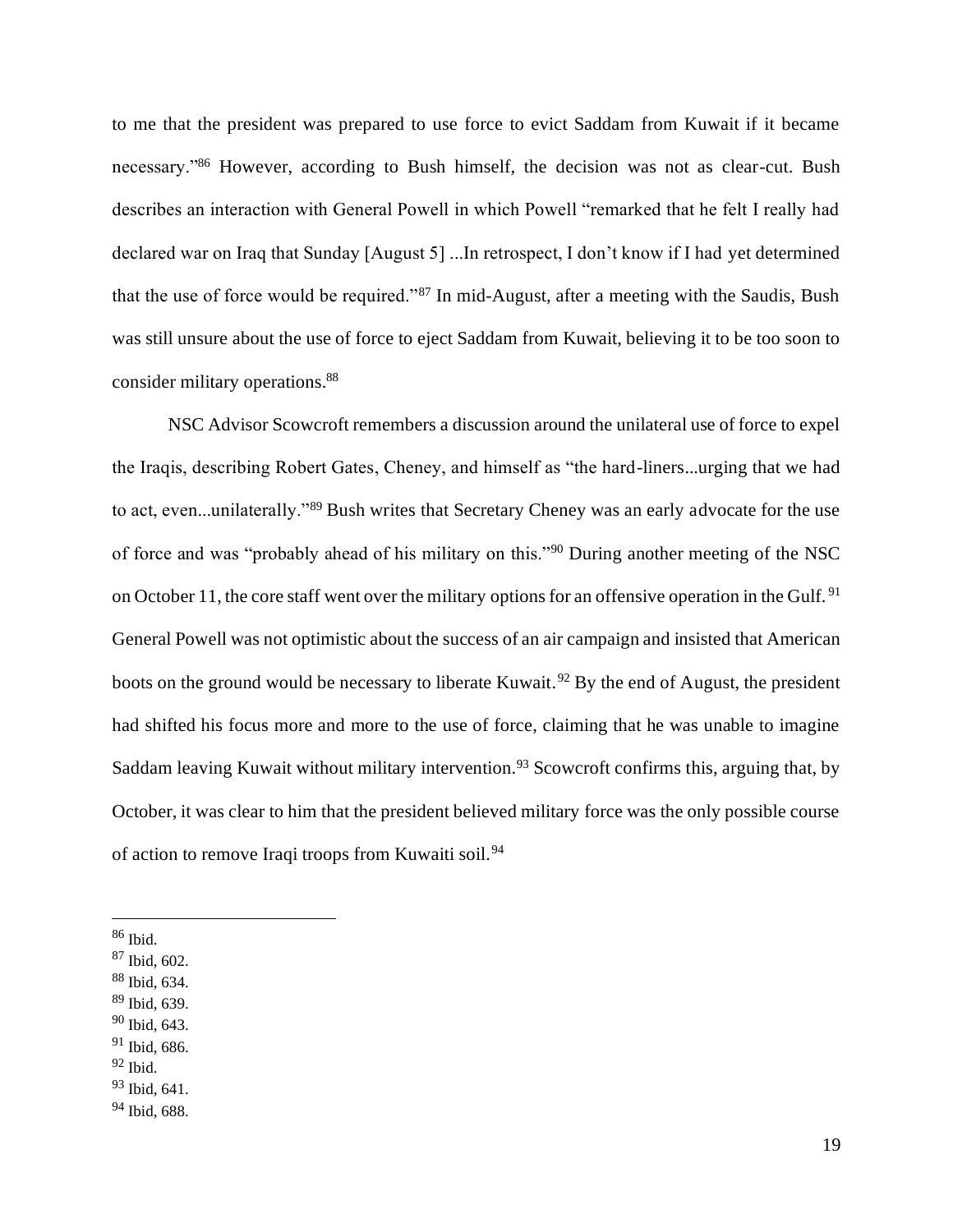While Secretary Baker was a staunch supporter of the liberation of Kuwait, as a diplomat, he was more hesitant to immediately support military action over a multilateral United Nationsbased effort. Bush recollects Baker as "reluctant" to consider the use of force and strongly advocated for the use of diplomacy and economic sanctions to "get the job done."<sup>95</sup> He continues, writing that Baker "never backed away from any decision to use force or planning for it, but he advised pushing the diplomatic course first and giving sanctions more time."<sup>96</sup> Bush was supportive of Baker's diplomatic efforts, encouraging him to work with the Soviets for a draft resolution, which would become Security Council Resolution 678, to authorize the use of force to ensure Iraqi compliance with previous rulings by January 15, 1991.<sup>97</sup> The president described the new resolution as "a tremendous breakthrough" that strengthened the international coalition and kept the Soviet Union in line with American goals.<sup>98</sup> The effect of Baker's diplomatic efforts on the administration's intervention strategy was clear. Bush was determined to work with Gorbachev and give the sanctions as much time as possible to attempt to coerce Saddam into withdrawing from Kuwait without unnecessarily sending American soldiers into the Gulf. After the passage of the UN resolution, Bush proposed high level meetings between the U.S. and Iraq in a last-ditch effort to prevent a military confrontation.<sup>99</sup> The president wrote in a December 14 diary entry, "I cannot say that I have made the determination to pull the trigger," but was resolved to make a clear decision by the mid-January deadline.<sup>100</sup> Shortly after the new year, Bush told his top advisors, including Baker and Scowcroft, to arrange a final meeting to alert Saddam of American and

<sup>97</sup> Ibid, 733.

<sup>99</sup> Ibid, 750.

<sup>95</sup> Ibid, 642.

 $96$  Ibid.

<sup>98</sup> Ibid, 743-45.

<sup>100</sup> Ibid, 764.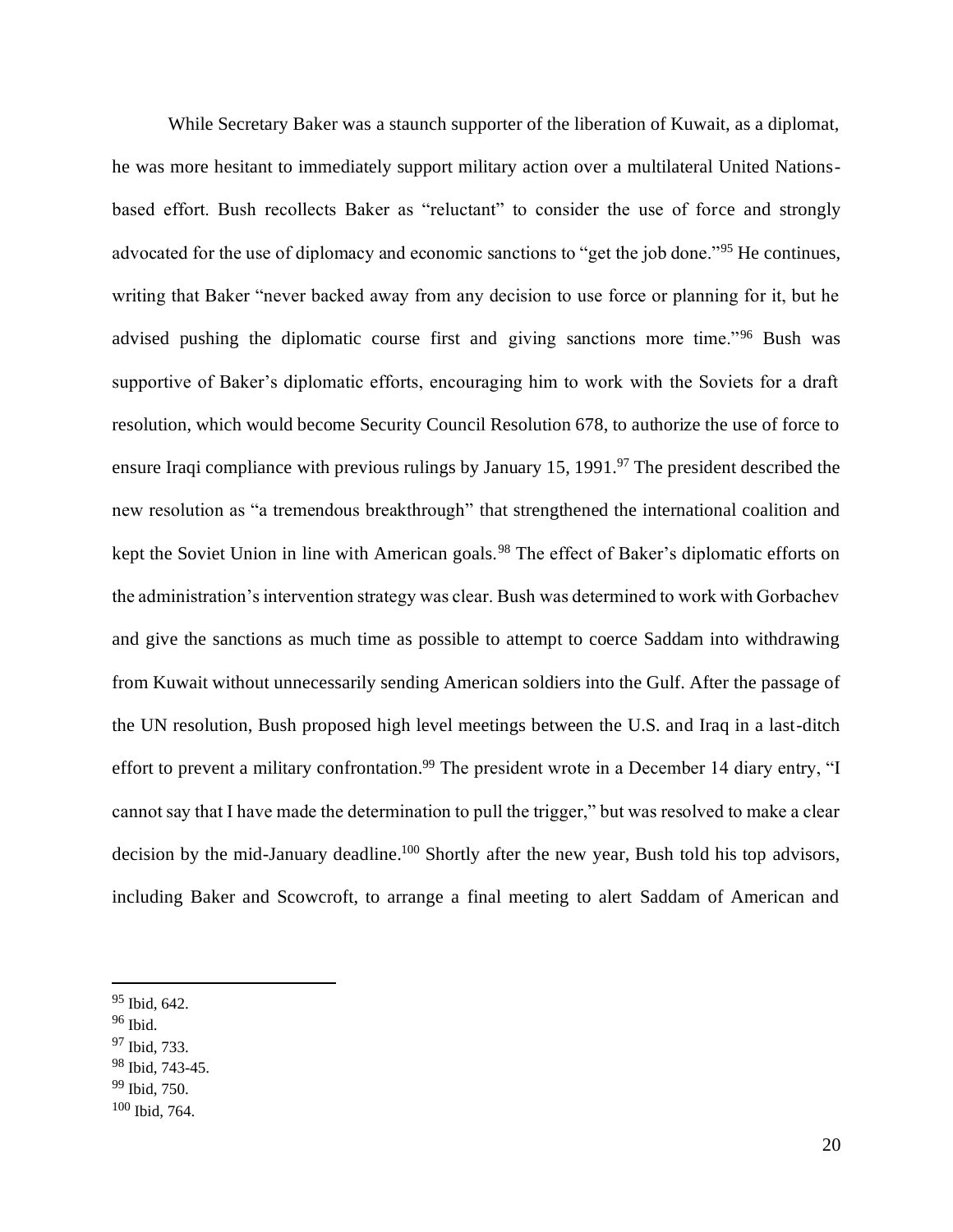coalition resolve to liberate Kuwait.<sup>101</sup> The January 9 meeting between Baker and Iraqi Foreign Minister Tariq Aziz represented the final attempt for a peaceful settlement to the Persian Gulf crisis.<sup>102</sup> The encounter was decidedly unproductive but allowed the president to exhaust all other means of obtaining a non-military resolution.

As the UN-imposed deadline crept closer and closer, last-minute efforts to resolve the crisis peacefully failed. At seven p.m. Eastern Standard Time, Operation Desert Storm officially commenced when coalition forces began bombing targets in Iraq and Kuwait.<sup>103</sup> The air campaign waged for six weeks, followed by 100 hours of fighting by ground forces.<sup>104</sup> Offensive military operations were suspended at midnight on February 28, 1991, formally ending the Persian Gulf War.<sup>105</sup>

### *America's descent into the "problem from hell," 1995*

Following the death of Josep Tito in 1980, internal political tensions surged in the Balkan state of Yugoslavia, particularly between Serbia and Croatia and Slovenia.<sup>106</sup> Nationalism and separatism among Yugoslavia's six republics grew, culminating in the independence declarations of Slovenia and Croatia in 1991.<sup>107</sup> Caught between Serb and Croat nationalists, the Bosnian government held a vote on its own independence in early 1992, resulting in an overwhelming

<sup>101</sup> Ibid, 779.

<sup>102</sup> Ibid, 787.

<sup>&</sup>lt;sup>103</sup> "Statement on Allied Military Action in the Persian Gulf," Public Papers, George Bush Presidential Library and Museum, January 16, 1991, https://bush41library.tamu.edu/archives/public-papers/2624.

<sup>&</sup>lt;sup>104</sup> "Address to the Nation on the Suspension of Allied Offensive Combat Operations in the Persian Gulf," Public Papers, George Bush Presidential Library and Museum, February 27, 1991, https://bush41library.tamu.edu/archives/public-papers/2746.

<sup>105</sup> Ibid.

<sup>106</sup> David Binder, "Evolution in Europe; Yugoslavia Seen Breaking Up Soon," *New York Times*, November 28, 1990, https://www.nytimes.com/1990/11/28/world/evolution-in-europe-yugoslavia-seen-breaking-upsoon.html?searchResultPosition=1.

<sup>107</sup> Michael A. Sells, *The Bridge Betrayed: Religion and Genocide in Bosnia* (Berkeley: University of California Press, 1996): 7.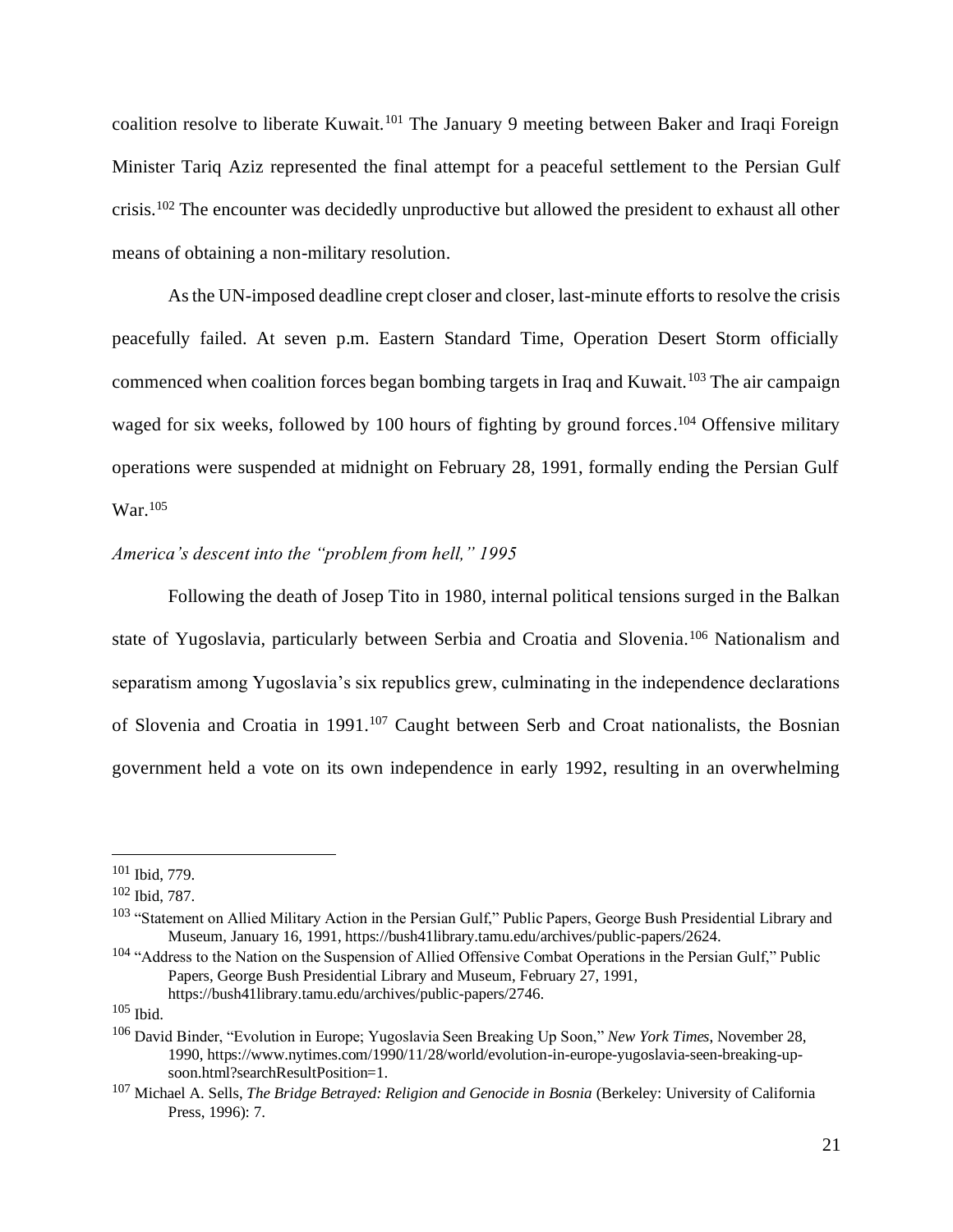majority—of Bosnian Muslims and Bosnian Croats—supporting independence for the republic.<sup>108</sup> Bosnian Serbs boycotted the referendum, and subsequently declared their own independence and the formation of a Bosnian Serb state, the Republika Srpska.<sup>109</sup> On April 6, 1992, after Bosnia-Herzegovina received official recognition from both the UN and the European Commission (EC), Bosnian Serbs shelled the majority Muslim capital of Sarajevo, violently marking the start of the conflict in Bosnia.<sup>110</sup>

Presidential candidate Bill Clinton was an early supporter of U.S. military involvement in the Bosnian war.<sup>111</sup> Campaigning against a reluctant Bush, Clinton vowed to use American power to put an end to the ethnic cleansing in the Balkans.<sup>112</sup> He advocated for limited air strikes in defense of humanitarian agencies working in the region and called on the U.S. military to aid the effort.<sup>113</sup> He even went as far as to support lifting of the arms embargo against the Bosnian government, which disproportionately affected the Bosnian Muslims.<sup>114</sup> In the first months of his presidency, Clinton's determination to help end the crisis in Bosnia did not wane. In a February 1993 meeting of the Principals Committee, Clinton told his advisors that the U.S. must take a leadership role in the crisis.<sup>115</sup> After the Bosnian Serb attack on Srebrenica in March, concern began to mount in the U.S. about the lack of viability of a political resolution.<sup>116</sup> A Principals

<sup>108</sup> David Rieff, *Slaughterhouse: Bosnia and the Failure of the West* (New York: Simon & Schuster, 1995), 17.

<sup>109</sup> Thomas H. Henrikson, *Cycles in US Foreign Policy since the Cold War* (Cham: Palgrave MacMillian, 2017), 78.  $110$  Ibid.

<sup>111</sup> Ivo H. Daalder, *Getting to Dayton: The Making of America's Bosnia Policy* (Washington, D.C.: The Brookings Institution, 2000), 6.

<sup>112</sup> Rieff, *Slaughterhouse*, 27, 118.

<sup>113</sup> Daalder, *Getting to Dayton*, 6.

<sup>114</sup> Ibid.

<sup>115</sup> Ibid, 9.

<sup>116</sup> Ibid, 12.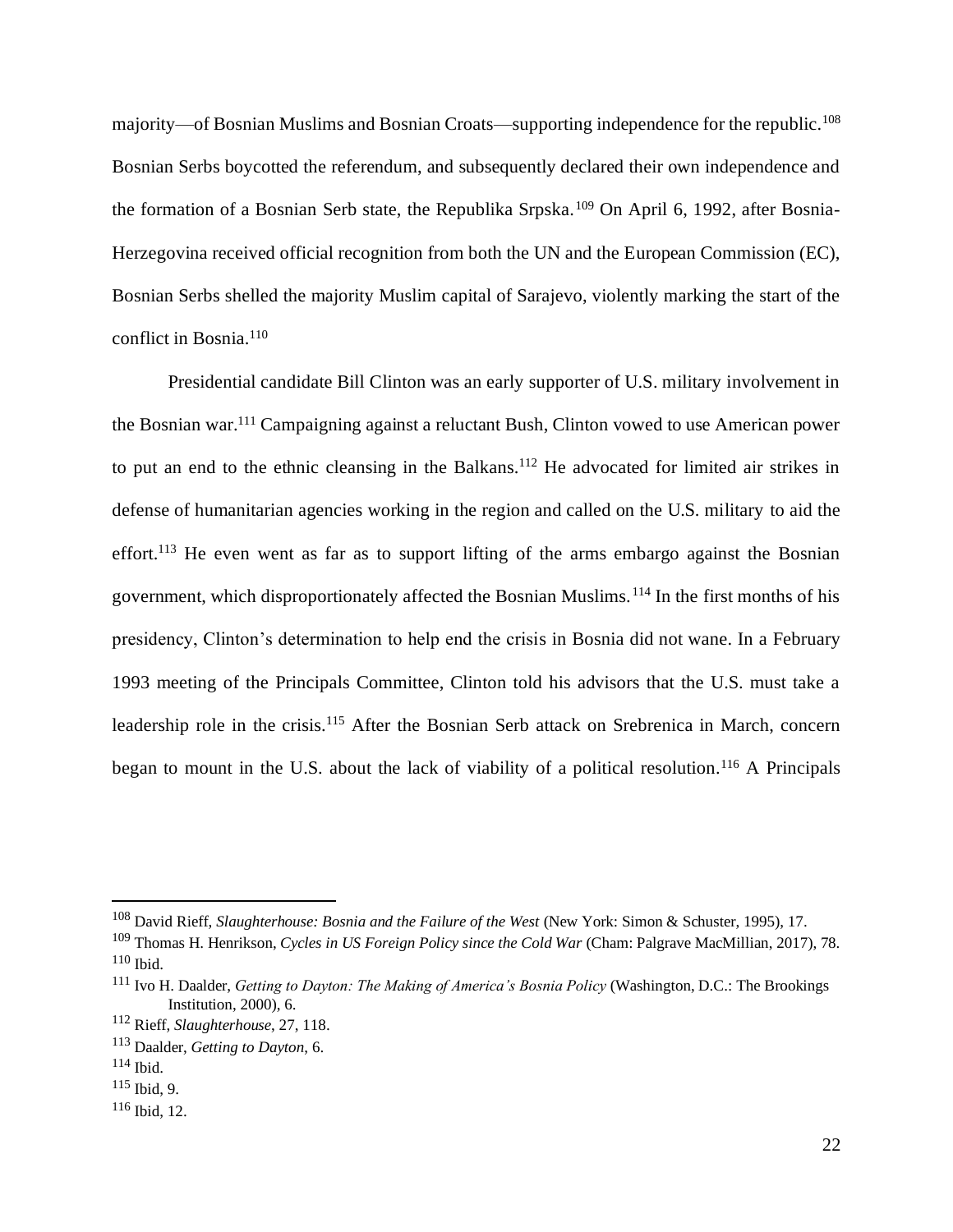meeting toward the end of the month resulted in two policy options: the lift and strike plan, which was opposed by America's European allies, or a cease-fire designed to protect the Bosniaks.<sup>117</sup>

Clinton's policy advisors were divided. While Vice President Al Gore and UN Ambassador Madeleine Albright supported air strikes on Bosnian Serb targets, National Security Advisor Anthony Lake and Secretary of State Warren Christopher favored the lifting of the arms embargo and limited air strikes.<sup>118</sup> The cease-fire policy was favored by the Defense Department, including its secretary, Les Aspin.<sup>119</sup> Yet other military experts, including then Chairman of the JCS General Powell and NATO Supreme Commander General John Shalikashvili, claimed that a significant number of ground troops would be needed to support an air strikes operation.<sup>120</sup> By May of 1993, it appeared as though most of the administration's key players had come to support the lift and strike plan, except for Secretary Aspin, who still favored a cease-fire.<sup>121</sup> However, Clinton's support for the lift and strike option quickly shriveled up as he learned of European opposition to the plan, undermining Christopher's diplomatic mission to rally the allies around the military intervention.<sup>122</sup> American strategy toward Bosnia swung away from intervention and back to the Bush policy of containment.<sup>123</sup>

With the failure of the lift and strike policy, the U.S. deferred to Europe in addressing the Bosnian war.<sup>124</sup> Despite consistent outrage over the humanitarian crisis in Bosnia, the administration refused to take a more forceful stance without the backing of Europe, especially

<sup>117</sup> Ibid.

<sup>118</sup> Ibid, 13.

<sup>119</sup> Ibid, 12.

<sup>120</sup> Ibid, 13.

<sup>121</sup> Ibid, 15.

<sup>&</sup>lt;sup>122</sup> Klaus Larres, "'Bloody as Hell'. Bush, Clinton and the Abdication of American Leadership in the former Yugoslavia, 1990-1995," *Journal of European Integration History* 10, no.1 (2004): 198.

<sup>123</sup> Daalder, *Getting to Dayton*, 19.

 $124$  Ibid, 18.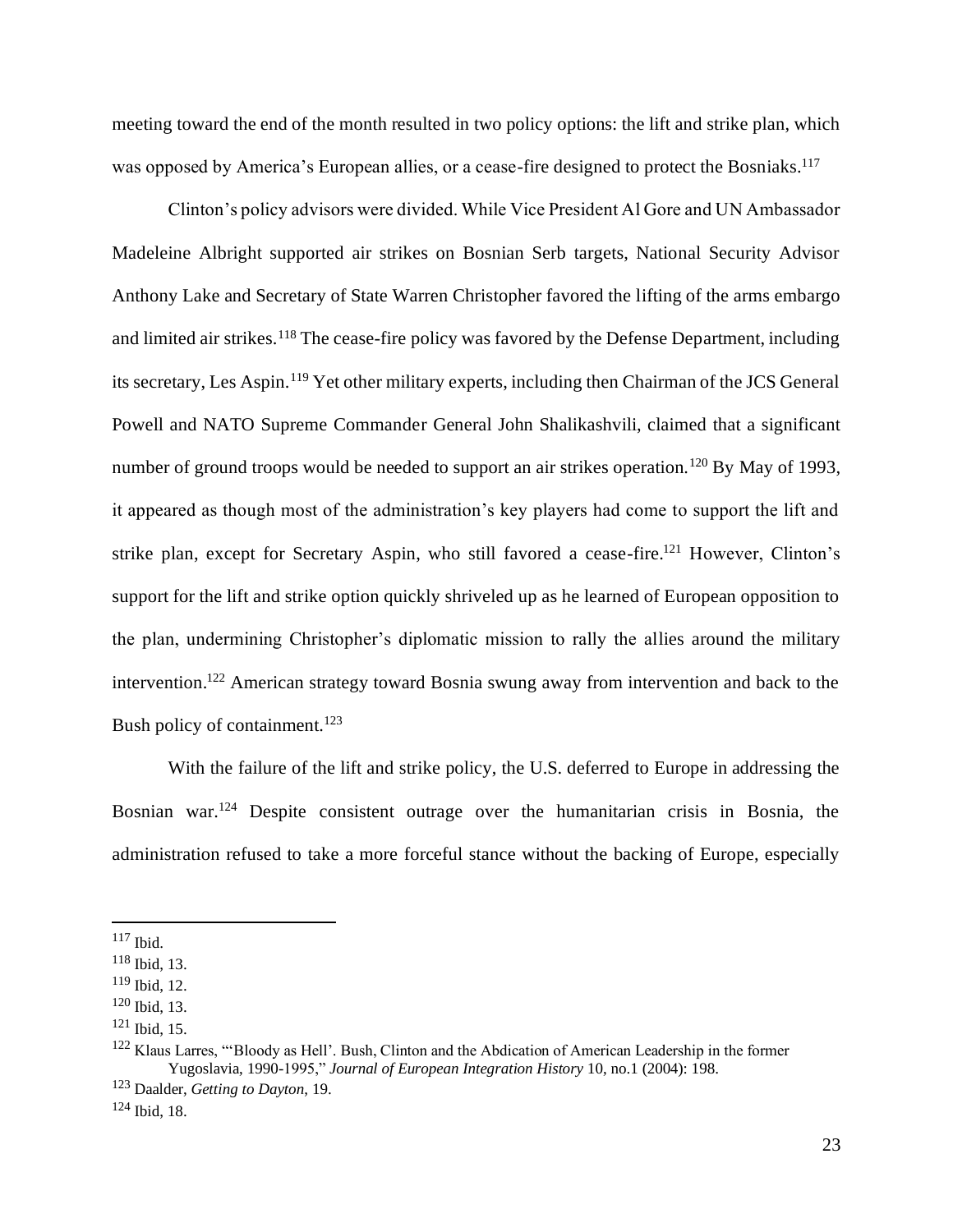that of the United Kingdom and France whose troops were on the ground as part of UNPROFOR. In May of 1993, the U.S. joined the U.K., France, Spain, and Russia to create the Joint Action Plan that established "safe areas" to protect the "besieged Muslims in and around six Bosnian cities" and called for an influx of UN humanitarian troops.<sup>125</sup> However, in a move that weakened European resolve to use force, Bosnian Serbs temporarily discontinued their onslaught against the safe havens, only to ramp up the assaults once again by the end of the year.<sup>126</sup>

In a late January 1994 meeting between the president and his top foreign policy officials, it was decided that the United States must take a more active leadership role in facilitating negotiations and consider the use of air power to bring an end to the conflict.<sup>127</sup> The next month saw the Sarajevo Ultimatum after a brutal attack on a marketplace that left 68 people dead and more injured.<sup>128</sup> In the aftermath, the Clinton administration reworked a French proposal to suggest the establishment of a demilitarized zone around Sarajevo and demanded that all parties, including the Bosniaks, hand over "heavy weapons" to UN-controlled forces by February 21.<sup>129</sup> The U.S. continued to take a leading role in settlement talks, as demonstrated in the success of the Washington Agreement in March, which put forward the formation of a Bosnian Muslim-Croat federation and finally achieved the goal of isolating the Serbs in negotiations.<sup>130</sup>

Unfortunately, the feeling of triumph by the Clinton White House did not last long. Tensions between NATO member states were coming to a head in what would be called "the worst

<sup>125</sup> John Pomfret, "'Joint Action Program' For Bosnia Leaves Muslims Disillusioned," *Washington Post*, May 25, 1993, https://www.washingtonpost.com/archive/politics/1993/05/25/joint-action-program-for-bosnialeaves-muslims-disillusioned/7a33fa15-48dc-485e-9198-54a032e12ba1/.

<sup>126</sup> Daalder, *Getting to Dayton*, 23.

<sup>127</sup> Ibid, 24.

<sup>128</sup> Ibid, 25.

<sup>129</sup> Ibid, 25-26.

<sup>130</sup> Ibid, 27.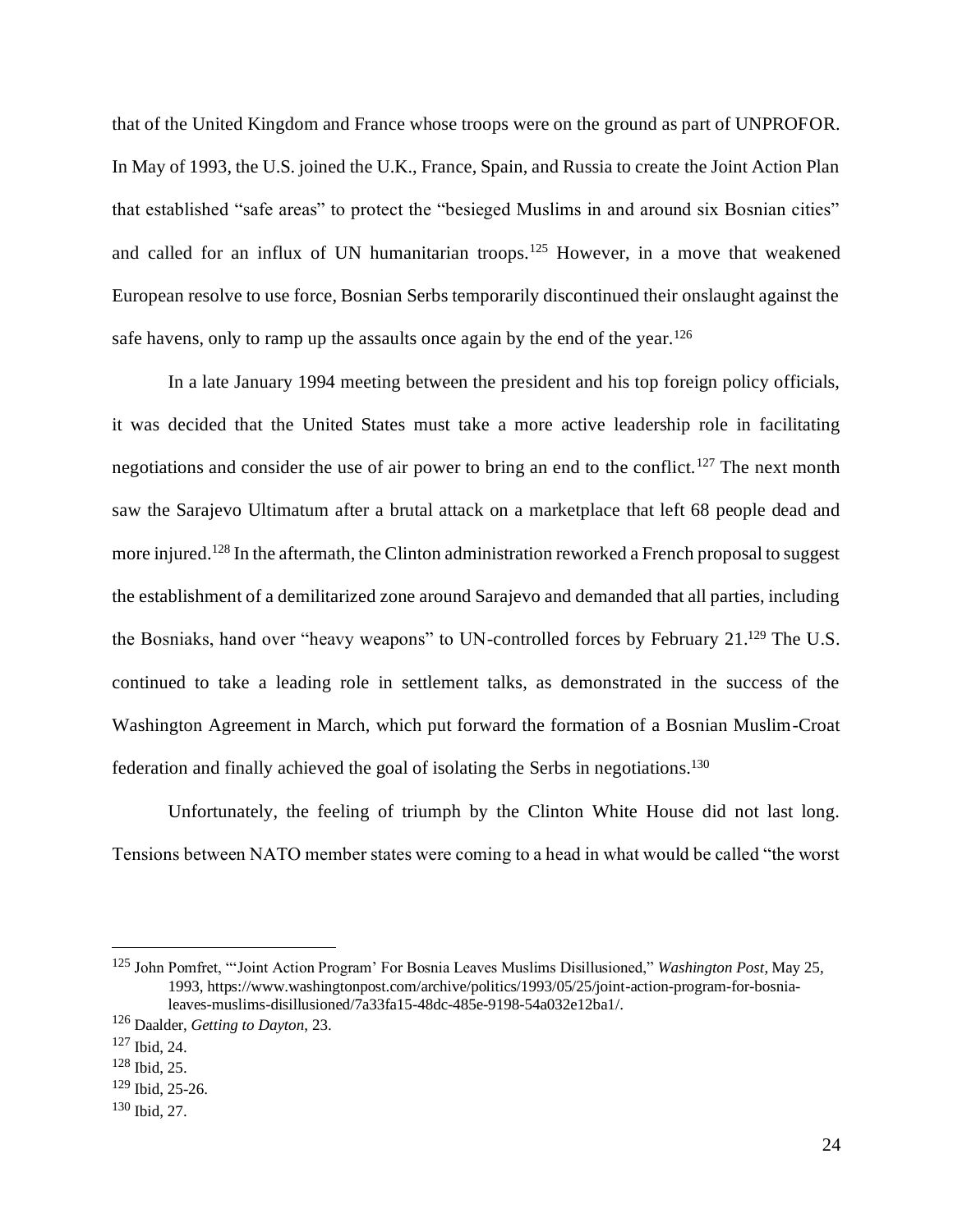crisis within the Atlantic since 1956."<sup>131</sup> The U.S.'s refusal to supply American boots on the ground to assist UNPROFOR despite its calls for the lift and strike policy angered some allies who believed the U.S. was not "burden sharing."<sup>132</sup> The rift also threatened a cohesive strategy for the Bosnian conflict, with France calling for the provision of U.S. troops to acquiesce to air strikes and the U.K. refusing to accept the lifting of the arms embargo.<sup>133</sup> Rather than risk the failure of the NATO alliance, the U.S. backed off its air strikes proposal, once again deferring to the Europeans and adopting a policy of conflict containment.<sup>134</sup>

When the conflict showed no signs of reaching a peaceful conclusion, especially after the Bosnian Serb offensives during the summer of 1994, NATO officials began reviewing contingency plans for the withdrawal and rescue of vulnerable UNPROFOR troops, should the situation deteriorate further.<sup>135</sup> Due to the administration's priority of alliance unity, the U.S. had also implicitly decided that America's responsibility to the alliance "could mean nothing less than that the United States would have to participate, with troops on the ground" in any withdrawal operation.<sup>136</sup> With UN Secretary-General Boutros-Ghali's call for a review of the organization's peacekeeping operation in May 1995, the specter of American boots on the ground in the Balkans steadily grew.<sup>137</sup> While some officials, especially in the State Department, feared such implications

<sup>131</sup> Ibid, 33.

<sup>132</sup> Kersti Larsdotter, "The Development of a NATO Strategy in Bosnia-Herzegovina," *Pursuing Strategy New Security Challenges Series*, January 1, 2012, 69.

<sup>133</sup> Ibid.

<sup>134</sup> Daalder, *Getting to Dayton*, 33.

<sup>135</sup> Ibid, 46.

<sup>136</sup> Ibid, 46-47.

<sup>137</sup> William Drozdiak, "Total Review of Peacekeeping Ordered by U.N.," *Washington Post*, May 13, 1995, https://www.washingtonpost.com/archive/politics/1995/05/13/total-review-of-peacekeeping-ordered-byun/a907d334-e214-473a-90c7-5d6f52c6ce70/.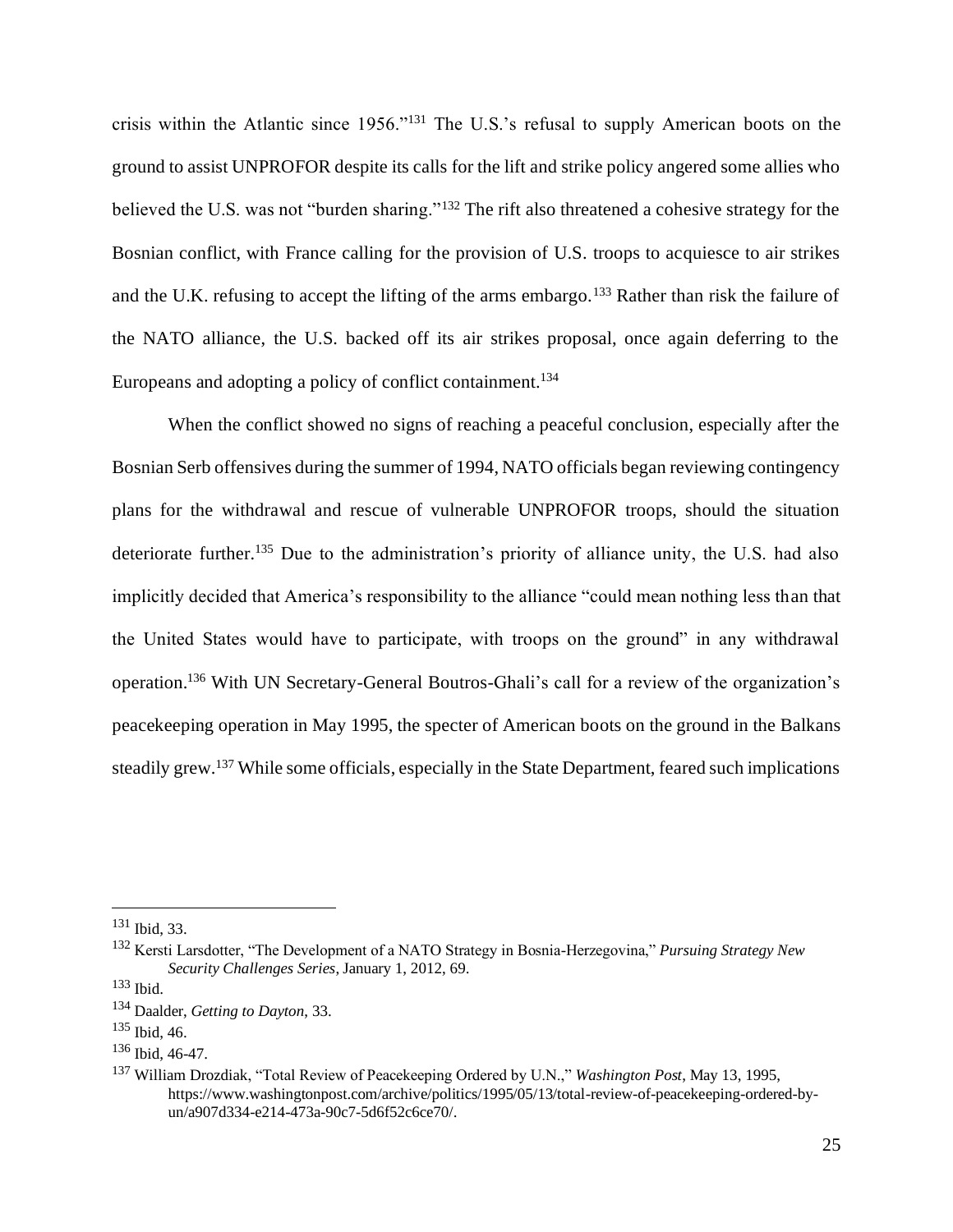of a removal of UNPROFOR forces, others, including the president, saw an opportunity to finally put an end to the war.<sup>138</sup>

Why did the Clinton administration change its policy? Who convinced the president that a more active and forceful intervention strategy was needed? It wasn't until late 1994-early 1995 when the U.S. began to seriously contemplate using military force, via a bombing campaign, to end the conflict.<sup>139</sup> Nevertheless, many administration officials were still wary of involving U.S. troops directly in the conflict. In late February 1995, U.S. policy was still to "muddle through while supporting the Bosnians," unwilling to further upset NATO allies.<sup>140</sup> In spite of this reluctance, according to a summary of the February 21 meeting of the Principals Committee, top administration officials "discussed options for the longer term should diplomatic efforts fail to achieve a negotiated settlement."<sup>141</sup>

That same month, National Security Advisor Anthony Lake commissioned a review of all policy options, given the likely outcome of continued fighting in the spring.<sup>142</sup> The Bosnia Interagency Working Group (IWG) presented four options: continue with the status quo, pursue active containment, quarantine the Bosnian Serbs, and lift and strike, including arming and training Bosniak forces.<sup>143</sup> The policy paper from the IWG was presented at another Principals Committee meeting in March.<sup>144</sup> The top officials at the State Department supported a continuation of current U.S. policy, prioritizing the prevention of an escalation in the conflict as the cease-fire negotiated

<sup>138</sup> Daalder, *Getting to Dayton*, 60-61.

<sup>139</sup> Larres, "'Bloody as Hell,'" 179.

<sup>140</sup> National Security Council et al., "PC/DC [Principals Committee/Deputies Committee] Meetings on Bosnia, February 1995 [1]," *Clinton Digital Library*, accessed March 18, 2022,

https://clinton.presidentiallibraries.us/items/show/72191.

<sup>141</sup> Ibid.

<sup>142</sup> Daddler, *Getting to Dayton*, 87.

<sup>143</sup> Ibid.

<sup>144</sup> Ibid.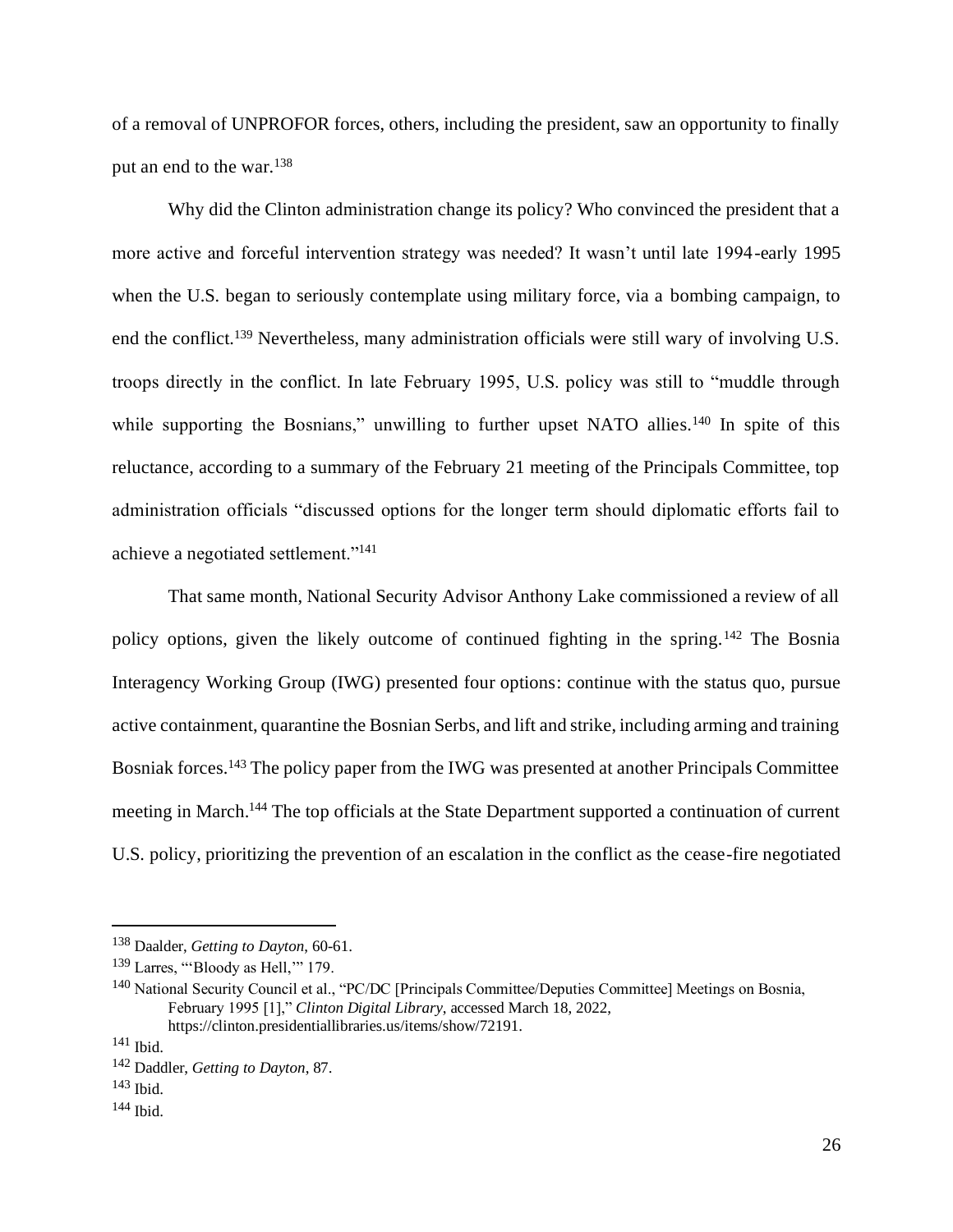by Carter was due to expire.<sup>145</sup> The Pentagon favored the adoption of a neutral stance, and the NSC staff advocated for lifting the arms embargo multilaterally.<sup>146</sup>

Secretary Christopher's preference for a diplomatic settlement and opposition to U.S. military involvement was incredibly influential in determining American intervention strategy, particularly during the first years of the Clinton presidency. In an appearance on CBS News's *Face the Nation* in March of 1993, Christopher described the conflict in the Balkans as "a problem from hell" and that the U.S. "simply doesn't have the means to make people in that region of the world like each other."<sup>147</sup> The failure of his European trip to advance the U.S. policy of lift and strike had a significant effect on Christopher's policy prescriptions and subsequently on American intervention strategy.<sup>148</sup> Secretary Christopher moved to "rein in" the U.S.'s Bosnia policy, going so far as to adopt the language of previous detractors.<sup>149</sup>

UN Ambassador Albright was the most hawkish foreign policy advisor throughout the Bosnian conflict.<sup>150</sup> She was consistently concerned with the perception of American weakness as the violence continued to escalate, and often insisted upon a more aggressive strategy when asked.<sup>151</sup> As early as April 1993, in a memo to the president, she pushed for the administration to support air strikes against the Bosnian Serbs and to bomb the routes used by Serbia to get around the arms embargo.<sup>152</sup> In an August 3, 1995, memorandum for Lake, Albright expressed support

<sup>&</sup>lt;sup>145</sup> National Security Council et al., "PC/DC [Principals Committee/Deputies Committee] Meetings on Bosnia, March 1995 [3]," *Clinton Digital Library*, accessed March 19, 2022, https://clinton.presidentiallibraries.us/items/show/72198.

 $146$  Ibid.

<sup>&</sup>lt;sup>147</sup> Friedman, "Bosnia Reconsidered."

<sup>148</sup> Carole Hodge, *Britain and the Balkans: 1991 until the present* (New York: Routledge, 2006), 56.

 $149$  Ibid.

<sup>150</sup> Daalder, *Getting to Dayton*, 92.

 $151$  Ibid.

<sup>152</sup> Elaine Sciolino, "Madeleine Albright's Audition," *New York Times Magazine*, September 22, 1996, https://www.nytimes.com/1996/09/22/magazine/madeleine-albright-s-audition.html.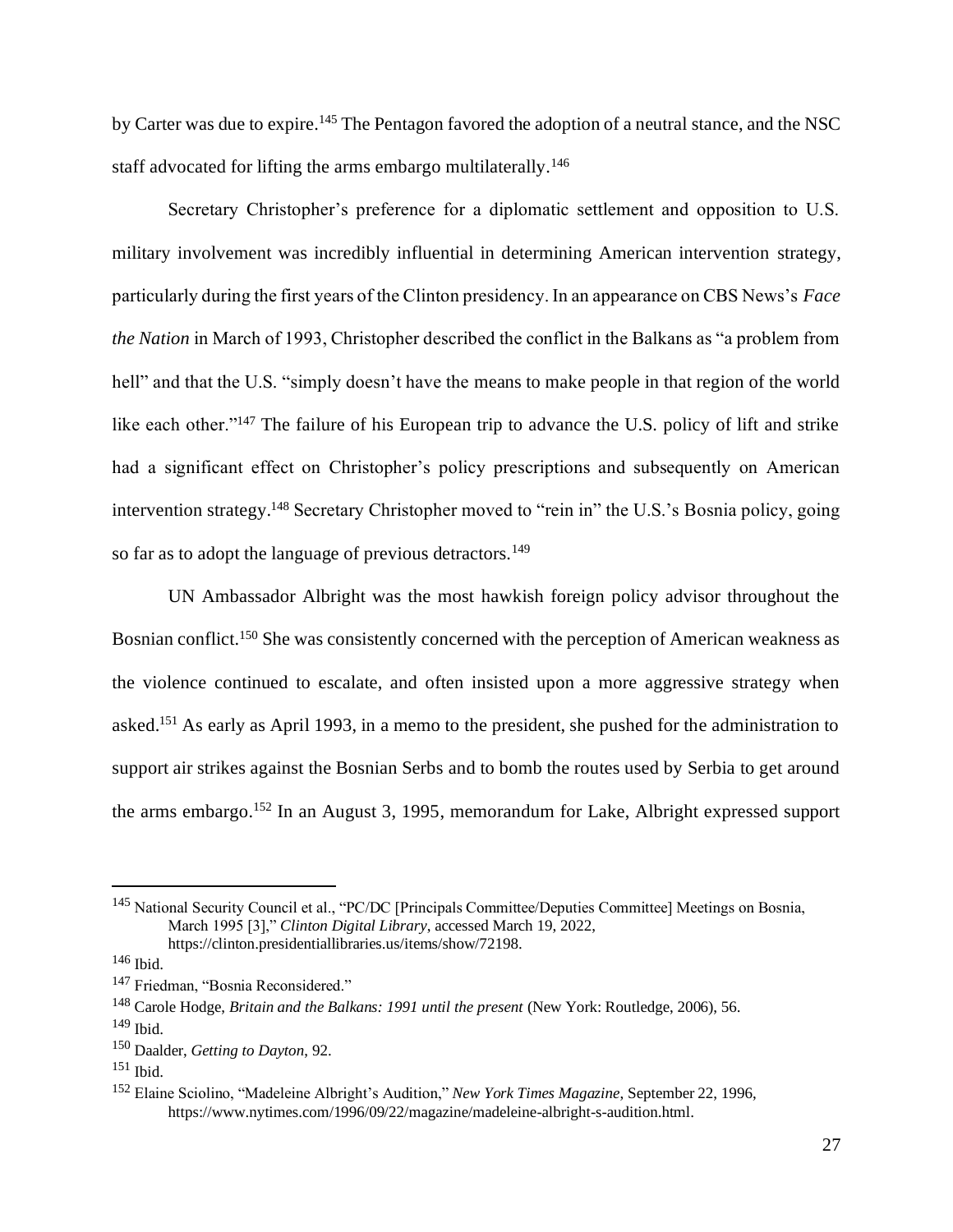for the national security advisor's altered lift and strike policy.<sup>153</sup> She also described dismay at the broader administration's reluctance to take a more involved role in the Balkan crisis, fearing it "has placed at risk our leadership of the post Cold War world."<sup>154</sup> She tells Lake that the U.S. "must base our plan on using military pressure" because "our only successes have come when the Bosnian Serbs faced a credible threat of military force."<sup>155</sup> Furthermore, she asserts that American air power should be used "to help the Bosnians by changing the balance of power."<sup>156</sup>

Lake, along with his deputy Sandy Berger, served as one of Clinton's top foreign policy consultants during the 1992 presidential campaign. Together, they were responsible for the campaign's strong stance on Bosnia, aimed at demonstrating the leadership failure of the Bush administration during the early months of the Balkan crisis.<sup>157</sup> Lake's influence did not end on the campaign trail, however. In his position as the president's National Security Advisor, he initiated a Bosnian policy review and oversaw the creation of the endgame strategy, which would eventually become the backbone of the U.S. intervention strategy toward the end of the conflict. In an interview with PBS *Frontline*, Lake describes the endgame strategy he developed with a few other administration officials, saying that "it is time to put a stop to this, period, whatever the cost."<sup>158</sup> According to Lake, the president was aware of the development of this strategy beginning in March of 1995 as the policy began to take shape.<sup>159</sup> During his August trip to rally allied support, Lake told the Europeans that the U.S. "believed it was time to allow the UN mission in Bosnia to collapse

<sup>153</sup> National Security Council and Records Management Office, "Declassified Documents concerning Bosnia," *Clinton Digital Library*, accessed March 20, 2022, https://clinton.presidentiallibraries.us/items/show/36591.

<sup>154</sup> Ibid.

<sup>155</sup> Ibid.

<sup>156</sup> Ibid.

<sup>157</sup> Daalder, *Getting to Dayton*, 82.

<sup>158</sup> Tony Lake, "The Clinton Years Interview: Tony Lake," interview by Chris Bury, *Frontline*, PBS, September 2000, https://www.pbs.org/wgbh/pages/frontline/shows/clinton/interviews/lake.html.

<sup>159</sup> Ibid.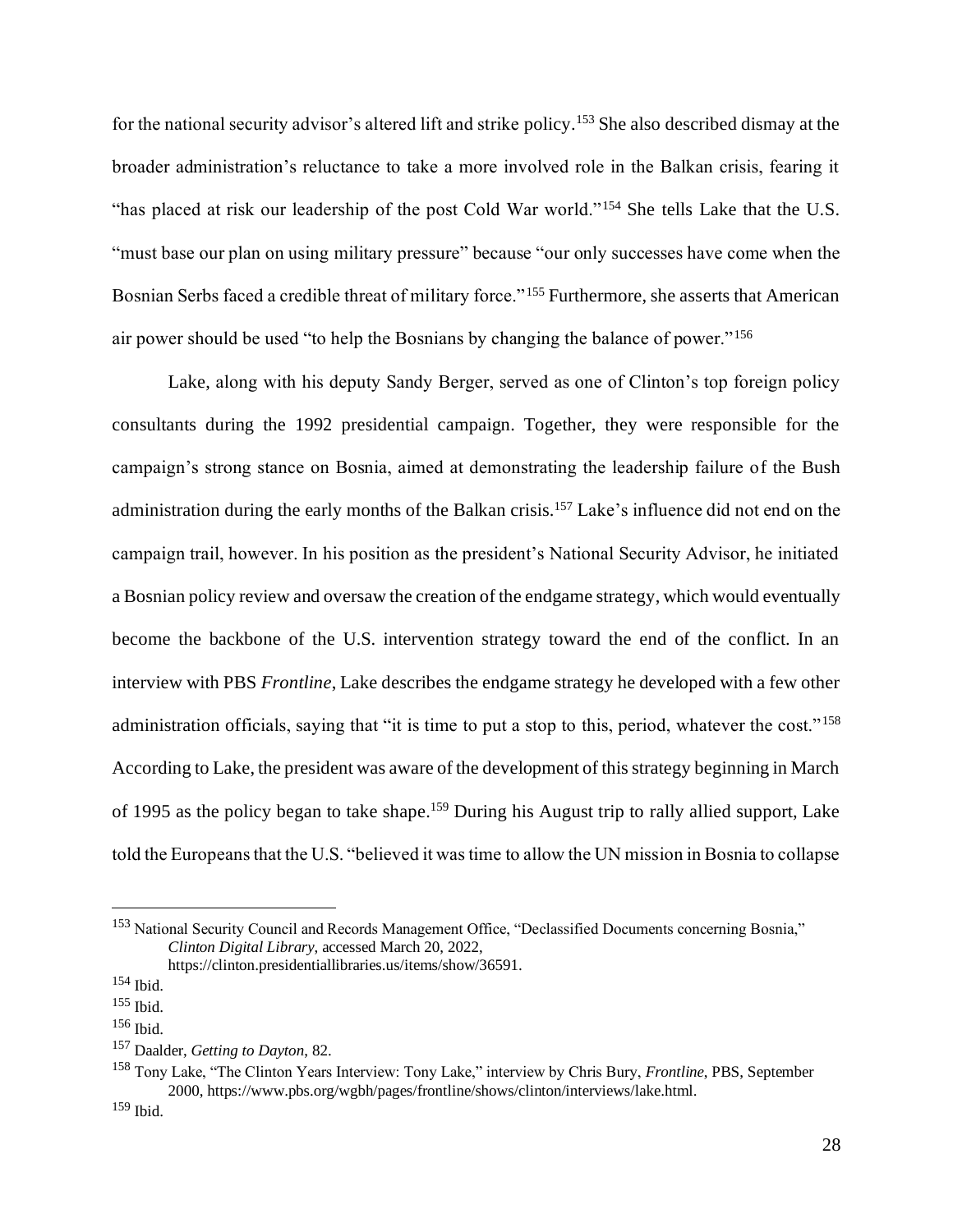if it had to" to prevent further hostage-taking and that "we were going to use much more vigorous bombing if necessary" to reach a settlement.<sup>160</sup>

In an August 5, 1995, memorandum to the president, Lake summarized the arguments presented in policy papers by Clinton's top advisors before a scheduled meeting of the Foreign Policy Group.<sup>161</sup> Lake noted points of agreement between himself and Ambassador Albright, writing that they both support preservation of a Bosnian state where the Muslims and Croats control about half of the territory and that "anything less would be tantamount to" rewarding Serbian aggression.<sup>162</sup> Lake and Albright were early allies in the administration, both favoring a more active approach to the war in Bosnia.<sup>163</sup> At the July 17 Principals meeting, Lake had proposed the beginnings of the endgame strategy, including the establishment of an intact Bosnian state, and Albright voiced her full support, even of the smaller details of the plan.<sup>164</sup> Meanwhile, Secretary Christopher was warier, worried that the potential costs of failure "loomed larger than the possible benefits" due to insufficient U.S. leverage.<sup>165</sup> In the early August memo, Lake also describes the alternative proposals by State and Defense, which advocated a "more limited commitment," echoing Christopher's concerns.<sup>166</sup> In the end, despite the lack of enthusiasm from the State Department, President Clinton expressed support for both Albright's and Lake's approach.<sup>167</sup> The next day's meeting saw Clinton formally endorse Lake's endgame strategy and send his National

 $160$  Ibid.

<sup>&</sup>lt;sup>161</sup> National Security Council and Records Management Office, "Declassified Documents concerning Bosnia," *Clinton Digital Library*, accessed March 22, 2022,

https://clinton.presidentiallibraries.us/items/show/36591.

<sup>162</sup> Ibid.

<sup>163</sup> Daalder, *Getting to Dayton*, 82-83.

<sup>164</sup> Ibid, 100.

<sup>165</sup> Ibid, 101.

<sup>166</sup> Ibid.

<sup>167</sup> Ibid, 109.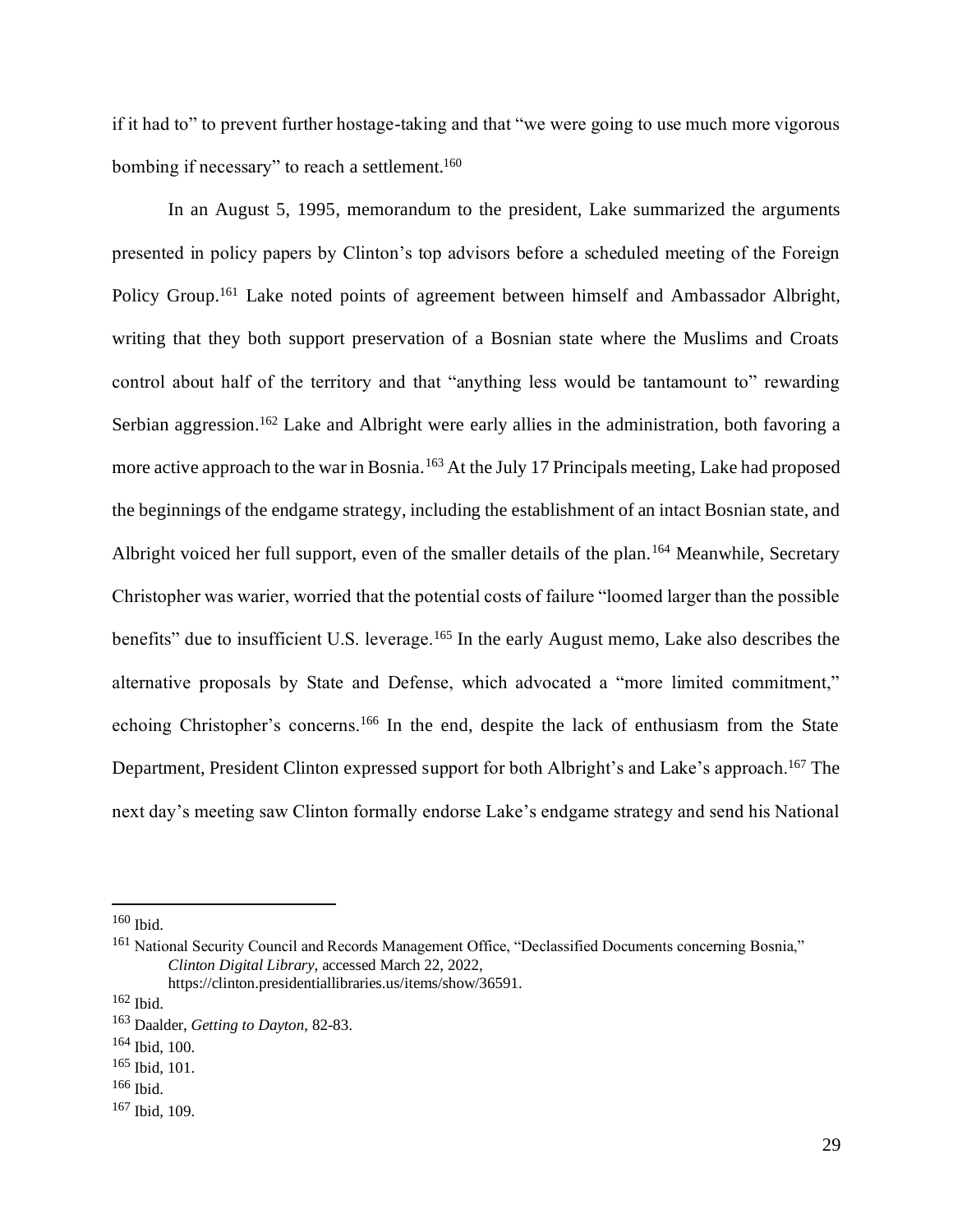Security Advisor across the Atlantic to inform Europe of his new, and firm, intervention policy for Bosnia.<sup>168</sup>

#### *Saddam Revisited, 2003*

On March 17, 2003, President George W. Bush stood in the Cross Hall at the White House as he addressed the nation, issuing an ultimatum to Saddam Hussein and threatening military force if the Iraqi leader and his sons refused to leave their country.<sup>169</sup> Two days later, American troops crossed the Iraqi border from Kuwait, officially signaling the start of Operation Iraqi Freedom. <sup>170</sup> Within three weeks, facing little or weak resistance, U.S. and allied troops had reached Baghdad and toppled Saddam's regime.<sup>171</sup> At the beginning of May, President Bush appeared in front of a "mission accomplished" banner aboard the USS Abraham Lincoln and declared the formal end of major combat operations in Iraq.<sup>172</sup> However, the war was far from over, and the region forever changed.

The September 11 attacks in 2001 shocked the world and fundamentally shifted the foreign policy objectives of the George W. Bush administration. The post-9/11 world saw a U.S. foreign policy dominated by concerns over weapons of mass destruction (WMDs) and state-sponsored terrorism, with Iraq firmly in the crosshairs.<sup>173</sup> While official planning for regime change occurred between 2002 and 2003, some administration officials had their eyes on an Iraq free from Saddam Hussein for years, even as far back as Operation Desert Storm.<sup>174</sup>

 $168$  Ibid, 111.

<sup>&</sup>lt;sup>169</sup> "President Says Saddam Hussein Must Leave Iraq Within 48 Hours," Office of the Press Secretary, March 17, 2003, https://georgewbush-whitehouse.archives.gov/news/releases/2003/03/20030317-7.html.

<sup>170</sup> Walter Perry, et al., *Operation IRAQI FREEDOM: Decisive War, Elusive Peace* (Santa Monica, CA: RAND Corporation, 2015), https://www.rand.org/pubs/research\_reports/RR1214.html, 64-65.

<sup>171</sup> Ibid, 183.

<sup>172</sup> Ibid, 8.

<sup>173</sup> Ibid, 28.

<sup>174</sup> Ibid, 57.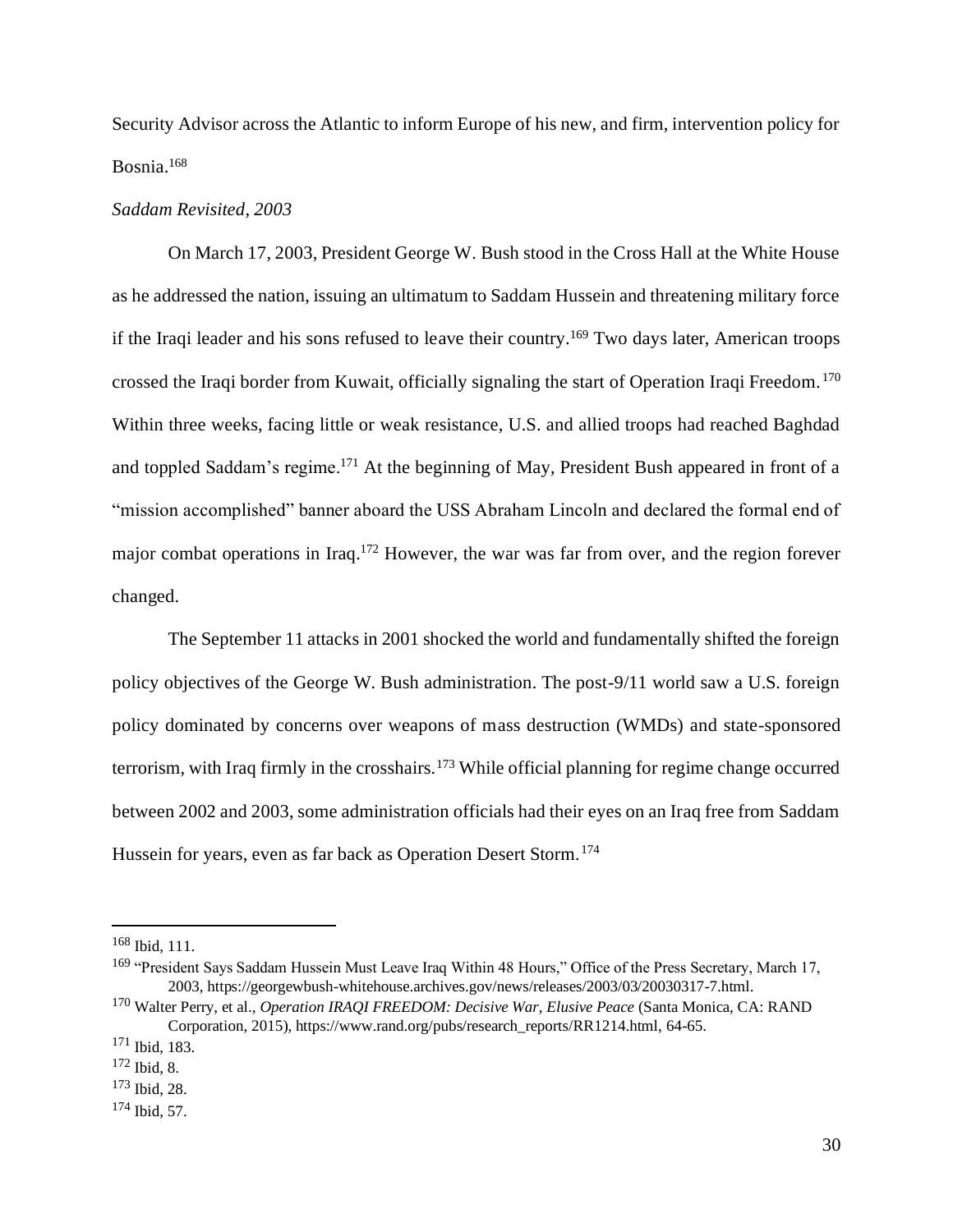Since the end of the first Gulf War, many in America's foreign policy sector believed that Saddam posed a major threat to U.S. national interests and the broader international system. During the years between the Gulf War and the 2003 invasion of Iraq, all three administrations had similar initial policies toward Iraq: a combination of containment and regime change.<sup>175</sup> In the first few months of George W. Bush's presidency, it appeared as though the policies of the previous administrations toward Iraq were continuing, namely international sanctions and weapons inspections.<sup>176</sup> However, the importance of regime change in U.S. policy grew compared to its containment counterpart prior to the 2003 invasion.<sup>177</sup> Despite not becoming official U.S. strategy until the passage of the 1998 Iraq Liberation Act, regime change plagued the minds of administration officials. Policymakers were "clearly interested in removing Saddam from power even before the first Gulf War ended."<sup>178</sup>

Even some officials within the first Bush White House were critical of the decision to refrain from toppling Saddam.<sup>179</sup> In a November 1997 op-ed in the *Washington Post*, Zalmay Khalilzad and Paul Wolfowitz argued that Saddam "will continue to pose a threat to the security and stability of a large and important part of the world as long as he remains in power."<sup>180</sup> They suggested that the U.S. "consider a comprehensive new strategy aimed at promoting a change of regime in Baghdad."<sup>181</sup> George W. Bush, who would order the invasion of Iraq that his father refused to do, told a family friend in 1998 that his father had "made a mistake not going into Iraq

<sup>181</sup> Ibid.

 $175$  Ibid, 19.

<sup>176</sup> Ibid, 24.

<sup>177</sup> Ibid, 25.

<sup>178</sup> Ibid, 25.

<sup>179</sup> Ibid, 19.

<sup>180</sup> Zalmay Khalilzad and Paul Wolfowitz, "We Must Lead the Way in Deposing Saddam," *Washington Post*, November 9, 1997, https://www.washingtonpost.com/archive/opinions/1997/11/09/we-must-lead-the-wayin-deposing-saddam/e7109ca0-6545-459e-b6e2-fd29b7e44e09/.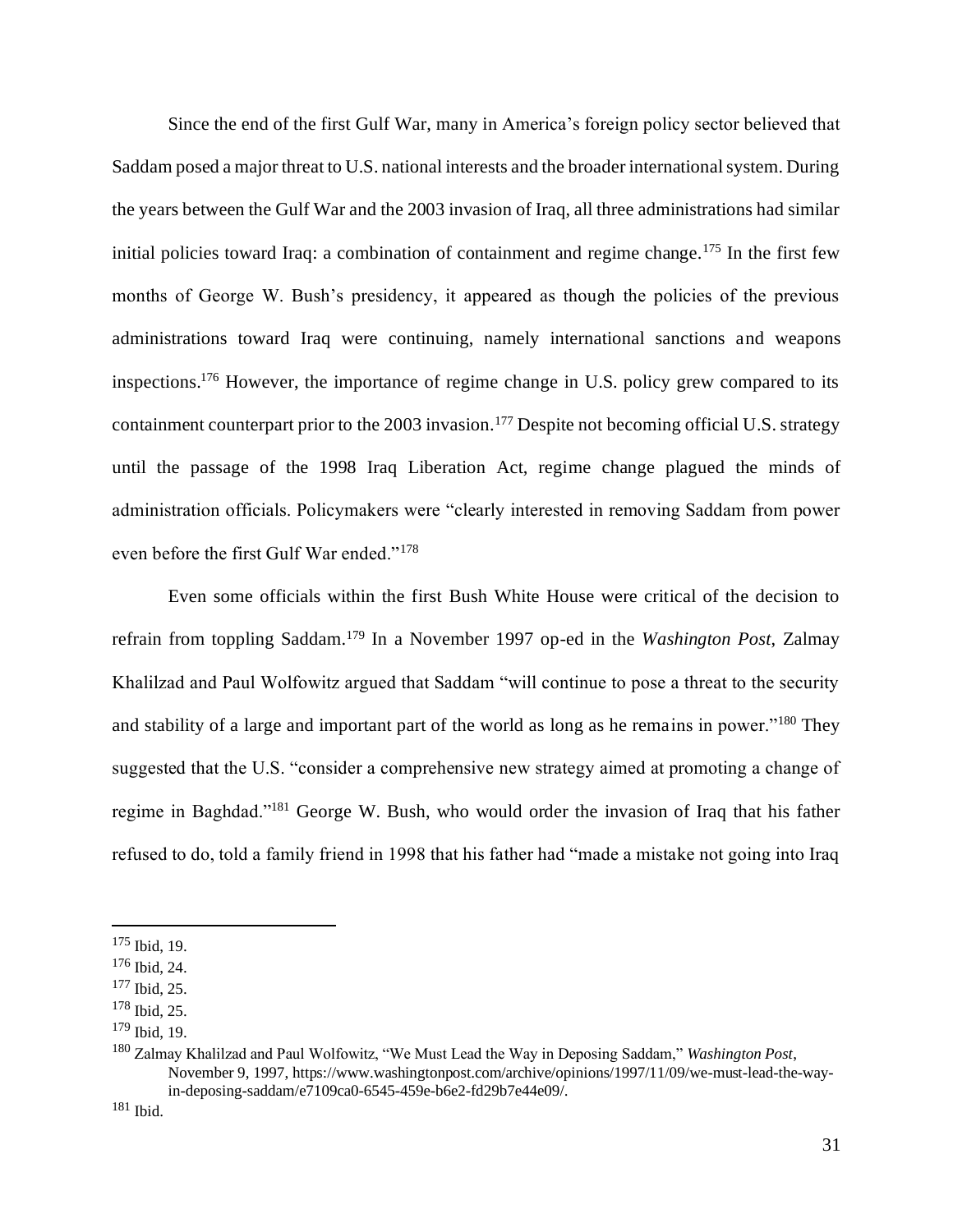when he had an approval rating in the nineties. If I'm ever in the situation, I'll use it—I'll spend my political capital."<sup>182</sup> The rumblings of Iraqi regime change began well before the hijacking of four passenger airlines spawned the global War on Terror.

The primary drivers of America's intervention strategy during the second Bush administration were a group of policymakers known as neoconservatives. Long before George W. Bush walked into the White House, neoconservatives in and around the government were campaigning against Saddam Hussein and supporting a strategy of regime change, including through the funding of Iraqi opposition groups like the Iraqi National Congress.<sup>183</sup> Most prominently, this cadre of executive branch elites included Defense Secretary Donald Rumsfeld, Deputy Defense Secretary Paul Wolfowitz, and Vice President Dick Cheney. In describing these "national security conservatives," Bob Woodward wrote that these policymakers were obsessed with the threat that Saddam Hussein posed to the U.S. and to the world and argued that any serious counterterrorism policy must include the Iraqi president as a target.<sup>184</sup> Richard Clarke, a former U.S. counterterrorism official, described rationales for the 2003 invasion attributed to Cheney, Rumsfeld, Wolfowitz, and the president, including the intention "to clean up the mess left by the first Bush administration when, in 1991, it let Saddam Hussein consolidate power and slaughter opponents after the first U.S.-Iraq war."<sup>185</sup>

Secretary of Defense Rumsfeld did not keep his preference for regime change a secret. As a member of the neoconservative group, the Project for the New American Century, he signed on to a letter to President Clinton which called for a new strategy toward Iraq, one that involved

<sup>183</sup> Joyce Battle, "THE IRAQ WAR -- PART I: The U.S. Prepares for Conflict, 2001," *The National Security Archive*, George Washington University, September 22, 2010, https://nsarchive2.gwu.edu/NSAEBB/NSAEBB326/index.htm.

<sup>182</sup> Robert Draper, *Dead Certain: The Presidency of George W. Bush* (New York: Free Press, 2007), 173.

<sup>184</sup> Bob Woodward, *Bush at War* (New York: Simon & Schuster, 2002), 60.

<sup>185</sup> Richard A. Clarke, *Against All Enemies: Inside America's War on Terror* (New York: Free Press, 2004): 265.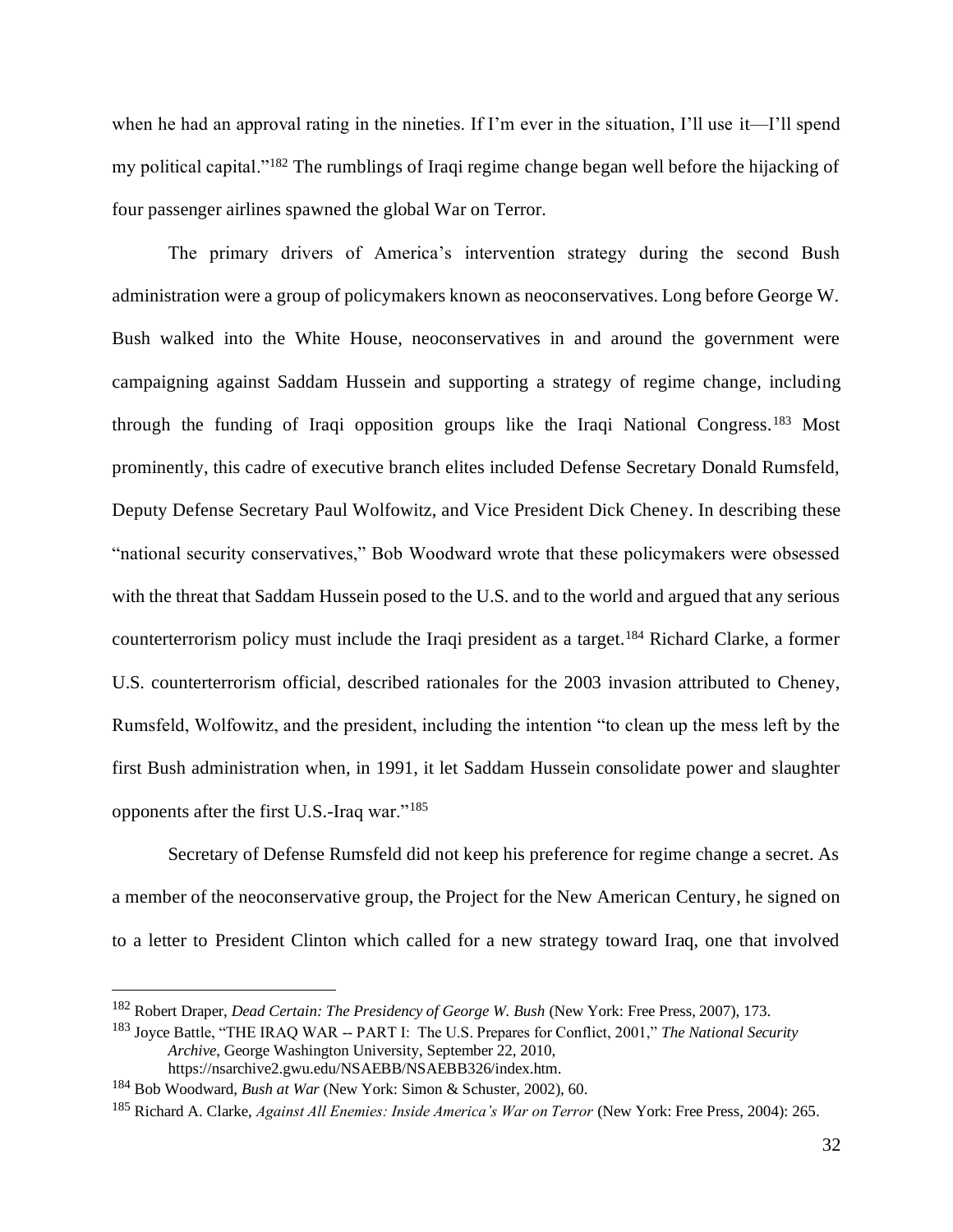"removing Saddam Hussein and his regime from power."<sup>186</sup> In a memorandum to National Security Advisor Condoleezza Rice on July 27, 2001, Rumsfeld discussed background information on Iraq and policy proposals toward Saddam's regime, along with his comments. He warned of Iraqi WMDs, writing that "the risks of a serious regime-change policy must be weighed against the certainty of the danger of an increasingly bold and nuclear-armed Saddam in the near future."<sup>187</sup> He continued, suggesting that "if Saddam's regime were ousted, we would have a much-improved position in the region and elsewhere."<sup>188</sup> Notes from a November 27, 2001, meeting between Secretary Rumsfeld and CENTCOM Commander General Tommy Franks show the priority given to regime change in the administration's Iraq intervention strategy. The document, which was prepared with the assistance of senior Defense Department officials, including Paul Wolfowitz, lists the steps necessary for "building momentum for regime change."<sup>189</sup> Moreover, under the heading of "decapitation of government," Rumsfeld had written "do early."<sup>190</sup> In a memorandum to the Chairman of the Joint Chiefs of Staff on August 12, 2002, Rumsfeld asked for a proposal to train opposition groups within Iraq "to enable them to be prepared to participate in operations aimed at replacing the Saddam Hussein regime."<sup>191</sup>

<sup>186</sup> "Were 1998 Memos a Blueprint for War?" *ABC News*, January 6, 2006, https://abcnews.go.com/Nightline/story?id=128491&page=1. Other administration officials signed the letter, including Paul Wolfowitz. Dick Cheney was also member of PNAC, but his signature did not appear on the 1998 open letter.

<sup>&</sup>lt;sup>187</sup> Donald Rumsfeld to Condoleezza Rice, "Iraq," memorandum. July 27, 2001, THE IRAQ WAR -- PART I: The U.S. Prepares for Conflict, 2001, *The National Security Archive*,

https://nsarchive2.gwu.edu/NSAEBB/NSAEBB326/doc06.pdf.

<sup>188</sup> Ibid.

 $189$  Notes, U.S. Department of Defense Notes from Donald Rumsfeld, November 27, 2001, THE IRAQ WAR – PART I: The U.S. Prepares for Conflict, 2001, *The National Security Archive*, https://nsarchive2.gwu.edu/NSAEBB/NSAEBB326/doc08.pdf.

 $190$  Ibid.

<sup>&</sup>lt;sup>191</sup> Secretary of Defense to Chairman of the Joint Chiefs of Staff, "Planning Guidance for Iraqi Opposition Training," memorandum. August 12, 2002, The Rumsfeld Papers, http://library.rumsfeld.com.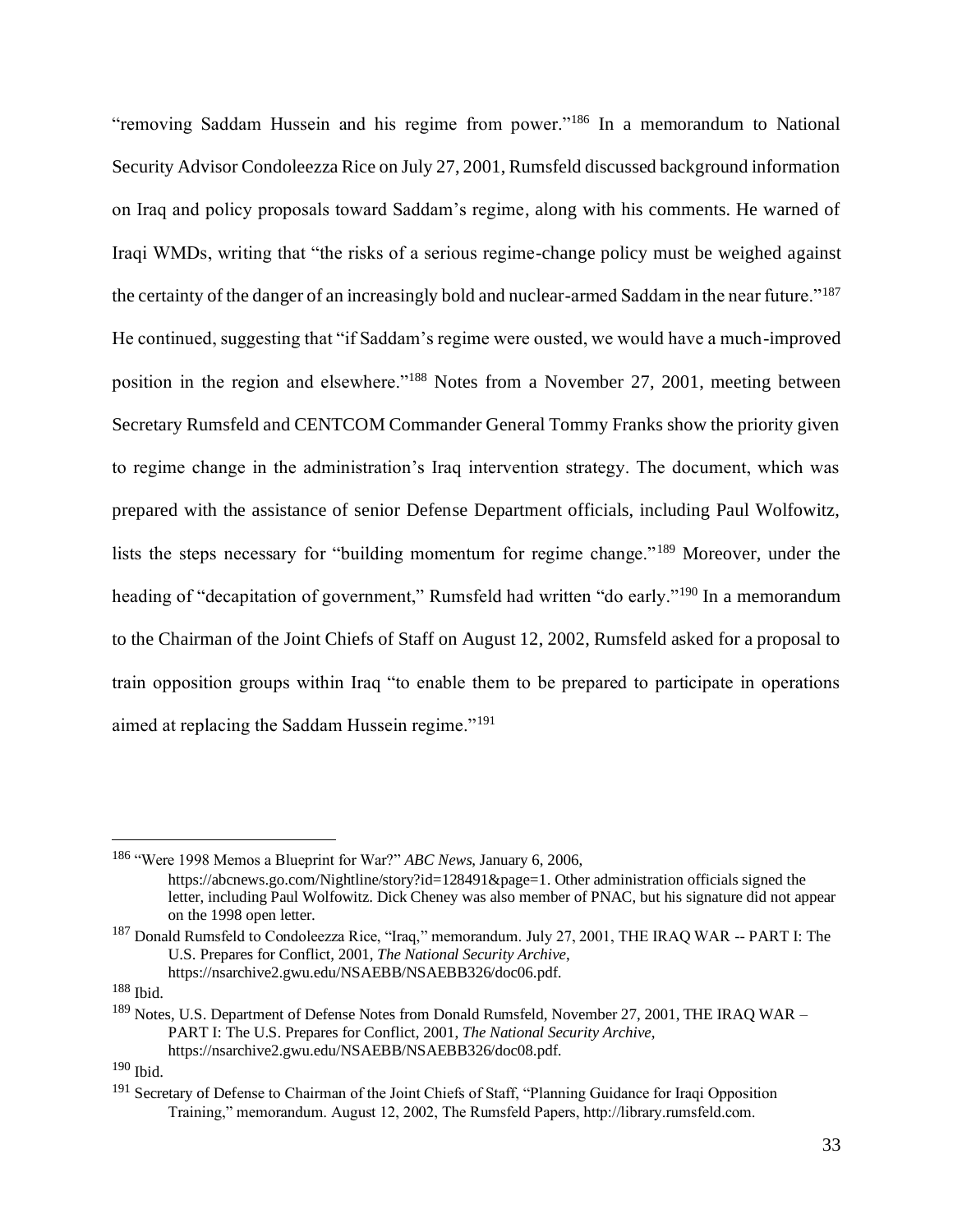Paul Wolfowitz, who served under the first President Bush as the Under Secretary of Defense for Policy, had long championed Iraqi regime change before the 2003 invasion. Wolfowitz was an outspoken critic of the decision to leave Saddam in power following the end of combat operations in the First Gulf War.<sup>192</sup> In a 1992 "Defense Planning Guidance" document leaked to the New York Times, authored by Wolfowitz, the case was made for "using military force, if necessary, to prevent the proliferation of nuclear weapons...in such countries as North Korea, Iraq," among others.<sup>193</sup> Wolfowitz lambasted the Clinton administration's policy toward Iraq in 1996, arguing that Iraq is crucial to American national security and lamenting that the "U.S. has virtually abandoned its commitment to protect a besieged people from a bloodthirsty dictator."<sup>194</sup> Criticizing the Clinton White House for not protecting the Iraqi opposition in the northern parts of the country, he wrote that "it will be much more difficult to go beyond a containment strategy" but "no less necessary."<sup>195</sup> In the 1997 *Washington Post* opinion piece written with Khalilzad, Wolfowitz argued for a reevaluation of policy toward Iraq to include the "removal of Saddam's regime."<sup>196</sup> Khalilzad and Wolfowitz claimed that a new strategy "combined with concrete measures to get rid of Saddam will restore our credibility" with Iraqis and in the region more broadly.<sup>197</sup> Clarke recalled that Wolfowitz "had urged a focus on Iraqi-sponsored terrorism" in the administration's early meetings on terrorism.<sup>198</sup>

<sup>192</sup> Woodward, *Bush at War*, 83.

<sup>193</sup> Patrick E. Tyler, "U.S. Strategy Calls for Insuring No Rivals Develop," *New York Times*, March 8, 1992, https://www.nytimes.com/1992/03/08/world/us-strategy-plan-calls-for-insuring-no-rivals-develop.html.

<sup>194</sup> Paul Wolfowitz, "Clinton's Bay of Pigs," *Wall Street Journal*, September 27, 1996, https://www.wsj.com/articles/SB843775850211826000.

<sup>195</sup> Ibid.

<sup>196</sup> Khalilzad and Wolfowitz, "We Must Lead."

 $197$  Ibid.

<sup>198</sup> Richard A. Clarke, *Against All Enemies: Inside America's War on Terror* (New York: Free Press, 2004): 264.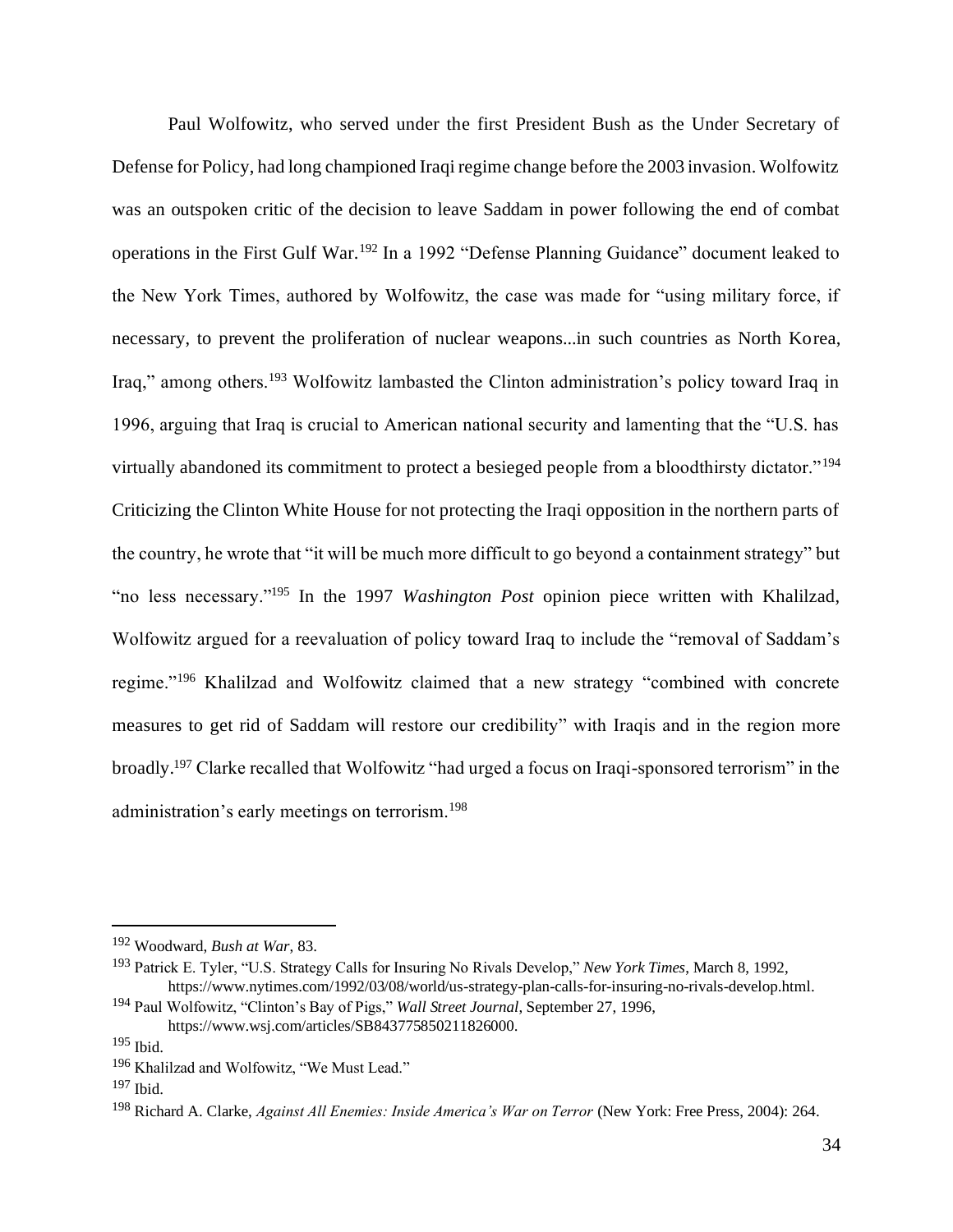Unlike his fellow neoconservatives, Vice President Dick Cheney was not immediately convinced to support regime change in Iraq following the First Gulf War. In a 1995 interview with PBS Frontline, Cheney remarked that he "was not an enthusiast about getting U.S. forces and going into Iraq."<sup>199</sup> He continued, "the idea of going into Baghdad, for example, or trying to topple the regime wasn't anything I was enthusiastic about."<sup>200</sup> However, according to Bob Woodward, the incoming Vice President had changed his views on Iraq upon entering the White House. In a message to Clinton's outgoing defense secretary, Cheney stressed the importance of briefing George W. Bush on "Iraq and different options."<sup>201</sup> As head of the Pentagon during the first Bush administration, Cheney "harbored a deep sense of unfinished business about Iraq."<sup>202</sup>

Despite his 1998 harsh comments, Bush had not made up his mind to immediately pursue the ousting of Saddam in Iraq. During the 2000 presidential campaign, then Governor Bush "gave no indication that he or his advisors were planning to remove Saddam via a military invasion."<sup>203</sup> In an interview with PBS, Kenneth Pollack, an NSC staffer from 1995-96 and again from 1999- 2001, maintained that regime change in Iraq was not the original policy of the young George W. Bush administration.<sup>204</sup> According to Pollack, prior to the September 11 attacks, "the tide had swung very much against that group of far-right conservatives who had been arguing for Iraq."205 However, after 9/11, the neoconservative hawks within the administration seized upon the new war on terrorism "to resurrect their policy of trying to go after Saddam Hussein and a regime

<sup>&</sup>lt;sup>199</sup> Richard Cheney, Interview by Frontline, PBS, 1995, accessed March 25, 2022, http://www.pbs.org/wgbh/pages/frontline/gulf/oral/cheney/1.html.

<sup>200</sup> Ibid.

<sup>201</sup> Bob Woodward, *Plan of Attack* (New York: Simon & Schuster, 2004), 9.

 $202$  Ibid.

<sup>203</sup> Perry, et al., *Operation IRAQI FREEDOM: Decisive War, Elusive Peace*, 26.

<sup>204</sup> Kenneth Pollack, Interview by Frontline, *PBS*, January 4, 2003, accessed March 28, 2022,

https://www.pbs.org/wgbh/pages/frontline/shows/iraq/interviews/pollack.html. <sup>205</sup> Ibid.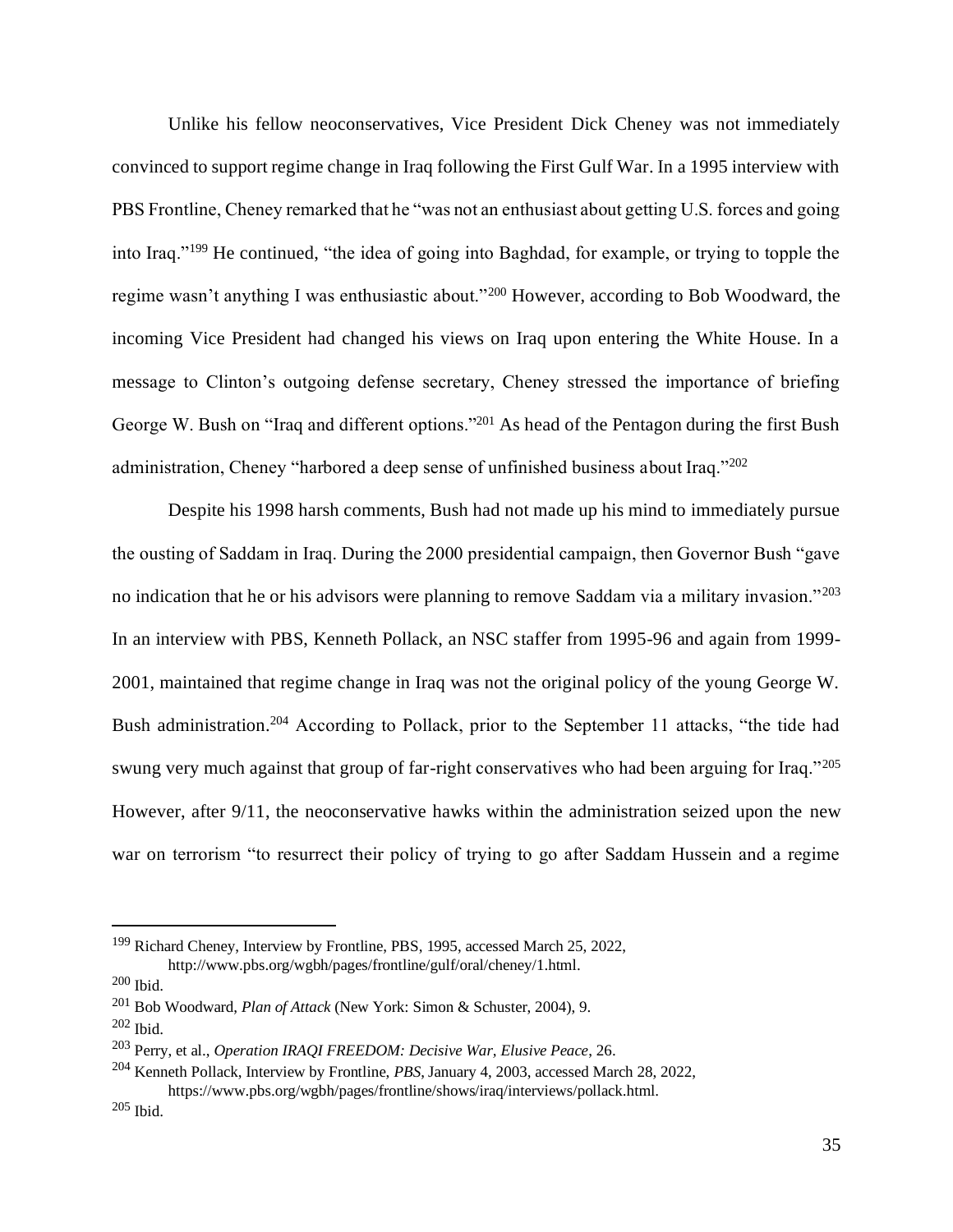change in Iraq."<sup>206</sup> For example, Clarke recalled a brief meeting with the president on the evening of September 12, 2001, where Bush testily demanded his advisers "look into Iraq, Saddam."<sup>207</sup> One NSC staff member lamented, "Wolfowitz got to him."<sup>208</sup> The 2001 terrorist attacks fundamentally transformed the foreign policy objectives of the Bush administration, placing regime change in Iraq near the very top of the list.

Yet not all top administration officials were championing a unilateral regime change in Iraq. In an October 29, 2002, memo to Cheney, Powell, Rumsfeld and others, National Security Advisor Condoleezza Rice listed strategy objectives toward Iraq, including the need to "secure UNSC approval if possible."<sup>209</sup> Multilateralism was also an element of the strategy, as Rice suggested that the administration "pursue our goals and objectives with a coalition of committed countries."<sup>210</sup> Dennis Ross, an official in both the first Bush and Clinton administrations, described the influence of Secretary of State Colin Powell within the administration's debate on Iraq. He told PBS that "in terms of the shaping of the approach to Iraq, [Powell] has played a significant role. Going to the Security Council was clearly his advice and his suggestion."<sup>211</sup> He continued, "Getting a Security Council resolution, I think, was obviously where he extended enormous efforts."<sup>212</sup> To the chagrin of some of the more hawkish members of the administration, in his September 12, 2002, speech to the UN General Assembly, President Bush told the world that the

 $206$  Ibid.

<sup>207</sup> Clarke, *Against All Enemies*, 32.

 $208$  Ibid.

<sup>209</sup> Condoleezza Rice to Richard Cheney et al., "Principals' Committee Review of Iraq Policy Paper," memorandum. 29 October 2002, The Rumsfeld Papers.

<sup>210</sup> Ibid.

<sup>211</sup> Dennis Ross, Interview by Frontline, *PBS*, January 27, 2003, accessed March 28, 2022, https://www.pbs.org/wgbh/pages/frontline/shows/iraq/interviews/ross.html.

<sup>212</sup> Ibid.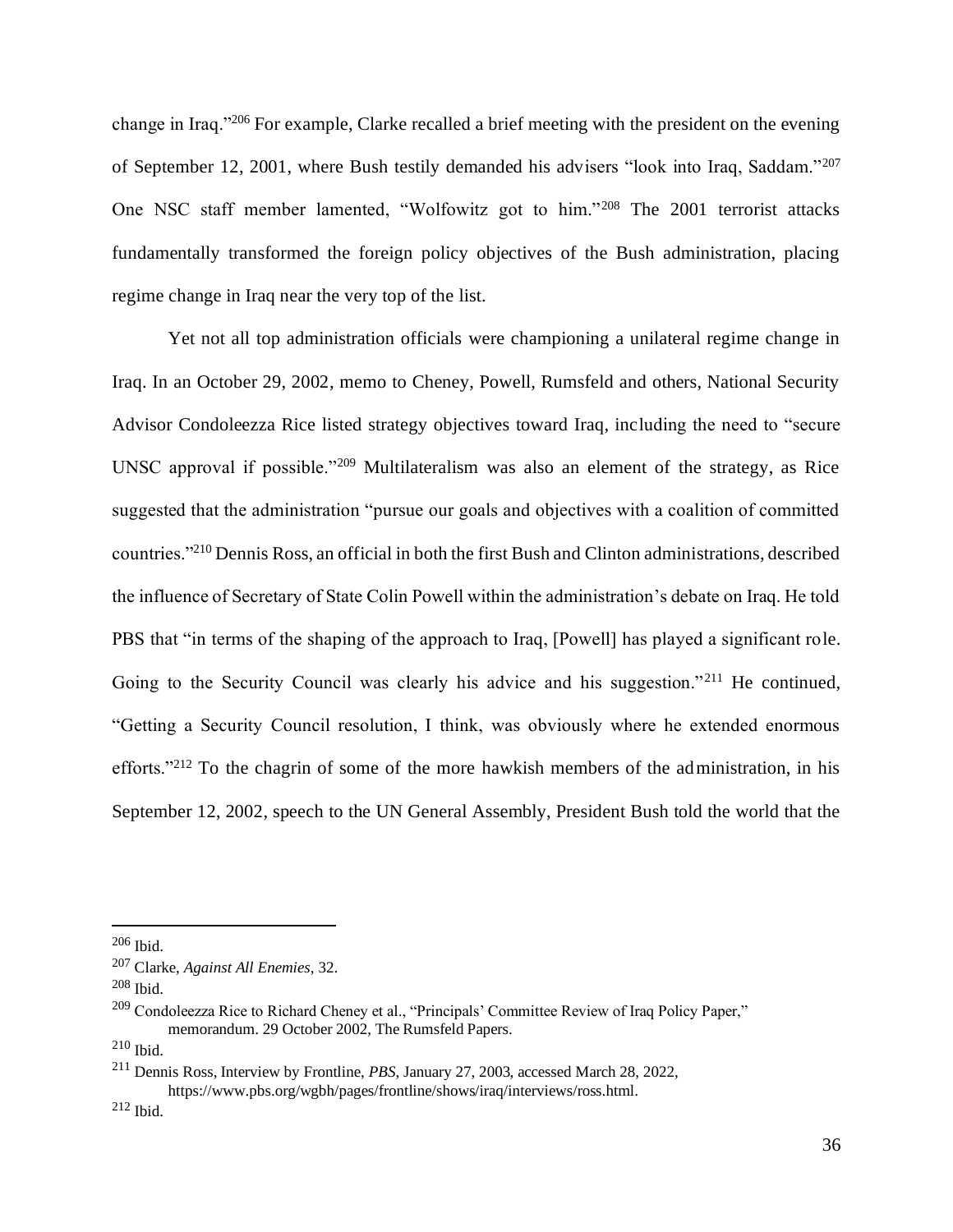U.S. "will work with the UN Security Council to meet our common challenge" and will work with the body "for the necessary resolutions."<sup>213</sup>

Ultimately, the U.S. failed to secure a second UN resolution to authorize force against Iraq.<sup>214</sup> Despite this, U.S. and coalition forces began striking selected military targets in Iraq's capital in the early hours of March 20,  $2003$ <sup>215</sup> The operation in Iraq did not establish a new democratic American ally or secure a friendly source of natural resources. Today, almost twenty years after the president declared an official end to combat operations in Iraq on that aircraft carrier in San Diego, roughly 2,500 troops remain in a ravaged and devastated Iraq.<sup>216</sup>

### *R2P's Test in Libya, 2011*

In 2011, a revolutionary spirit swept through the Middle East and North Africa, toppling regimes from Tunisia to Egypt and igniting uprisings in states including Syria and Yemen. Libya was not immune to the popular sentiment. After the Qaddafi regime brutally repressed peaceful protestors and resorted to violence against civilians, debate about a potential international response, in accordance with the Responsibility to Protect (R2P) doctrine, began to grow in the UN Security Council.<sup>217</sup> In response to these atrocities, in February 2011, the Council passed Resolution 1970, imposing sanctions on Qaddafi's government and banning specific individuals from travel.<sup>218</sup> In March, the Council went even further, adopting Resolution 1973, which closed

<sup>213</sup> "Text: Bush's Speech to U.N. on Iraq," *New York Times*, September 12, 2002, https://www.nytimes.com/2002/09/12/politics/text-bushs-speech-to-un-on-iraq.html.

<sup>214</sup> Perry, et al., *Operation IRAQI FREEDOM: Decisive War, Elusive Peace*, 29.

<sup>215</sup> David E. Sanger and John F. Burns, "Threats and Responses: The White House; Bush Orders Start of War on Iraq; Missiles Apparently Miss Hussein," *New York Times*, March 20, 2003, https://www.nytimes.com/2003/03/20/world/threats-responses-white-house-bush-orders-start-war-iraqmissiles-apparently.html.

<sup>216</sup> Trita Parsi and Adam N. Weinstein, "Why Are American Troops Still in Iraq?" *New York Times*, February 10, 2022, https://www.nytimes.com/2022/02/10/opinion/biden-iraq-military.html.

<sup>217</sup> Veldin Kadić, "Humanitarian Intervention in Libya as an Obstacle to the Humanitarian Intervention in Syria: Geopolitical Lessons Learned," *Democracy & Security in Southeastern Europe* (2020): 71.

<sup>218</sup> Christopher Zambakari, "The Misguided and Mismanaged Intervention in Libya: Consequences for Peace," *African Security Review* 25, no. 1 (March 2016): 45.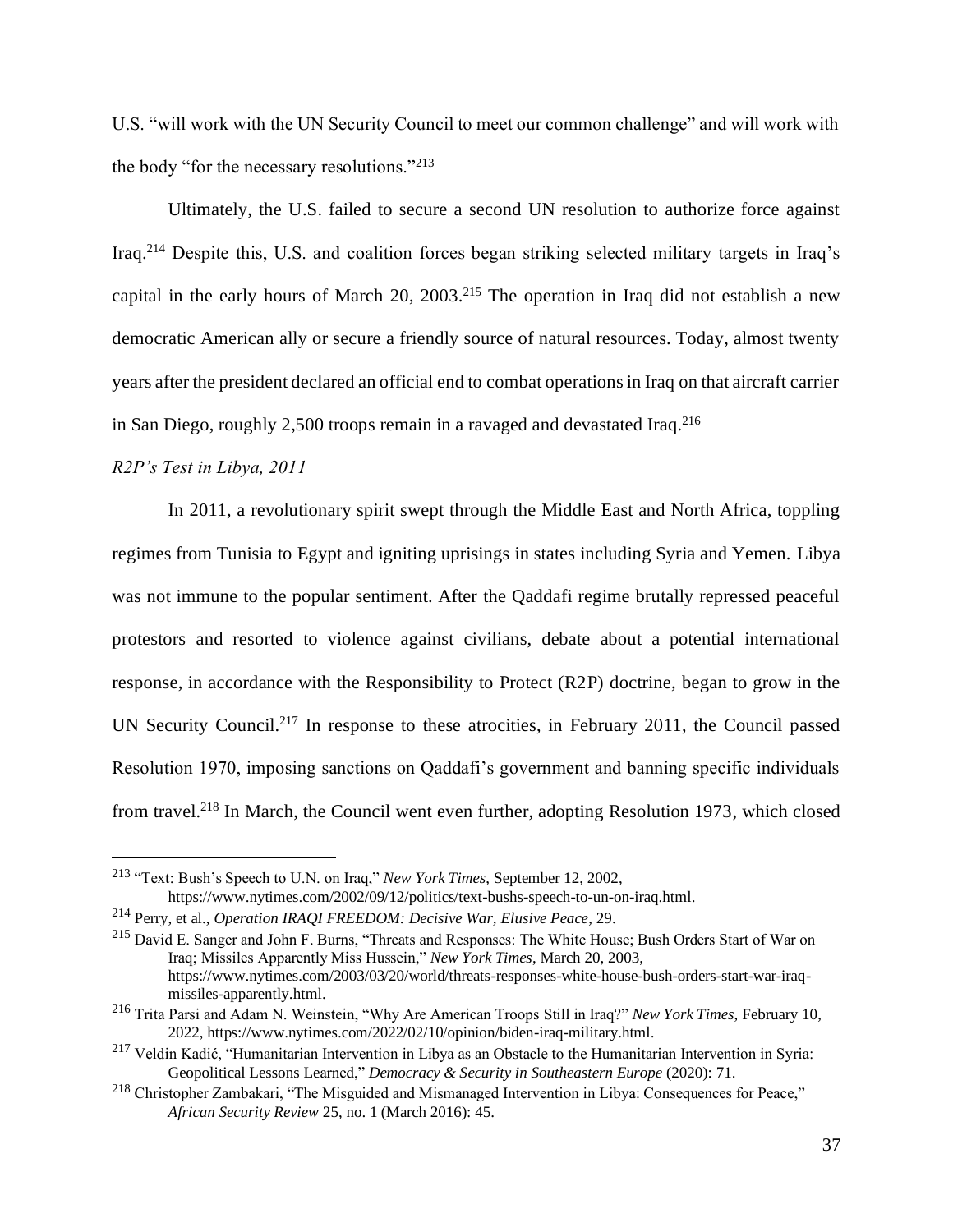Libyan airspace and "authorized Member States...to take all necessary measures to protect civilians under threat of attack."<sup>219</sup> Following Resolution 1973, and despite ongoing debate within the Obama administration, the president "ultimately agreed to military action in Libya."<sup>220</sup>

Throughout the various pro-democracy uprisings that swept across the Middle East in 2011, the U.S. remained largely inactive, disinterested in the prospect of further entrenchment in the region.<sup>221</sup> President Obama was initially reluctant to involve America in yet another conflict in the Middle East, despite the increasing relevance of the Responsibility to Protect doctrine to the Libyan crisis.<sup>222</sup> However, the civil war proved to be a turning point in Obama's foreign policy, shifting the attention away from attending to the previous administration's mistakes and toward the rights-based multilateralism laid out in his National Security Strategy.<sup>223</sup> Libya became a test of this dedication to coalition building and human rights as the news from inside the country became more and more dire.<sup>224</sup>

The various uprisings during the Arab Spring divided administration officials, especially when determining American policy toward the unrest in Libya. Skeptics of intervention included White House advisors and the top officials at the Pentagon, who cited the protracted conflicts in Iraq and Afghanistan as enough reason to refrain from action.<sup>225</sup> Opponents of U.S. intervention included Defense Secretary Robert Gates, National Security Advisor Thomas Donilon, and

<sup>219</sup> "Security Council Approves 'No-Fly Zone' over Libya, Authorizing 'All Necessary Measures' to Protect Civilians, by Vote of 10 in Favour with 5 Abstentions," *United Nations Meetings Coverage and Press Releases*, March 17, 2011, https://www.un.org/press/en/2011/sc10200.doc.htm.

 $^{220}$  Tom F.A. Watts and Rubrick Biegon, "Revisiting the remoteness of remote warfare: US military intervention in Libya during Obama's presidency," *Defence Studies* 21, no.4 (Dec 2021): 519.

<sup>221</sup> Thomas H. Henrikson, *Cycles in US Foreign Policy since the Cold War* (Cham: Palgrave MacMillian, 2017), 20. <sup>222</sup> Ibid, 266.

<sup>223</sup> Michael Hastings, "Inside Obama's War Room," *Rolling Stone*, October 13, 2011,

https://www.rollingstone.com/politics/politics-news/inside-obamas-war-room-238074/.

<sup>224</sup> Ibid.

<sup>225</sup> Mikael Blomdahl, "Interacting Interests: Explaining President Obama's Libyan Decision," *European Journal of American Studies* 13, no.2 (Summer 2018): 4.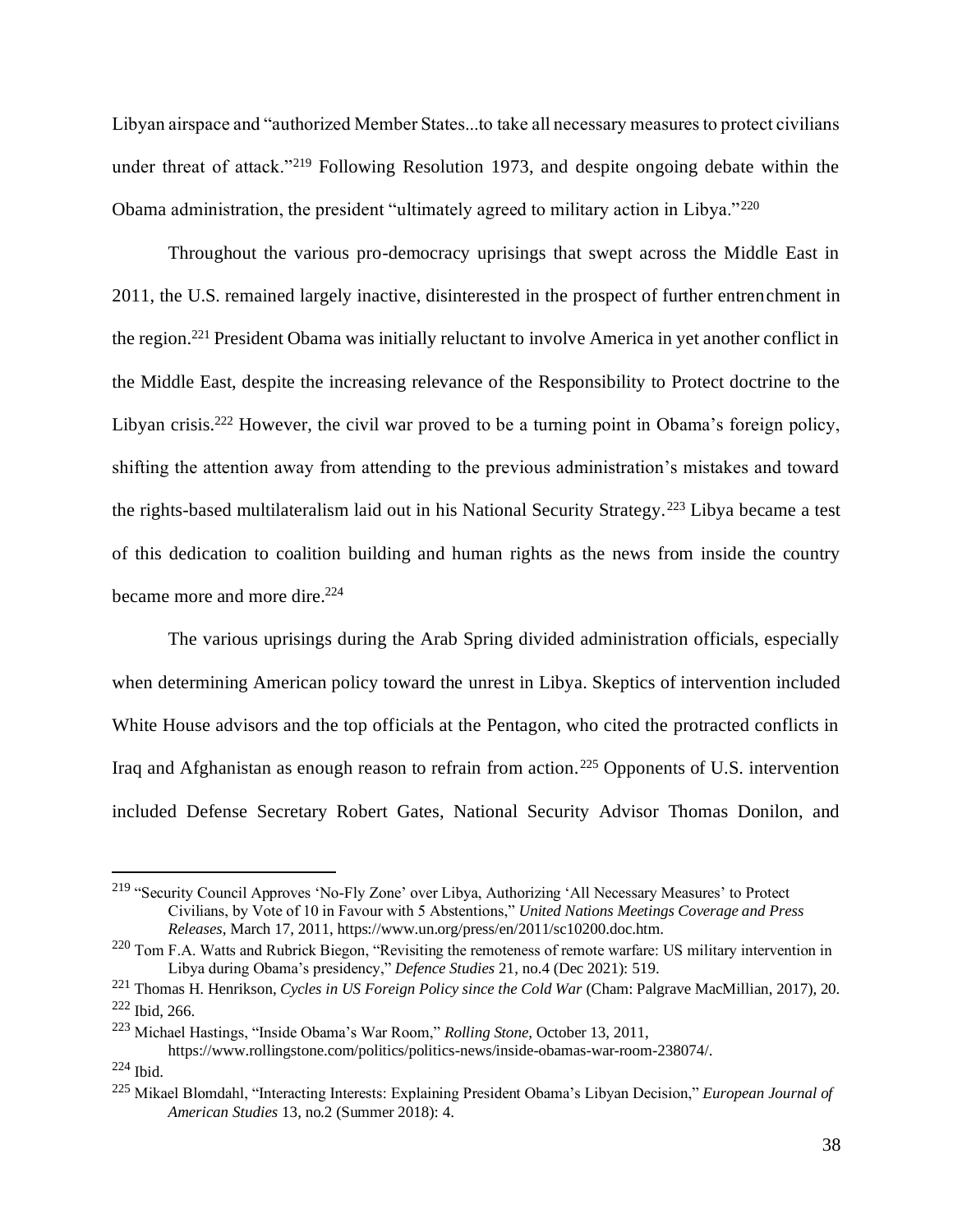Obama's chief counterterrorism advisor, John Brennan.<sup>226</sup> They argued for a more cautious approach, claiming that support of the Libyan uprising was not material to the country's national security.<sup>227</sup> Other officials in the administration were arguing for a different, more hands-on course of action. These advisors—among them U.S. Ambassador to the UN Susan Rice, Special Assistant to the President Samantha Power, and, ultimately, Secretary of State Hillary Clinton—championed American intervention to stop the humanitarian crisis and protect civilians.<sup>228</sup>

Secretary Gates was one of the loudest critics of American involvement in the Libyan civil war. Vehemently opposed to further U.S. military action in the region, he worried that a third war would overburden the defense department's resources.<sup>229</sup> During an early March congressional hearing, he warned lawmakers about the implications of establishing a no-fly zone in Libya, explaining that it "would entail bombing Libya," an operation that "would require more airplanes than are available from a single American aircraft carrier."<sup>230</sup> He also referred to calls for U.S. intervention as "loose talk."<sup>231</sup> Gates wrote in his memoir that he was extremely concerned about "how overstretched and tired our military was, and the possibility of a protracted conflict in Libya."<sup>232</sup> In an interview with ABC News on March 27, 2011, Gates maintained that Libya under Qaddafi "did not pose a threat to the United States" before American intervention.<sup>233</sup>

<sup>226</sup> Helene Cooper and Steven Lee Myers, "Obama Takes Hard Line With Libya After Shift by Clinton," *New York Times*, March 18, 2011, https://www.nytimes.com/2011/03/19/world/africa/19policy.html.

<sup>227</sup> Ibid.

<sup>228</sup> Hastings, "Inside Obama's War Room."

<sup>229</sup> Ibid.

<sup>230</sup> "Gates: Libyan no-fly zone would require attack," CBS News, March 2, 2011, https://www.cbsnews.com/news/gates-libyan-no-fly-zone-would-require-attack/.

 $231$  Ibid.

<sup>232</sup> Robert M. Gates, *Duty: Memoirs of a Secretary at War* (New York: Knopf Doubleday Publishing Group, 2014): 511, Kindle.

<sup>&</sup>lt;sup>233</sup> Joshua Miller, "Defense Secretary: Libya Did Not Pose Threat to U.S., Was Not 'Vital National Interest' to Intervene," ABC News, March 27, 2011, https://abcnews.go.com/International/defense-secretary-libyapose-threat-us-vital-national/story?id=13231987.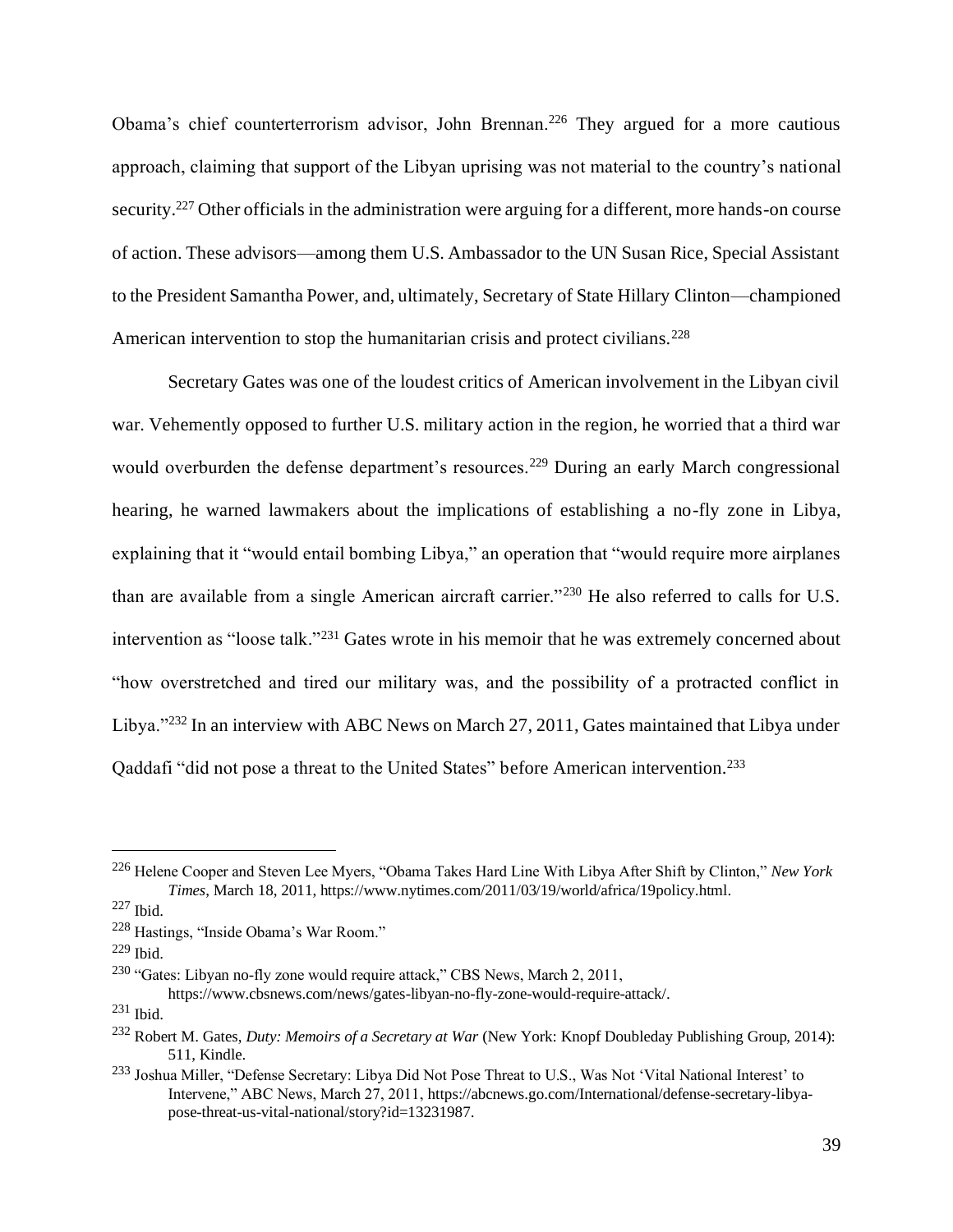Brennan joined the defense secretary in his opposition to U.S. interference in the Libyan conflict. Brennan specifically argued against U.S. support of the anti-Qaddafi forces, worried about potential terrorist links between the rebels and al Qaeda.<sup>234</sup> Tom Donilon, together with Gates, advocated for a much more careful strategy to the Arab Spring uprisings, and Libya in particular, advising the president of the potential risks, including "the cost, logistical complications and political blow-back of further U.S. military involvement in such a volatile part of the world." <sup>235</sup> Secretary Clinton originally sided with Gates, Brennan, and Donilon, reluctant to support a potentially open-ended intervention operation in Libya, concerned with the potential damage to America's reputation.<sup>236</sup>

Ambassador Rice's worldview has been profoundly shaped by her experience with the Clinton administration, where she served as a staffer on the National Security Council during the Rwandan genocide in 1994.<sup>237</sup> In a June 2009 speech, at the beginning of her tenure as U.S. Ambassador to the UN, Rice told the International Peace Institute in Vienna that the U.S. "welcomes" the R2P doctrine, and that it is "committed as well to doing its part to strengthen the international human rights architecture."<sup>238</sup> Speaking of her personal beliefs, she said that "the Responsibility to Protect is a duty that I feel deeply," continuing, "I believe we must be voices for action in the face of genocide and mass atrocities, even if we are lonely ones."<sup>239</sup>

<sup>234</sup> Cooper and Myers, "Obama Takes Hard Line."

<sup>235</sup> Glenn Thrush, "'No-fly' win for lame-duck Clinton," *Politico*, March 17, 2011, https://www.politico.com/story/2011/03/no-fly-win-for-lame-duck-clinton-051515.

<sup>236</sup> Blomdahl, "Interacting Interests," 5.

<sup>237</sup> Scott Wilson, "National security team shuffle may signal more activist stance at White House," *Washington Post*, June 5, 2013, https://www.washingtonpost.com/politics/tom-donilon-resigning-as-national-securityadviser-susan-rice-to-replace-him/2013/06/05/b296f36a-cdd3-11e2-8f6b-67f40e176f03\_story.html.

<sup>&</sup>lt;sup>238</sup> Susan Rice, "UN Security Council and the Responsibility to Protect," Transcript of speech delivered at International Peace Institute, Vienna, June 15, 2009, https://awpc.cattcenter.iastate.edu/2017/03/21/unsecurity-council-and-the-responsibility-to-protect-june-15-2009/.

<sup>239</sup> Ibid.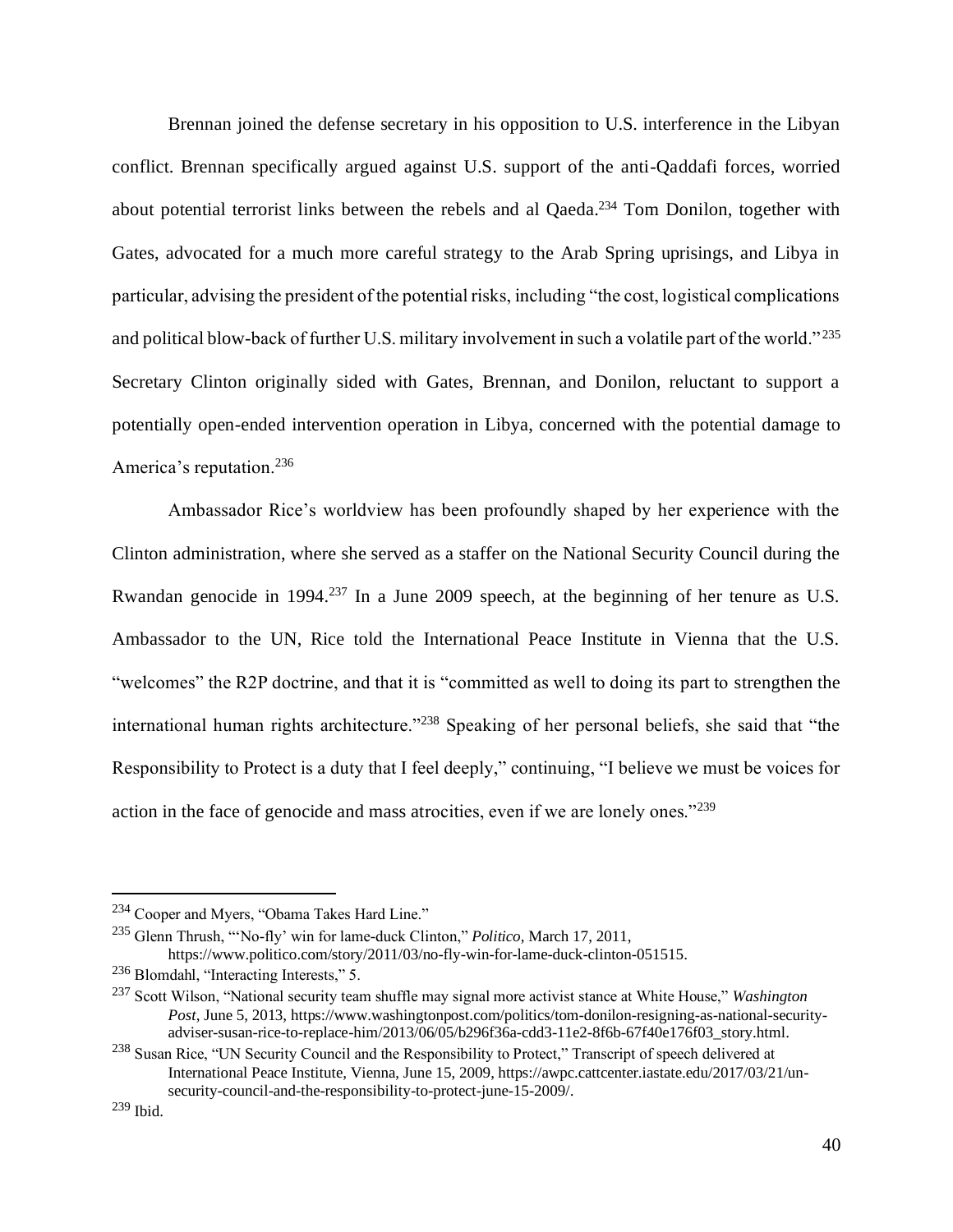During President Obama's first term, Samantha Power served on the National Security Council staff and proved herself to be an outspoken voice in favor of humanitarian intervention. In her memoir, she depicted Qaddafi's Libya as "one of the most repressive states in the world" where "persecution, torture, and summary executions" of political opponents were commonplace.<sup>240</sup> Power, who reported on the atrocities committed during the Bosnian civil war as a journalist, often drew comparisons between those humanitarian outrages and the chilling reports coming out of Libya by the UN High Commissioner for Human Rights.<sup>241</sup> She described a March 15 National Security Council meeting regarding the Libyan civil war where the president's advisors briefed him about potential U.S. actions. Power advocated for "a civilian protection mission along the lines of what Susan [Rice] had proposed,"<sup>242</sup> which included "striking Qaddafi's forces and the land-based weapons they were using to attack civilians."<sup>243</sup>

Despite her initial reluctance, Clinton soon changed her mind after allying with top administration officials also arguing for intervention.<sup>244</sup> The secretary of state reportedly reconsidered her position during an overseas trip, where she learned of broad international support of military action in Libya, particularly by Arab governments in the region.<sup>245</sup> According to Power's recollection, Secretary Clinton, who had met with the Libyan opposition leadership earlier that day, "threw her considerable influence behind Susan's recommendation" during the March 15 NSC meeting.<sup>246</sup>

<sup>240</sup> Samantha Power, *The Education of an Idealist: A Memoir* (New York: Harper Collins, 2021), 289, Kindle.

<sup>241</sup> Ibid, 294.

<sup>242</sup> Ibid, 301.

<sup>243</sup> Ibid, 298.

<sup>244</sup> Helene Cooper and Steven Lee Myers, "Obama Takes Hard Line With Libya After Shift by Clinton," *New York Times*, March 18, 2011, https://www.nytimes.com/2011/03/19/world/africa/19policy.html.

<sup>245</sup> Cooper and Myers, "Obama Takes Hard Line."

<sup>246</sup> Power, *The Education of an Idealist*, 298.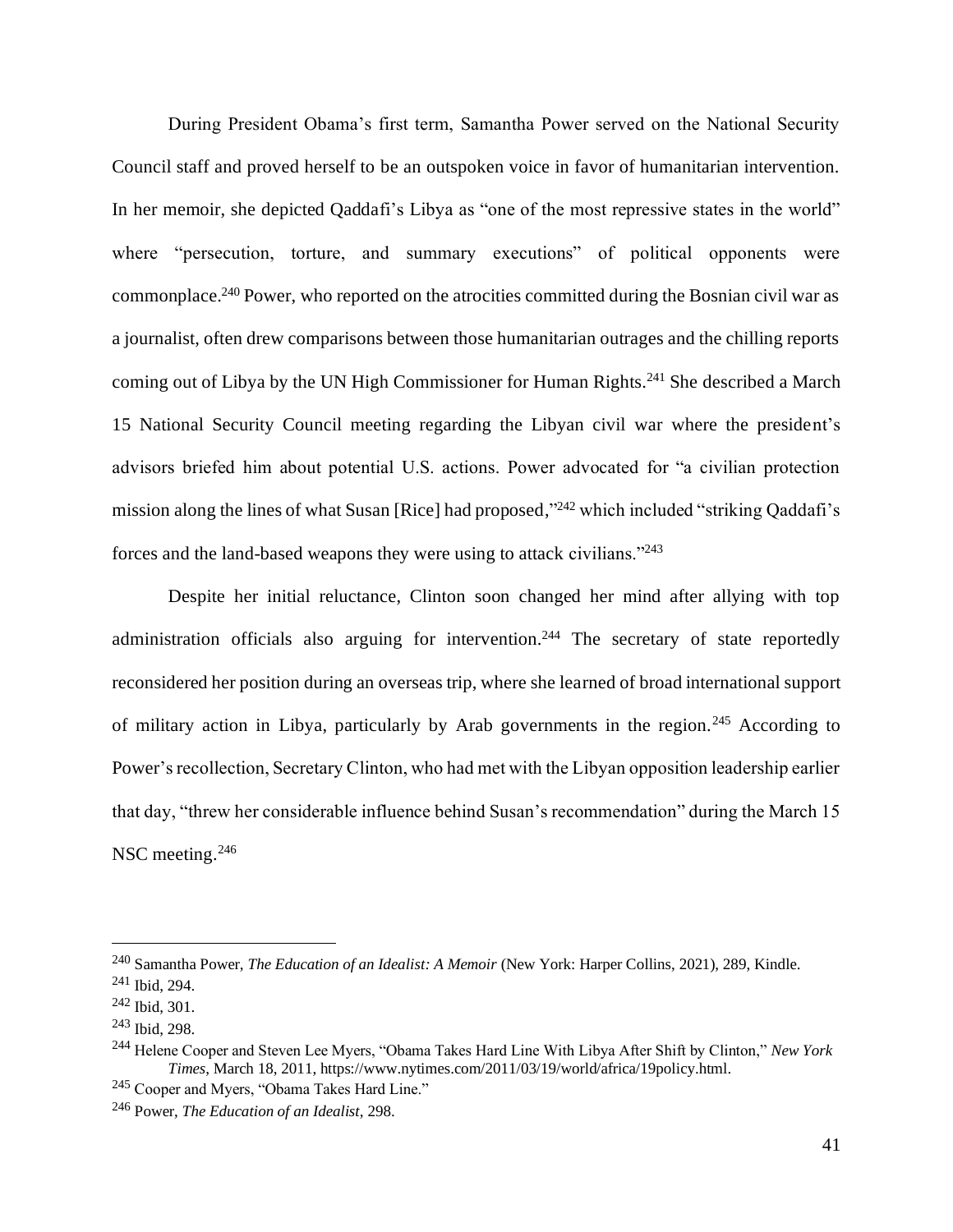As of March 9, the administration remained steadfast in its position, only committed to providing humanitarian aid to civilians in Libya.<sup>247</sup> However, around the time of Clinton's trip to Paris, she and the other officials had persuaded the president to step in.<sup>248</sup> The pivotal shift in intervention policy occurred after the March 15 NSC meeting<sup>249</sup> and rested upon the coalition of Secretary Clinton, NSC aide Samantha Power, and UN Ambassador Susan Rice.<sup>250</sup> The president appeared to be preoccupied with the humanitarian costs of inaction, asking his advisors "to gauge the likelihood of mass killings" if the U.S. and others stood on the sidelines as Qaddafi launched his counteroffensive.<sup>251</sup> After the first meeting was dismissed, Obama reconvened his principals to discuss concrete policy options later that night.<sup>252</sup> Ambassador Rice revealed to Power in a phone call that the president had sided with the interventionists, conditioned on the passage of a Security Council resolution.<sup>253</sup> Gates described a March 17 meeting with the president where he justified the decision to intervene, arguing that the U.S. "couldn't stand idly by in the face of a potential humanitarian disaster."<sup>254</sup> In remarks to the media the following day, marking the passage of Resolution 1973, President Obama informed the nation of the administration's dedication to "protecting innocent civilians with Libya, and holding the Qaddafi regime accountable" and described American leadership in the coalition as "essential."<sup>255</sup>

<sup>247</sup> Blomdahl, "Interacting Interests," 5.

<sup>248</sup> Cooper and Myers, "Obama Takes Hard Line."

<sup>249</sup> Power, *The Education of an Idealist*, 296.

<sup>250</sup> Cooper and Myers, "Obama Takes Hard Line."

<sup>251</sup> Power, *The Education of an Idealist*, 299.

<sup>252</sup> Ibid, 302.

<sup>253</sup> Ibid.

<sup>254</sup> Gates, *Duty*, 518.

<sup>&</sup>lt;sup>255</sup> "Remarks by the President on the Situation in Libya," Office of the Press Secretary, March 18, 2011, https://obamawhitehouse.archives.gov/the-press-office/2011/03/18/remarks-President-situation-libya.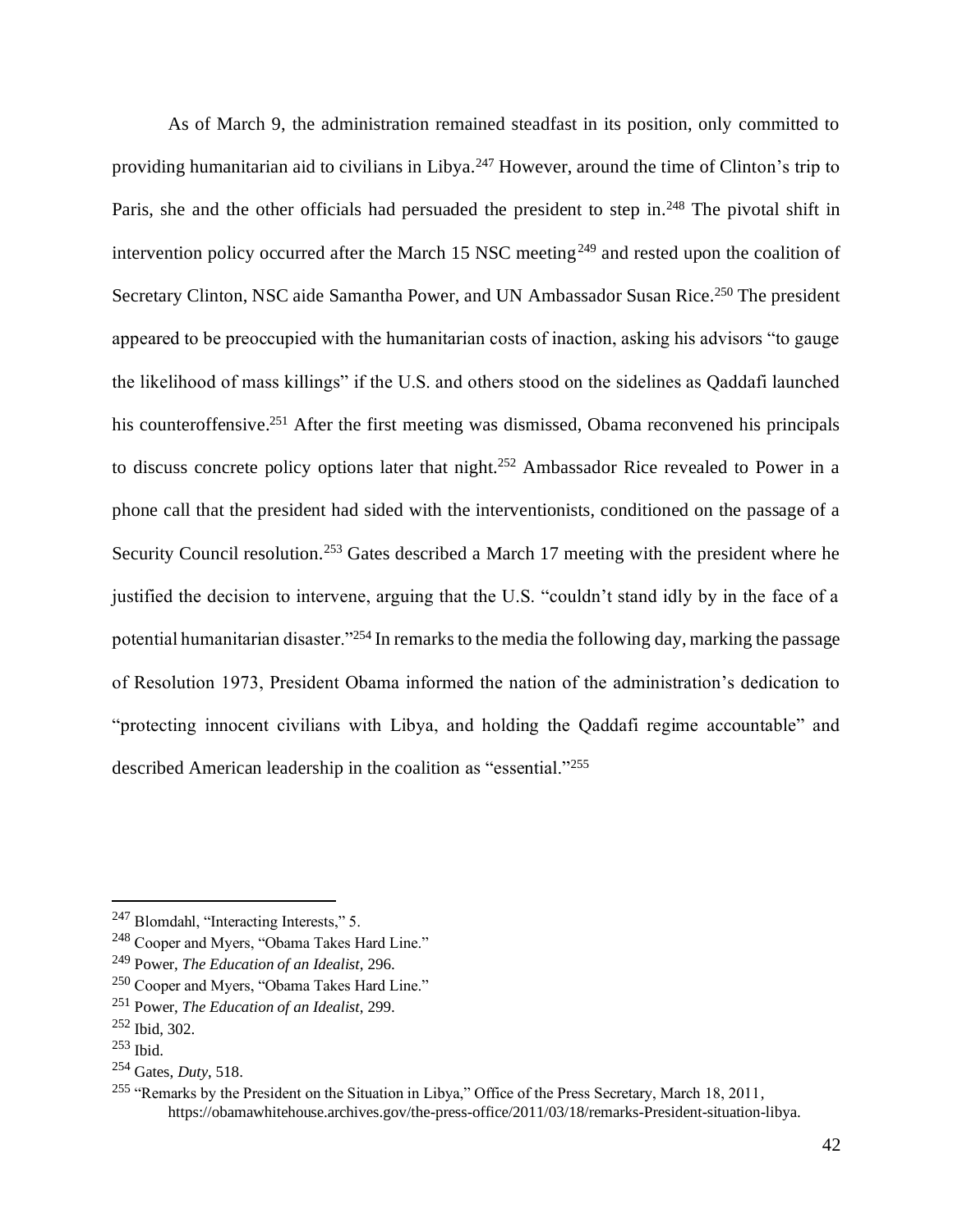After the decision had been made, the administration moved quickly, with U.S. forces targeting the air defenses of Qaddafi's regime on March 19.<sup>256</sup> The United States soon turned over command of the bombing campaign to coalition forces under NATO, in a mission codenamed "Operation Unified Protector."<sup>257</sup> In support of Operation Unified Protector, the president also allegedly supported the deployment of "covert military support to Libyan opposition groups."<sup>258</sup> While administration officials declared the intervention "resoundingly successful," as it removed Qaddafi from power while keeping American troops off the ground, "the country's security situation quickly deteriorated," and never recovered.<sup>259</sup>

#### **Non-intervention in Iraq, Bosnia, and Syria**

#### *No Regime Change in Iraq, 1991*

As combat operations concluded in February 1991, the Bush White House refrained from action not outlined in the resolutions passed by the Security Council. The president did not order a full-scale invasion, nor did U.S. and coalition forces depose Hussein or occupy Iraq.<sup>260</sup> Furthermore, instead of destroying the Iraqi army and the Iraqi Republican Guard, the administration terminated Operation Desert Storm, leaving the military largely intact and Saddam in power,<sup>261</sup> a decision the president's son would have to reckon with during his own stint as commander-in-chief twelve years later.

During an exchange with reporters on August 11, 1990, Bush was asked about what measures the administration was willing to take to fulfill its objectives in the Gulf, "including

<sup>256</sup> Blomdahl, "Interacting Interests," 8; Watts and Biegon, "Revisiting," 520.

<sup>257</sup> Ibid, 520.

<sup>258</sup> Ibid.

<sup>259</sup> Ibid.

<sup>260</sup> Henrikson, *Cycles*, 13.

<sup>261</sup> Ashley Cox, "Wilsonian Ambitions for American Engagement in the First Gulf War," *History Compass* 15, no.1 (2017): 5.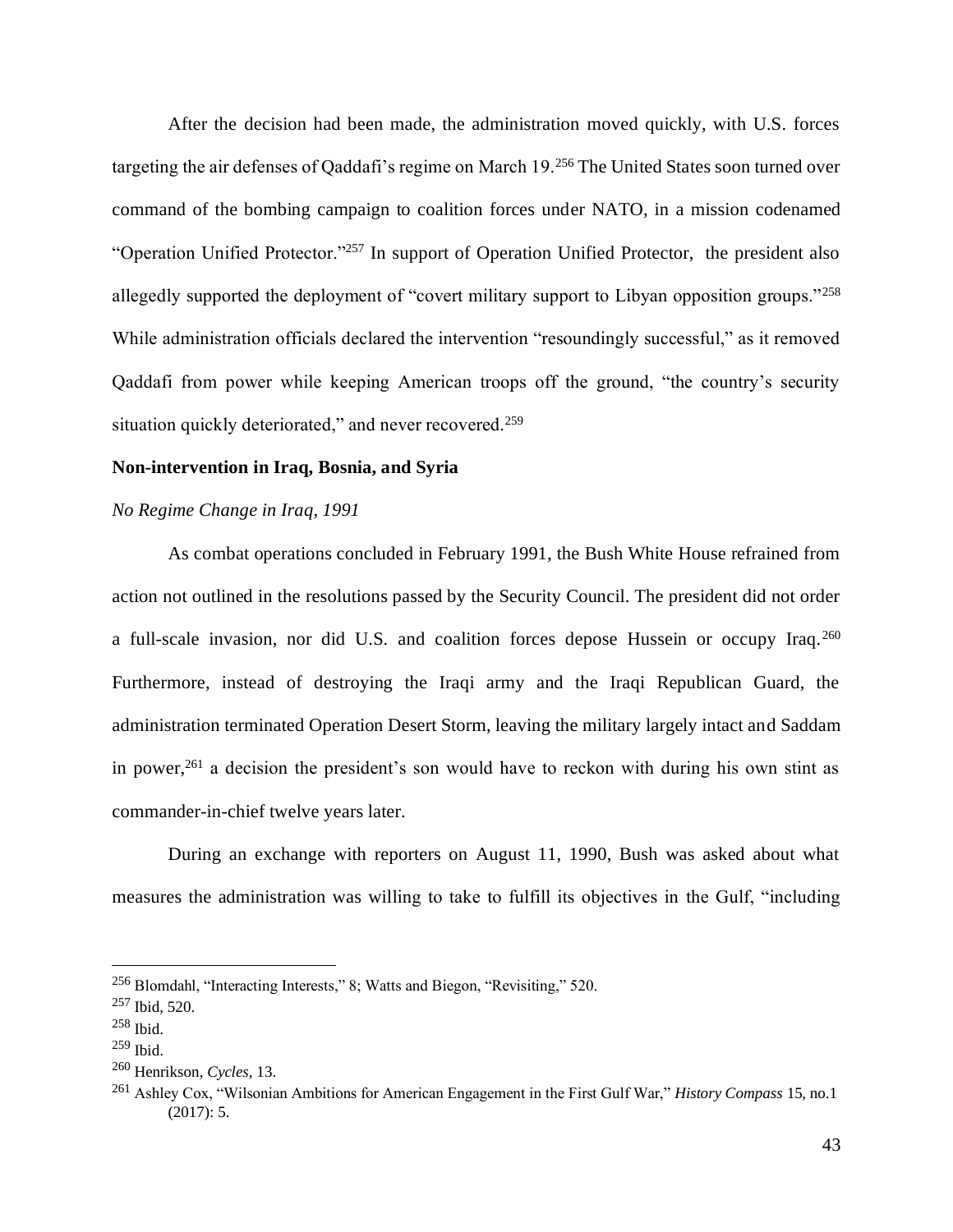overthrowing Saddam Hussein."<sup>262</sup> Bush was reserved in his response, replying that he would "just leave it sit out there, and everybody can figure it out."<sup>263</sup> Another reporter pushed for clarification, asking if the U.S. was "prepared in any way" to support the ousting of Saddam as Iraqi president, to which Bush replied in the negative.<sup>264</sup> He did, however, express support for Iraqi opposition to "do something about" Saddam leaving so Iraq could "live peacefully in the community of nations."<sup>265</sup> In a press conference later that same month, the president reiterated the administration's support of a potential internal rebellion in Iraq, telling the press that "it wouldn't disappoint me if the Iraqis got up and said, look, this man is our problem."<sup>266</sup>

According to General Powell, the Bush administration "never had a plan that said we were going to go to Baghdad and actually remove this guy from power...because we had no international authority for that, we had no agreement with the coalition."<sup>267</sup> Bush and Scowcroft wrote that regime change was not a viable option after Desert Storm, as it "would have violated our guideline about not changing objectives in midstream" and "would have incurred incalculable human and political costs."<sup>268</sup> Furthermore, they argued that in the "new world order," an American occupation of Iraq "would have destroyed the precedent of international response to aggression that we hoped to establish" after the end of the Cold War.<sup>269</sup>

<sup>&</sup>lt;sup>262</sup> "Remarks and an Exchange With Reporters on the Persian Gulf Crisis," Public Papers, George Bush Presidential Library and Museum, August 11, 1990, https://bush41library.tamu.edu/archives/public-papers/2158.

 $263$  Ibid.

<sup>264</sup> Ibid.

<sup>265</sup> Ibid.

<sup>&</sup>lt;sup>266</sup> "The President's News Conference on the Persian Gulf Crisis," Public Papers, George Bush Presidential Library and Museum, August 30, 1990, https://bush41library.tamu.edu/archives/public-papers/2189.

<sup>267</sup> Colin Powell, Interview by Frontline, *PBS*, 1995, accessed April 2, 2022, http://www.pbs.org/wgbh/pages/frontline/gulf/oral/cheney/1.html.

<sup>268</sup> Bush and Scowcroft, *A World Transformed*, 869.

<sup>269</sup> Ibid.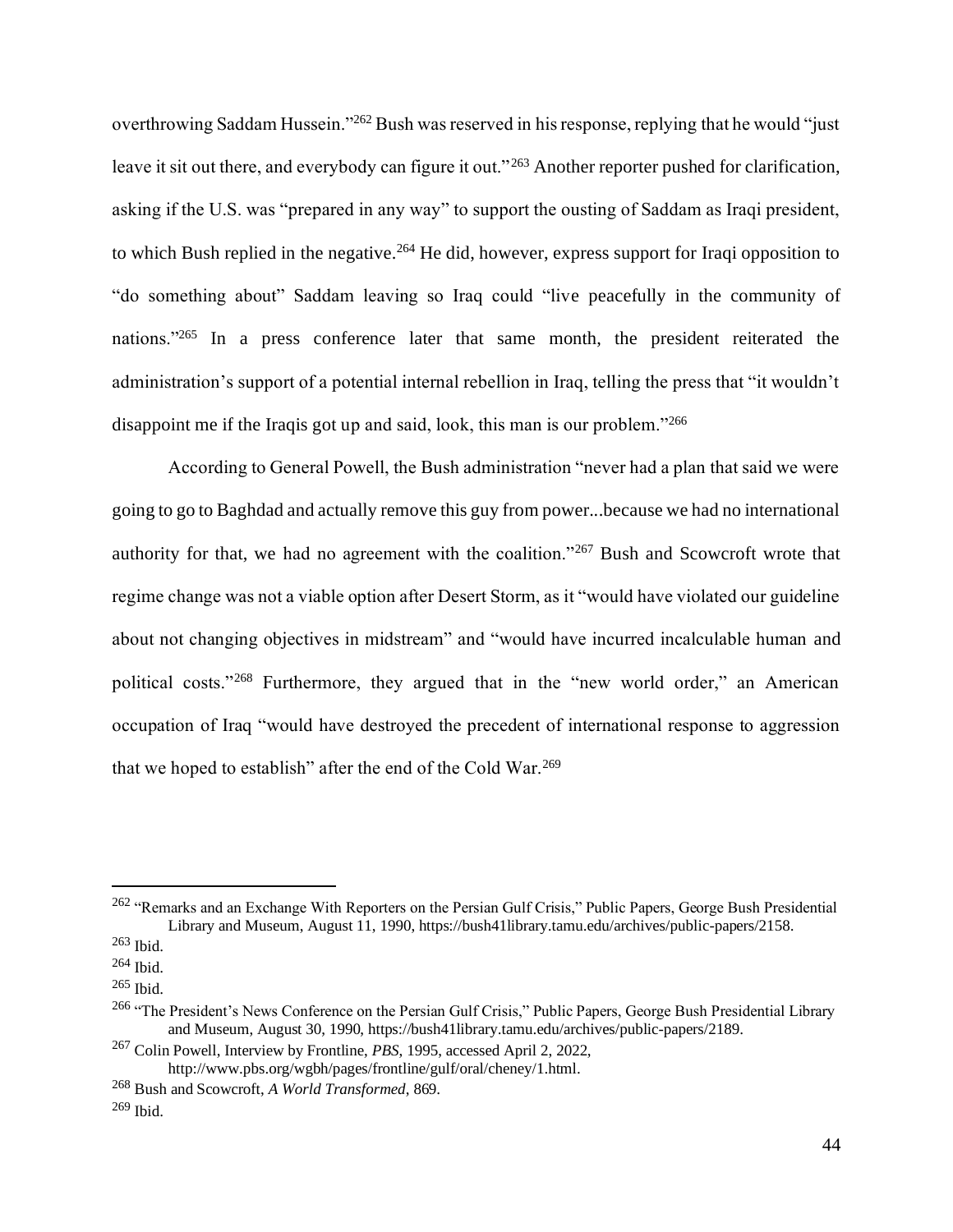Top officials at the defense department defended the move to retreat, claiming that attacking the fleeing Iraqi soldiers would "sully the American-led victory and poison the postwar environment."<sup>270</sup> General Powell argued, "'we don't want to be seen as killing for the sake of killing."<sup>271</sup> Defense Secretary Cheney echoed this view, telling PBS in an interview that "there was a limit to how long you could continue the bloodshed without having it look as though we were asking our troops to do something we probably shouldn't ask them to do."<sup>272</sup>

The decision to withdraw coalition troops and leave Saddam in power was not universally welcomed. Zalmary Khalilzad and Paul Wolfowitz, who both served in the department of defense during the first Bush administration, argued in a 1997 op-ed that U.S. policy should include regime change in Iraq.<sup>273</sup> In an April 1992 article, Angelo Codevilla lambasted Bush's decision to leave the Iraqi president in power, criticizing the U.S. for leaving Saddam "well-positioned to resume both his military and his political threats."<sup>274</sup> Others were outraged at decisions to leave Saddam's elite Republican Guard intact<sup>275</sup> and let the Iraqi military "retain helicopter flights 'to carry officials' because of the bombed out bridges and roads" following the end of Operation Desert Storm.<sup>276</sup> Richard Clarke, who served in Bush's state department, argued that coalition forces "should have continued the war for a day or week to destroy the Republican Guard."<sup>277</sup> Furthermore, the helicopters retained by Iraqi forces were subsequently used by Saddam to suppress uprisings and attack civilians.<sup>278</sup>

<sup>273</sup> Khalilzad and Wolfowitz, "We Must Lead."

<sup>270</sup> Henrikson, *Cycles*, 70.

<sup>271</sup> Ibid.

<sup>272</sup> Cheney, Interview by Frontline.

<sup>274</sup> Angelo Codevilla, "Magnificent, But Was It War?" *Commentary*, April 1992, https://www.commentary.org/articles/angelo-codevilla/magnificent-but-was-it-war/.

<sup>275</sup> Clarke, *Against All Enemies*, 66.

<sup>276</sup> Henrikson, *Cycles*, 72.

<sup>277</sup> Clarke, *Against All Enemies*, 66.

<sup>278</sup> Bush and Scowcroft, *A World Transformed*, 870.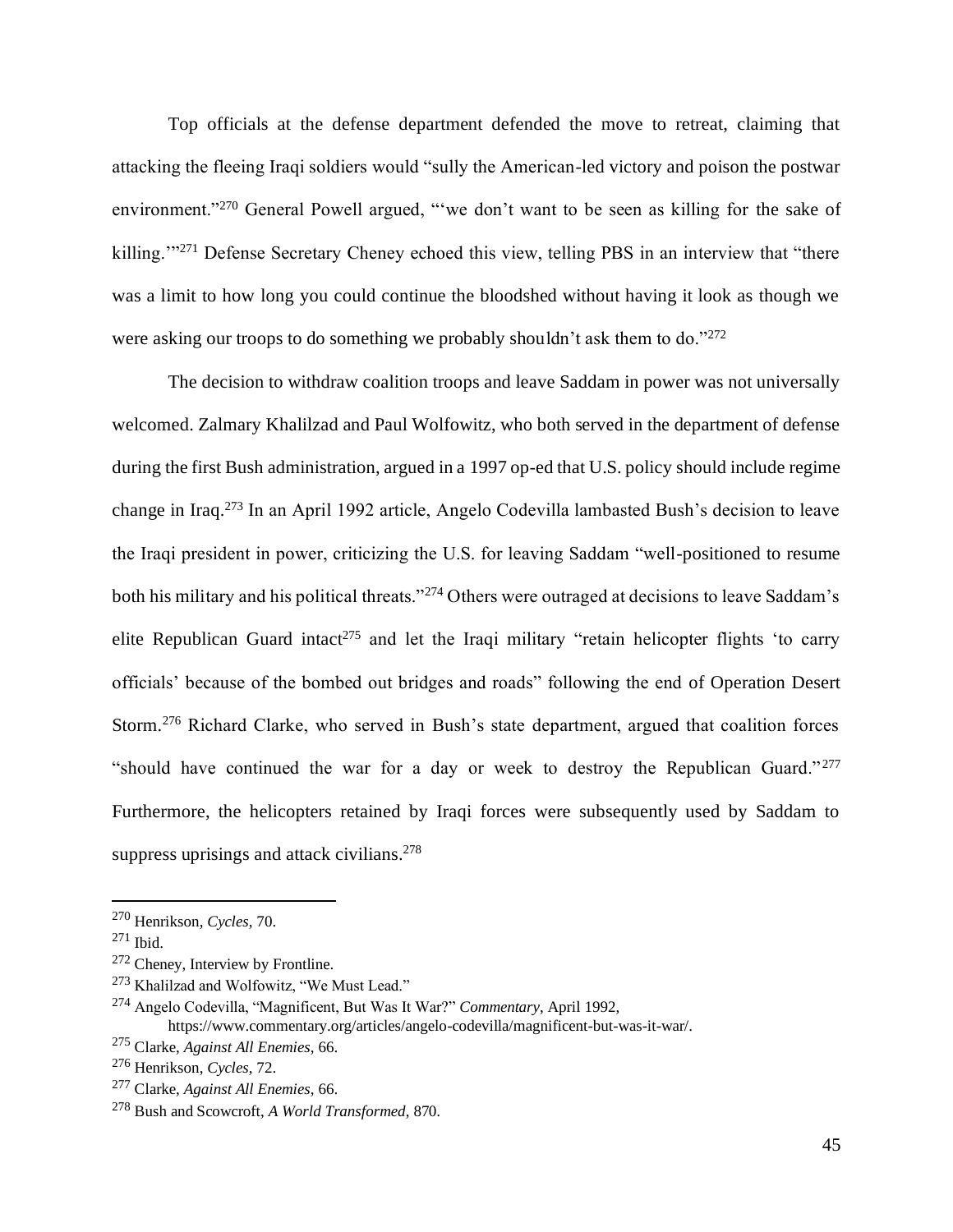Instead of marching into Iraq and imposing regime change, the U.S. bolstered its military presence in neighboring states like Saudi Arabia and Qatar and instituted a no-fly zone over parts of Iraqi territory to protect Kurdish fighters that had allied with the coalition.<sup>279</sup> While some praised the Bush administration's constraint, others criticized the president for not going further and "accused him of not finishing the job."<sup>280</sup> Despite the loud calls for Hussein's removal, even from within Bush's own administration, the U.S. left him in power to counterbalance against Iran.<sup>281</sup> The no-fly zone remained in effect until George W. Bush ordered the invasion of Iraq in May 2003.<sup>282</sup>

### *"Not America's Problem," Reluctance in the Balkans, 1990-94*

Reluctance to wade into the complex imbroglio developing in the Balkans was not merely an American phenomenon. Major powers in Europe, as well as the United States, adopted a piecemeal approach, and as the conflict grew and became more devastating, the West "never stopped to alter their original reluctance...or formulate a policy."<sup>283</sup> Yugoslavia, and its subsequent disintegration, came to be viewed as a European problem, with the U.S. deferring to the Conference on Security and Cooperation in Europe (CSCE) "once U.S. foreign policy placed Yugoslavia in the same category as Eastern Europe and dropped its traditional security priority." <sup>284</sup>

As early as 1989, the incoming U.S. ambassador to Yugoslavia, Warren Zimmerman, and the then-deputy secretary of state, Lawrence Eagleburger, "concluded that with the end of the Cold War Yugoslavia's 'former geopolitical significance' had vanished."<sup>285</sup> However, Yugoslavia's

<sup>279</sup> Henrikson, *Cycles*, 13.

<sup>280</sup> Ibid, 71.

<sup>281</sup> Ibid, 71.

<sup>282</sup> Ibid, 13.

<sup>283</sup> Susan L. Woodward, *Balkan Tragedy: Chaos and Dissolution After the Cold War* (Washington, D.C.: The Brookings Institution, 1995): 147. Google e-book.

<sup>284</sup> Ibid, 151.

 $285$  Larres, "Bloody as Hell," 183.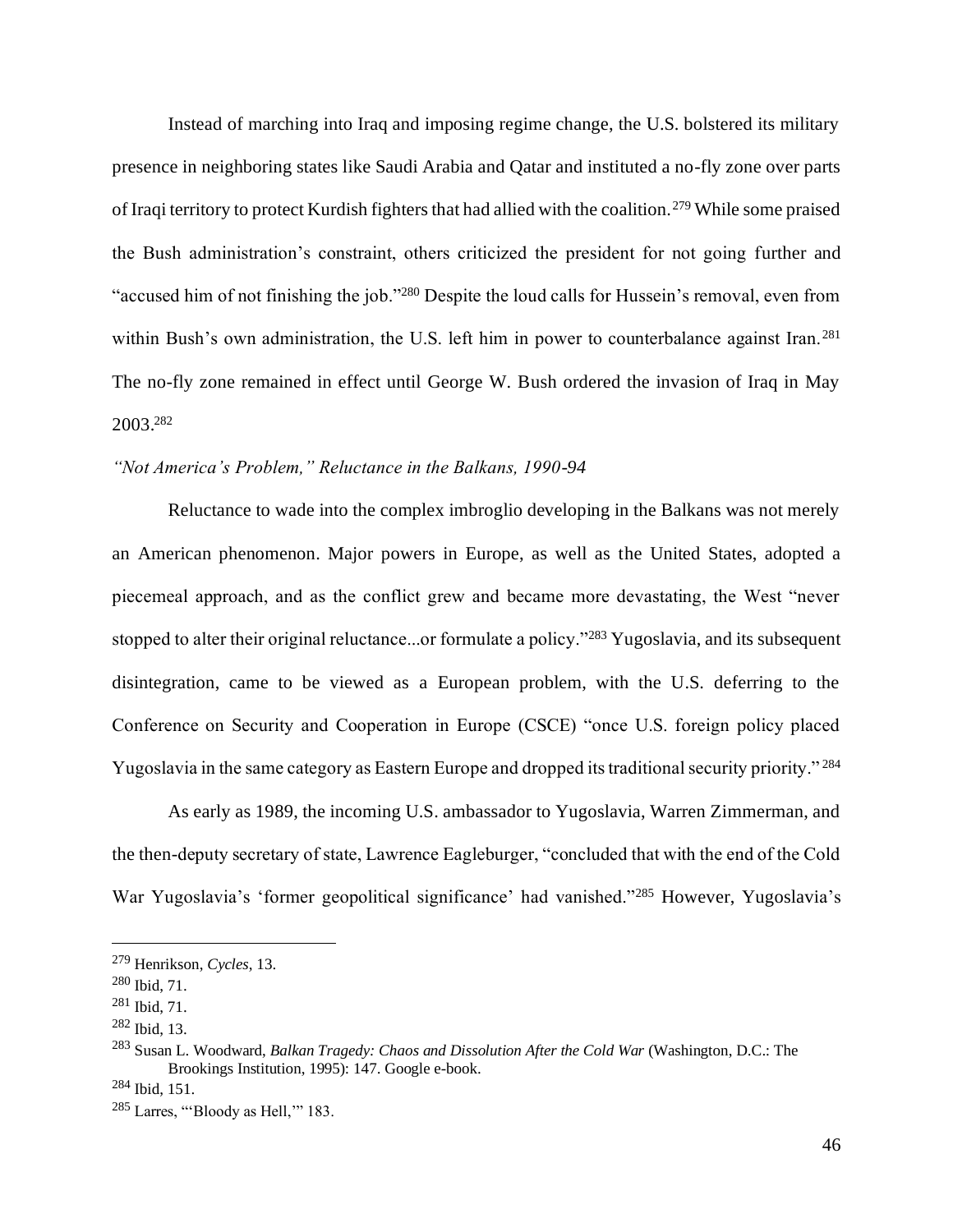perceived import in the eyes of American policymakers had been declining long before then, since Tito's death in 1980.<sup>286</sup> The first years of the George H.W. Bush administration were dominated by the Iraqi invasion of Kuwait and potential instability in Moscow, with very little attention spared to the developing crisis in Yugoslavia. The Balkans policy of the first Bush White House "reflected the belief held in European circles that if the Yugoslavs could not resolve their own quarrels, there was little the United States could do."287

Flying high after the relatively uncontroversial success in the Gulf War, the Bush administration was uninterested in getting involved in the complex situation in Yugoslavia, viewing it as a "'regional dispute' and a civil war rather than a conflict of global importance."<sup>288</sup> While some officials in the State Department favored involvement in the emerging crisis, other administration advisors on the National Security Council and at the Pentagon were staunchly opposed.<sup>289</sup> A Croatian government official remembered an interaction with National Security Advisor Scowcroft where he was told "in September 1990 that the U.S. administration 'supported the unity of Yugoslavia at any cost.'"<sup>290</sup> Secretary Baker described U.S. policy toward Yugoslavia as based on four principles: democratization, human rights, marketization, and "above all, unity."<sup>291</sup> However, as the crisis escalated, U.S. officials were forced to shift foreign policy accordingly.

In a June 1991 trip to the Balkans, Secretary of State James Baker warned the leaders of the Slovenian and Croatian republics that the U.S. would not recognize or offer economic

<sup>286</sup> Ibid.

<sup>287</sup> Woodward, *Balkan Tragedy*, 155.

<sup>288</sup> Larres, "'Bloody as Hell,'" 187.

<sup>289</sup> Woodward, *Balkan Tragedy*, 174.

<sup>290</sup> Ibid, 188.

<sup>291</sup> Ibid, 188-89.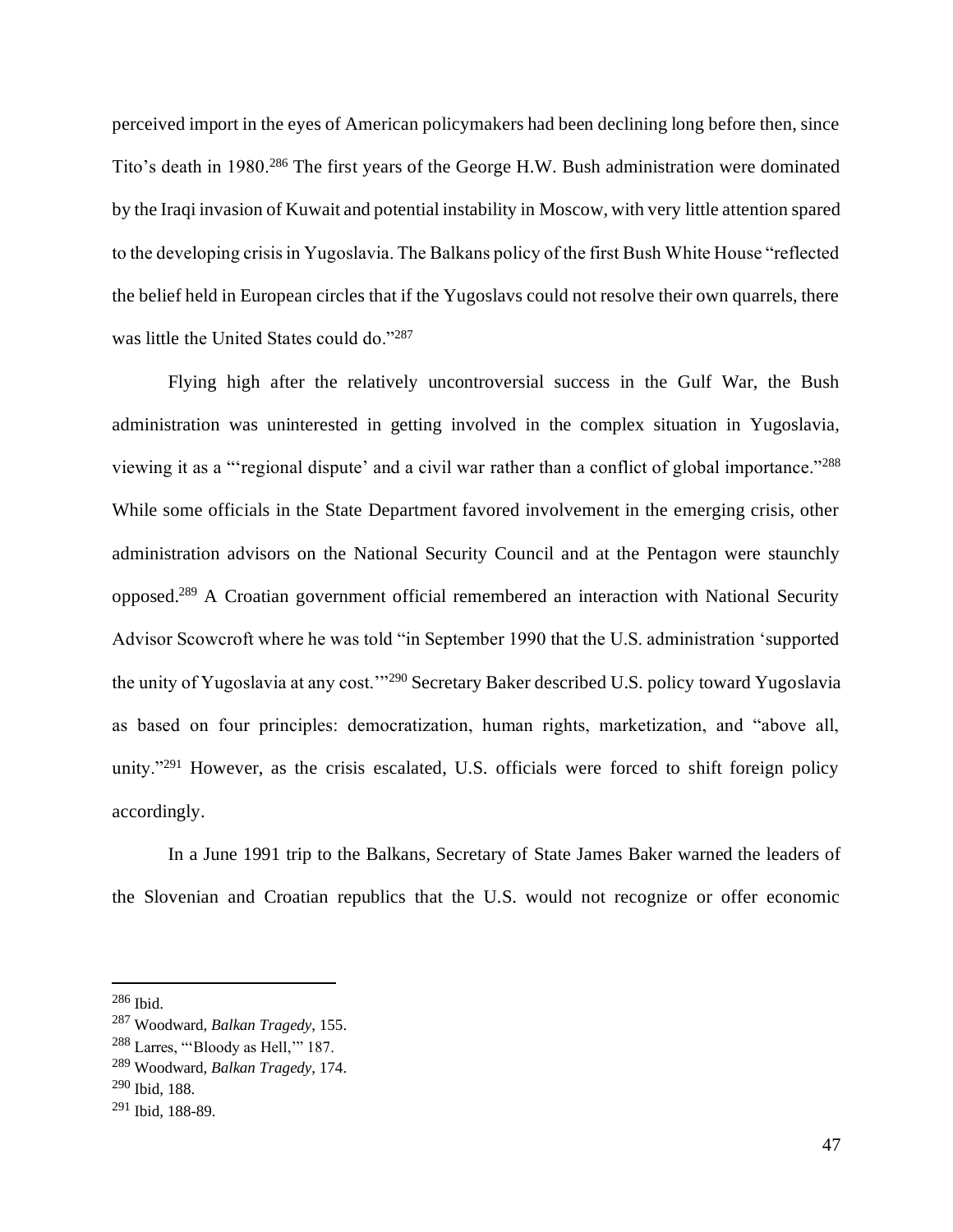assistance if they declared independence from Yugoslavia.<sup>292</sup> In remarks to the media on November 8, 1991, President Bush applauded the European Commission for taking a leadership role in Yugoslavia, and maintained that he had yet to make a final decision on the administration's official policy.<sup>293</sup> By early April the next year, however, the situation in the Balkans had worsened to the point of warranting more U.S. attention. On April 7, the U.S. offered official diplomatic recognition of Bosnia-Herzegovina, Croatia, and Slovenia and announced the lifting of sanctions on the new states.<sup>294</sup> In an official statement, Bush expressed support for the Cyrus Vance peace plan and deployment of UN peacekeepers and argued that the EC Peace Conference was the "indispensable forum" for conflict resolution.<sup>295</sup> At the July 1992 meeting of the Organization for Security and Cooperation in Europe and in the face of calls for more action from the Bosnian president, Secretary Baker reaffirmed the official position, stating pointedly that U.S. involvement was limited to the provision of humanitarian aid and the enforcement of UN sanctions.<sup>296</sup> That was as far as the Bush administration was willing to go to intervene in the Bosnian conflict. According to a September article that same year, after a meeting with Defense Secretary Dick Cheney, European officials said he gave "vague, noncommittal responses" in response to pleas for more

<sup>292</sup> Thomas L. Friedman, "Baker Urges End to Yugoslav Rift," *New York Times*, June 22, 1991, https://www.nytimes.com/1991/06/22/world/baker-urges-end-to-yugoslav-rift.html.

<sup>&</sup>lt;sup>293</sup> "The President's News Conference in Rome, Italy," Public Papers, George Bush Presidential Library and Museum, November 8, 1991, https://bush41library.tamu.edu/archives/public-papers/3602.

<sup>&</sup>lt;sup>294</sup> "Statement on United States Recognition of the Former Yugoslav Republics," Public Papers, George Bush Presidential Library and Museum, April 7, 1992, https://bush41library.tamu.edu/archives/publicpapers/4152.

<sup>295</sup> Ibid.

<sup>296</sup> Don Oberdorfer and Marc Fisher, "Bush Turns Aside Bosnian Please for Military Intervention," *Washington Post*,

July 10, 1992, https://www.washingtonpost.com/archive/politics/1992/07/10/bush-turns-aside-bosnianplea-for-military-intervention/36faf052-3d17-4f94-8c83-1f225bfded5e/.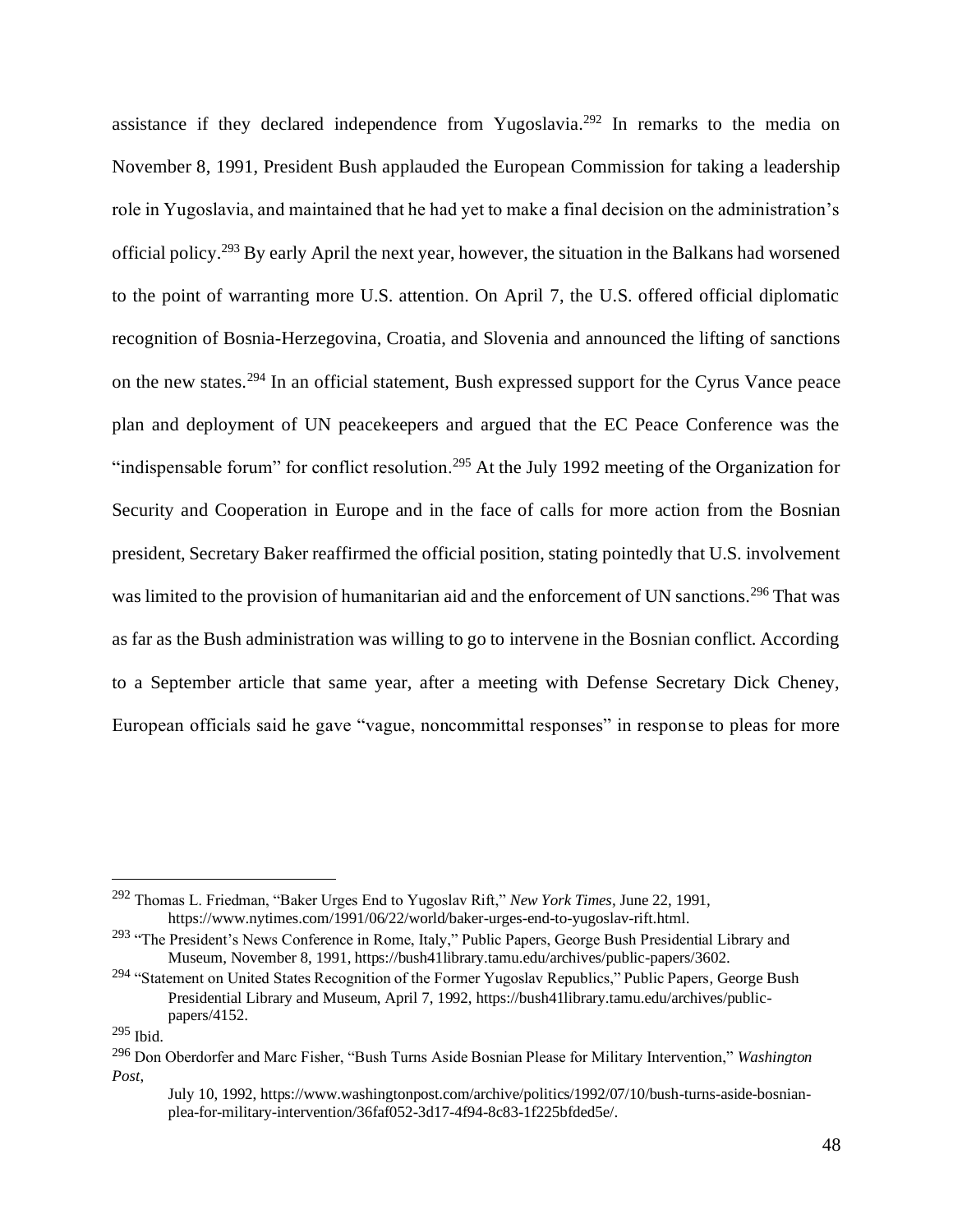American involvement.<sup>297</sup> It left them to conclude that "the Bush administration had decided to avoid any military action in Yugoslavia" before the next election.<sup>298</sup>

Candidate Clinton made a point of distinguishing himself from his Republican rival on the issue of Bosnia during the 1992 presidential election. He criticized the administration for not taking a more forceful stance, arguing that "if Serbia continued to violate the cease-fire agreement in Bosnia, 'the United States should take the lead in seeking U.N. Security Council authorization for air strikes'" and that the U.S. "should be prepared to lend appropriate military support to that operation."<sup>299</sup> However, after his ascendancy to commander-in-chief, Clinton softened his position toward the violence in the Balkans. Much like his predecessor, he soon determined that the conflict in the former Yugoslavia was not critical to U.S. national interests and continued the Bush policy of deferring to European policies.<sup>300</sup>

The hawkish position on Bosnia during the campaign can be attributed to two of Clinton's foreign policy advisors, Sandy Berger and Anthony Lake.<sup>301</sup> During the administration, Lake found a kindred spirit in Secretary Albright, who also favored U.S. military intervention.<sup>302</sup> In a leaked memorandum, it was revealed that Albright had "asked Clinton to use air power to prevent any further Serb advances" in March 1993.<sup>303</sup> Unfortunately for Lake and Albright, the opponents of military engagement won the day during the first years of Clinton's presidency. Colin Powell,

<sup>297</sup> Jim Hoagl, "An October Surprise? Not in This Election Year," *Washington Post*, September 29, 1992, https://www.washingtonpost.com/archive/opinions/1992/09/29/an-october-surprise-not-in-this-electionyear/0f2aee10-cba1-4df1-849c-015e5ab2398b/.

<sup>298</sup> Ibid.

<sup>299</sup> E.J. Dionne Jr., "Clinton Turns Sights to Foreign Policy," *Washington Post*, July 29, 1992, https://www.washingtonpost.com/archive/politics/1992/07/29/clinton-turns-sights-to-foreignpolicy/af5bda94-0d08-43fa-8ea9-54e6010579b2/.

<sup>300</sup> Larres, "'Bloody as Hell,'" 196.

<sup>301</sup> Daalder, *Getting to Dayton*, 82.

<sup>302</sup> Ibid, 82-83.

<sup>303</sup> Larres, "'Bloody as Hell,'" 197.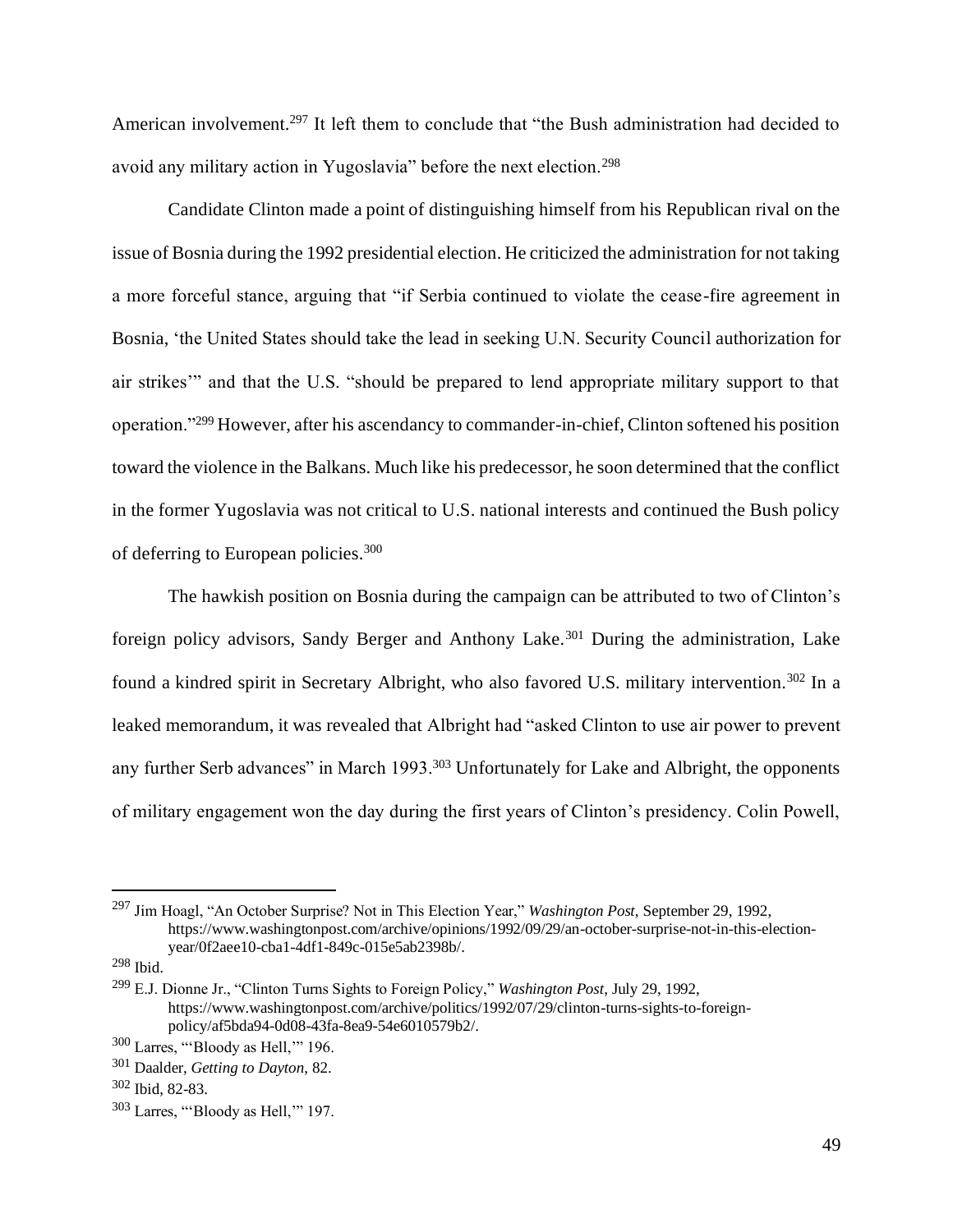who retained his position as Chairman of the Joint Chiefs of Staff until September, was particularly influential with President Clinton. Powell, opposed to military involvement, frightened the president with the prospect of a long and drawn-out conflict and the requirement of at least 500,000 American troops.<sup>304</sup> Lacking a clear consensus among his foreign policy advisors, President Clinton declined to make a final decision of strategy, and instead continued to follow Europe's  $lead.305$ 

Despite the chilling reports emerging from the Balkan warzone, the Clinton White House had little interest in weighing into another humanitarian conflict. Stung by the disastrous operation with the UN in Somalia, the president was reluctant to commit more American troops abroad, even refusing to intervene to stop the genocide in Rwanda. It wasn't until the specter of more bloody conflict leading up to the expiration of the April 1994 ceasefire that Clinton's advisors lobbied in earnest for a shift in the administration's Bosnia policy. After the massacre in Srebrenica in July 1995, the pro-intervention faction in the administration won out, convincing the president to support Lake's "endgame strategy"<sup>306</sup> and paving the way for the Dayton Accords.

#### *Crossing the 'red line' in Syria, 2012*

In March 2011, at the beginning of the Arab Spring, the demonstrations in Syria were largely characterized as small and peaceful in nature.<sup>307</sup> They did not remain that way. Soon the protests spread across the country and even included Sunni Muslims, typically thought to be loyal to President Assad.<sup>308</sup> Government forces began a brutal crackdown on the pro-democracy

<sup>304</sup> Ibid.

<sup>305</sup> Daalder, *Getting to Dayton*, 13.

<sup>306</sup> Ibid, 111.

<sup>307</sup> Henrikson, *Cycles*, 272.

<sup>308</sup> Mark Landler, "Unrest in Syria and Jordan Poses New Test for U.S. Policy," *New York Times*, March 26, 2011, https://www.nytimes.com/2011/03/27/world/middleeast/27diplomacy.html.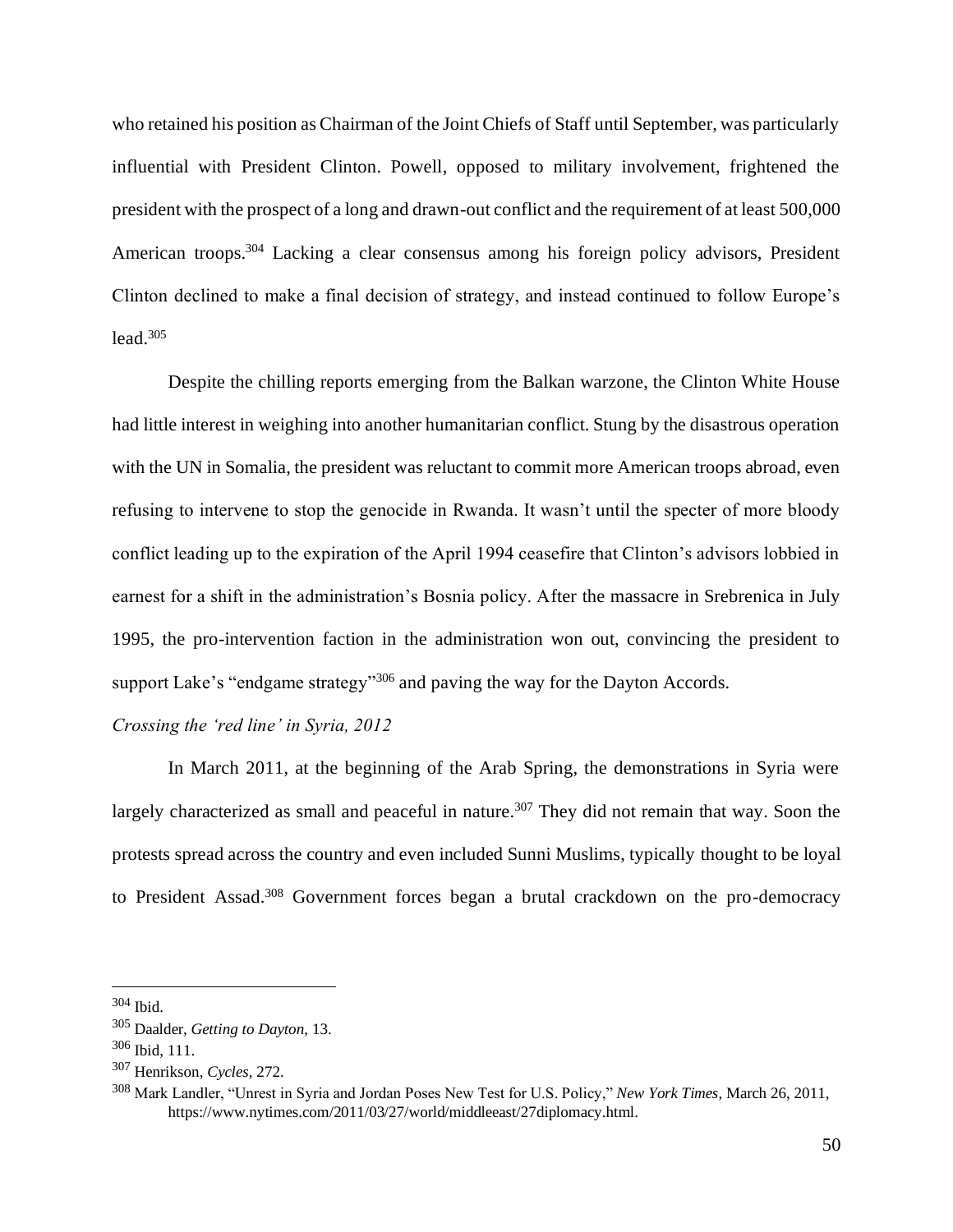uprising, firing on civilians, leaving many dead and even more wounded.<sup>309</sup> By the end of April, the White House had sanctioned three top officials in the Assad regime, but refrained from imposing the same punitive measures on the Syrian president, drawing a sharp distinction between this cautious approach and the more assertive stance toward Libya.<sup>310</sup>

During a speech at the State Department on May 19, 2011, President Obama criticized the Assad government's response to the Arab Spring protests, condemning the regime for the "murder and mass arrests of its citizens" and praised the Syrian demonstrators as courageous.<sup>311</sup> He also issued a stark warning: "President Assad now has a choice: He can lead that transition [to democracy], or get out of the way."<sup>312</sup> With the R2P doctrine underpinning the U.S.-led intervention into Libya, it appeared as though the Obama administration was similarly poised to confront the Assad regime in Syria.

Despite the surface-level similarities, it became quite clear that the White House was charting a different course in dealing with the Assad regime as opposed to Qaddafi's government in Libya. Donilon, who opposed the U.S. intervention into Libya, also cautioned against interference in the Syrian civil war, believing a similar military operation against the Assad regime to be unavailable or ill-advised.<sup>313</sup> According to the Washington Post, Obama's national security advisor was hesitant to paint the Arab Spring uprisings with broad strokes, telling the paper that the U.S. "should be careful not to take actions now that it might regret down the road" in an ever-

<sup>309</sup> Ibid.

<sup>310</sup> Mark Landler, "U.S. Moves Cautiously Against Syrian Leaders," *New York Times*, April 29, 2011, https://www.nytimes.com/2011/04/30/world/middleeast/30policy.html?searchResultPosition=1.

<sup>311</sup> "Remarks by the President on the Middle East and North Africa," Office of the Press Secretary, May 19, 2011, [https://obamawhitehouse.archives.gov/the-press-office/2011/05/19/remarks-president-middle-east-and](https://obamawhitehouse.archives.gov/the-press-office/2011/05/19/remarks-president-middle-east-and-)north-africa.

<sup>312</sup> Ibid.

<sup>313</sup> David Ignatius, "Tom Donilon's Arab Spring challenge," *Washington Post*, April 26, 2011, https://www.washingtonpost.com/opinions/tom\_donilons\_arab\_spring\_challenge/2011/04/26/AFWVE2sE story.html.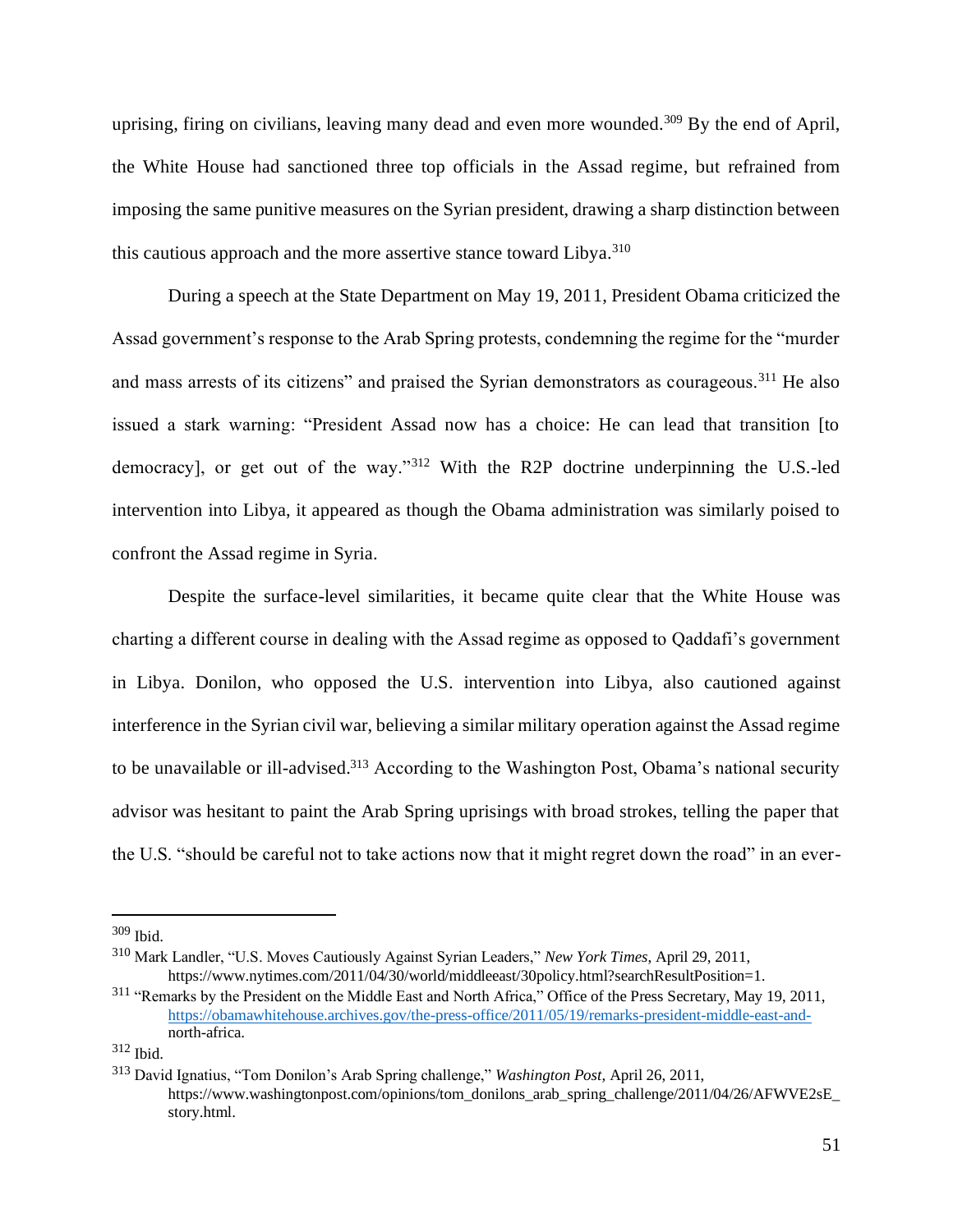evolving situation.<sup>314</sup> Before the August 21, 2013, attack in Ghouta, the president was quite hesitant to send military forces to Syria, especially as the situation in Libya continued to deteriorate.<sup>315</sup> Power remembered President Obama as preoccupied with the lack of multilateral support for the use of force and the potential of a Russian veto on the Security Council rendering any resolution moot.<sup>316</sup>

When asked about the deteriorating situation in Syria on August 20, 2012, President Obama told the press that "a red line for us is we start seeing a whole bunch of chemical weapons moving around or being utilized."<sup>317</sup> He maintained that the use of chemical weapons by the Assad regime "would change my calculations significantly" about U.S. military involvement in Syria. <sup>318</sup> Despite this statement, the Obama administration took no military action after the Assad regime began small-scale chemical attacks on civilians beginning in 2012 and into early 2013.<sup>319</sup>

Power advocated for U.S. intervention after the first signs of the Assad regime deploying chemical weapons against civilians were confirmed by American intelligence.<sup>320</sup> Ben Rhodes, Obama's deputy national security advisor, fought alongside Power for intervention into the Syrian civil war. He argued that "if we thought it was worth tipping the balance against Assad, we should be debating whether to strike his regime directly."<sup>321</sup> He told the president during a meeting that

 $314$  Ibid.

<sup>315</sup> Power, *The Education of an Idealist*, 367.

 $316$  Ibid.

<sup>317</sup> "Remarks by the President to the White House Press Corps," Office of the Press Secretary, August 20, 2012, https://obamawhitehouse.archives.gov/the-press-office/2012/08/20/remarks-president-white-house-presscorps.

<sup>318</sup> Ibid.

<sup>319</sup> Wyn Bowen, Jeffery W. Knopf, and Matthew Moran, "The Obama Administration and Syrian Chemical Weapons: Deterrence, Compellence, and the Limits of the "Resolve plus Bombs" Formula," *Security Studies* 29, no.5 (2020): 798.

<sup>320</sup> Power, *The Education of an Idealist*, 369.

<sup>321</sup> Ben Rhodes, *The World as It Is: A Memoir of the Obama White House* (New York: Random House, 2018), 198.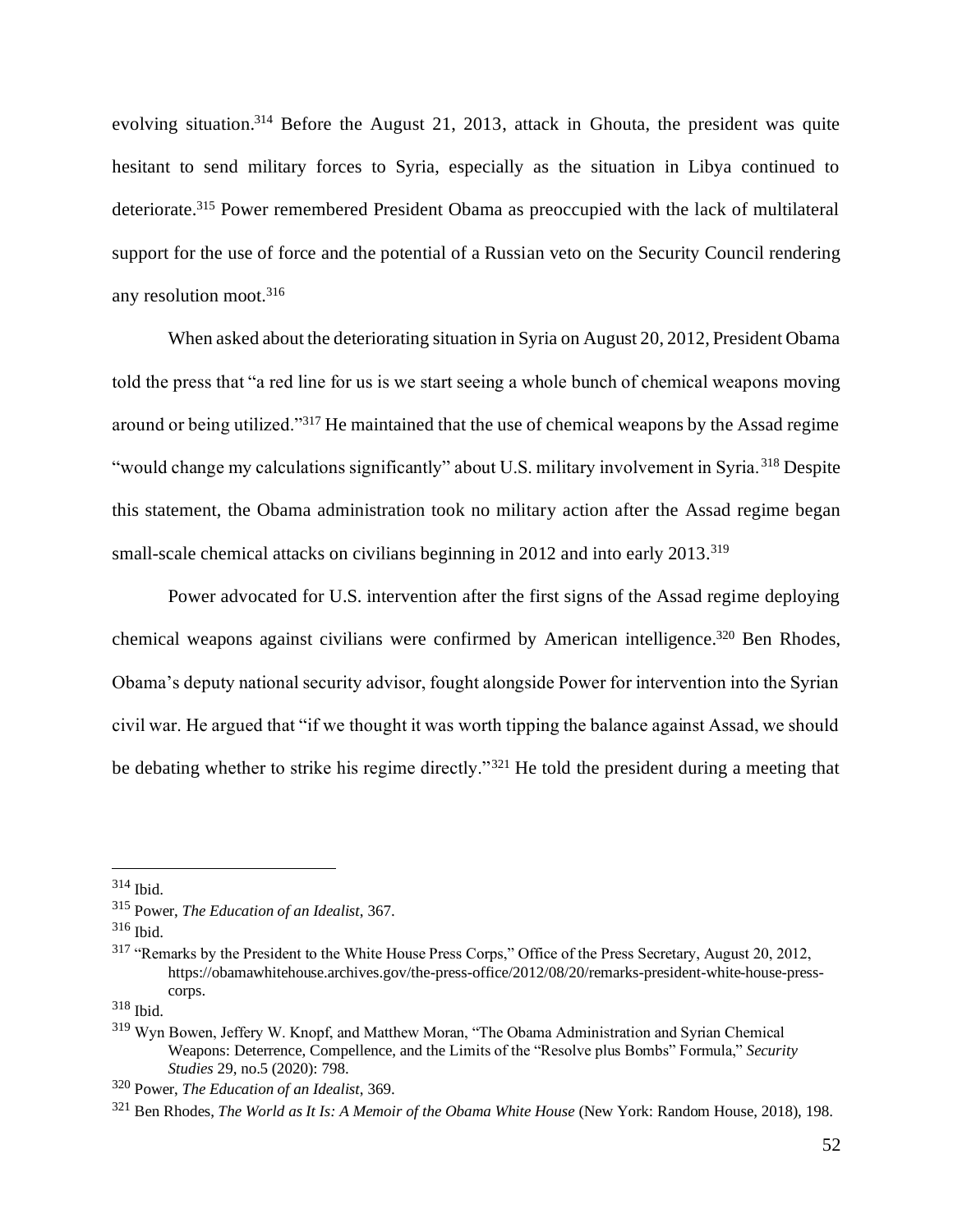"if things kept deteriorating...we should 'consider bombing Assad's runways' or...consider 'limited strikes against some regime infrastructure.'"<sup>322</sup>

Nearly a year after the issuance of the "red line," on August 30, 2013, the White House released a statement, declaring that the government "assessed with high confidence that the Syrian government carried out a chemical weapons attack in the Damascus suburbs" days before on August 21.<sup>323</sup> After Assad's sarin gas attack, positions on possible U.S. military intervention within the administration hardened. According to Power, "officials who had previously argued against using military force in Syria were now in full agreement" with the president's new forceful position.<sup>324</sup> President Obama had decided that the cost of inaction in the face of the heinous chemical weapons attack was far greater than the potential consequences of military involvement.<sup>325</sup>

In the days following the chemical assault, Obama met with his advisors and devised plans for limited military strikes against Assad's forces.<sup>326</sup> However, the presence of UN investigators in Syria posed a problem. Gathering evidence from previous alleged chemical weapons attacks, the UN team was still in-country, investigating the recent attack in Ghouta.<sup>327</sup> With the UN Secretary-General refusing to pull the inspectors out, President Obama's planned strikes would have to wait.<sup>328</sup> Unfortunately for the proponents of action, the delay proved to be fatal to the president's resolve.

<sup>322</sup> Ibid.

<sup>323</sup> "Government Assessment of the Syrian Government's Use of Chemical Weapons on August 21, 2013," Office of the Press Secretary, August 30, 2013, https://obamawhitehouse.archives.gov/the-pressoffice/2013/08/30/government-assessment-syrian-government-s-use-chemical-weapons-august-21.

<sup>324</sup> Power, *The Education of an Idealist*, 365.

<sup>325</sup> Ibid, 369.

<sup>326</sup> Ibid, 371.

<sup>327</sup> Ibid, 372.

<sup>328</sup> Ibid, 373.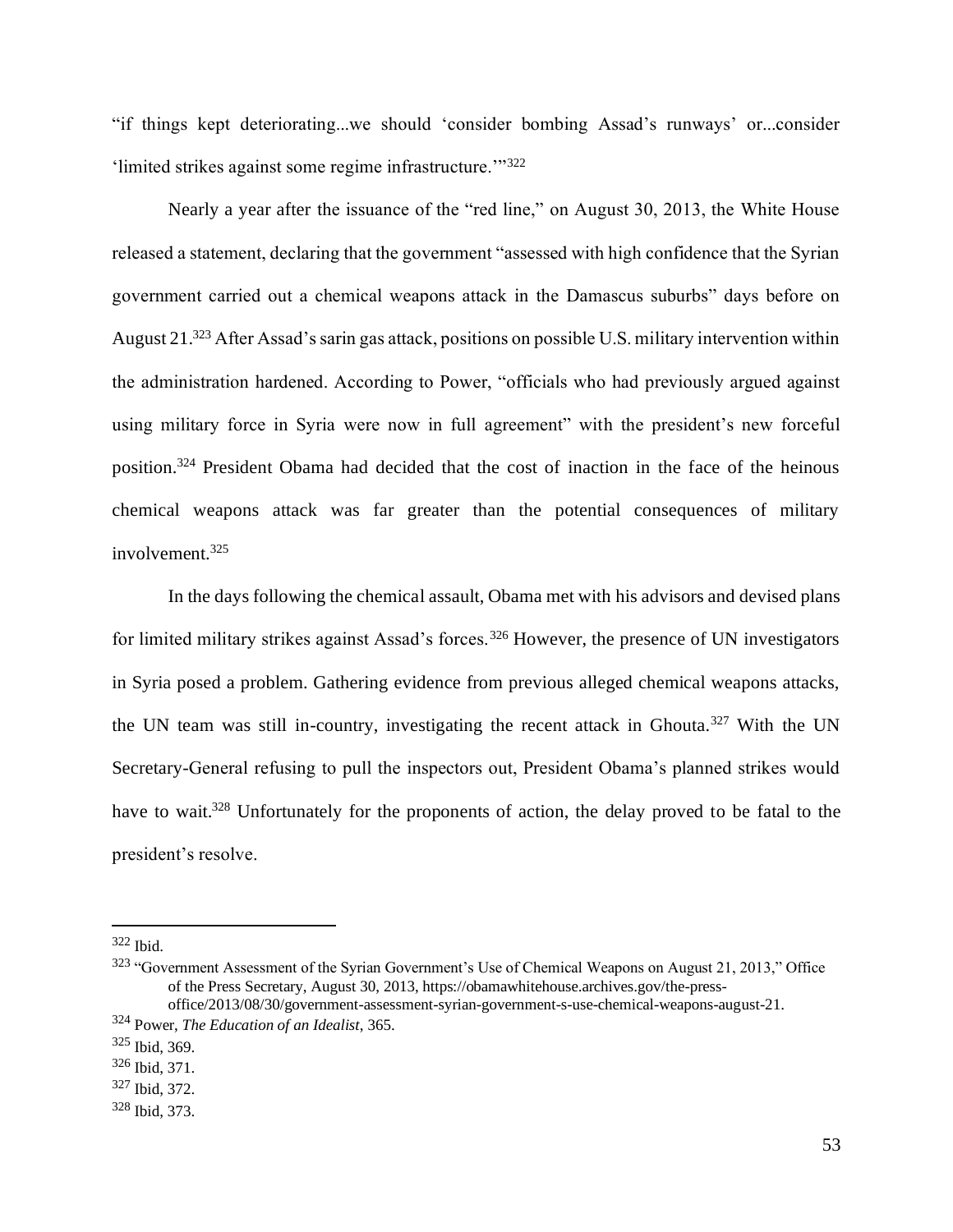On March 30, less than a week after the attack, Obama relayed to his national security team that he was uncomfortable pursuing military intervention without prior congressional authorization.<sup>329</sup> Recalling a conversation she had had with Obama's chief of staff, Susan Rice was shocked that the president had reneged on his decision to order missile strikes against the Assad regime, instead deciding to ask for a resolution in Congress.<sup>330</sup> According to Rice, following the regime's use of sarin gas on civilians, "almost all the NSC principals believed we needed to act militarily" against Syria.<sup>331</sup> Rice claimed that at a late August meeting, "the president had approved military targets" and that "we were very close to launching."<sup>332</sup> However, the apparent consensus had shifted. In a meeting with other senior administration advisers, Rice wrote that she was "the lone dissenter" who "argued for proceeding with military action, as planned."<sup>333</sup> The bill to authorize U.S. military force in response to the chemical weapons attacks never made it to a floor vote in either chamber, and the plan for limited strikes was scrapped.<sup>334</sup>

While the interventionists had carried the day in Libya, the pragmatists were able to change the president's mind in Syria. The catastrophe that followed the U.S. intervention into Libya had an enormous effect on the Obama administration's Syrian policy. The failure in Libya was still at the forefront of the president's mind, affecting how he and key officials viewed the viability of American military involvement in a seemingly more complex situation in Syria.<sup>335</sup>

<sup>329</sup> Ibid, 373-74.

<sup>330</sup> Susan Rice, "In Syria, America Had No Good Options," *The Atlantic*, October 7, 2019, https://www.theatlantic.com/ideas/archive/2019/10/susan-rice-how-obama-found-least-bad-syriapolicy/599296/.

<sup>331</sup> Ibid.

<sup>332</sup> Ibid.

 $333$  Ibid.

<sup>334</sup> Congress.gov. "S.J.Res.21 - 113th Congress (2013-2014): Authorization for the Use of Military Force Against the Government of Syria to Respond to Use of Chemical Weapons." September 10, 2013. https://www.congress.gov/bill/113th-congress/senate-joint-resolution/21.

<sup>335</sup> Henrikson, *Cycles*, 272.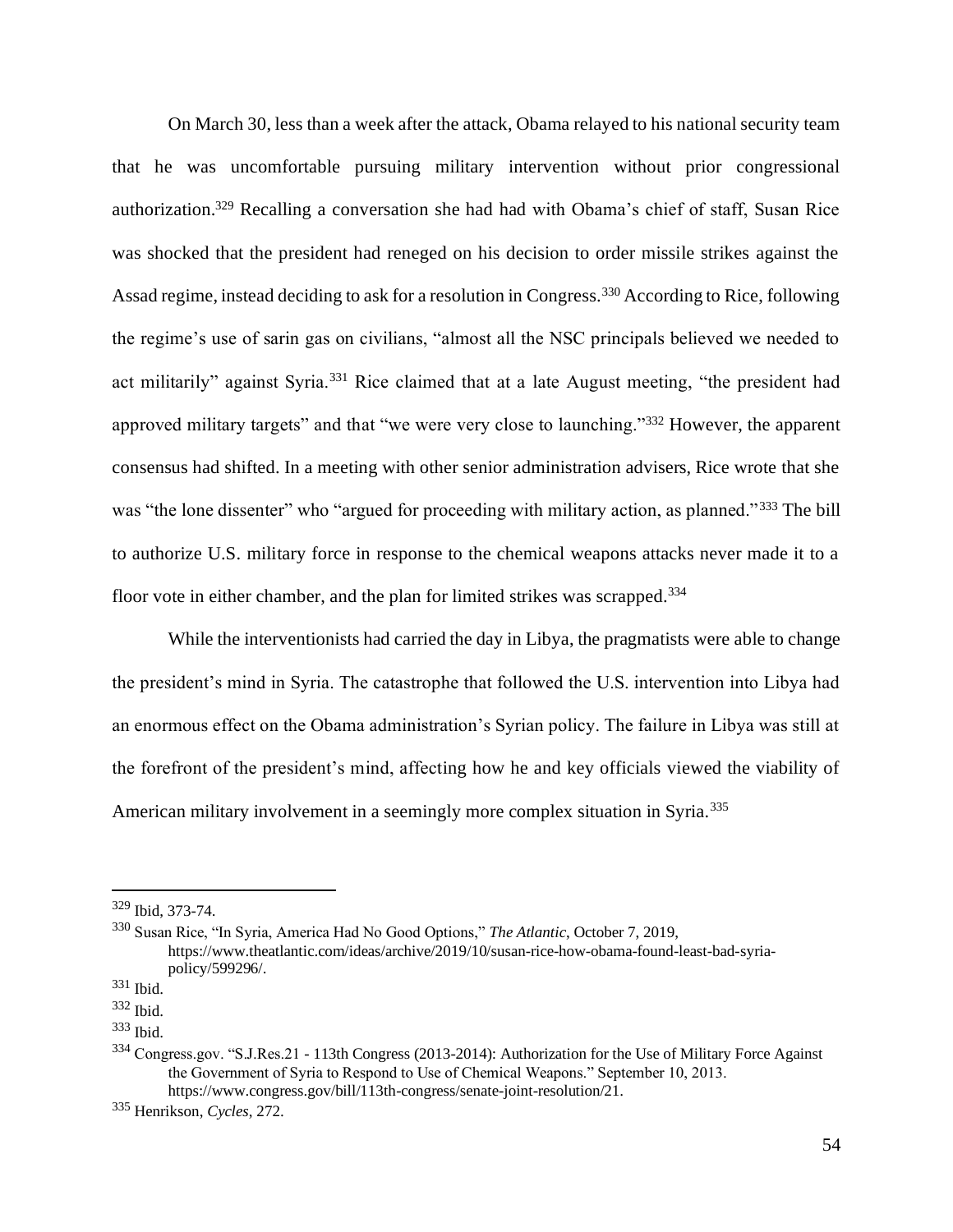In October 2013, after international negotiations between the U.S. and Russia, the Assad regime relented and agreed to turn over its stockpile of chemical weapons to the UN for destruction under the auspices of the Organization for the Prohibition of Chemical Weapons.<sup>336</sup> As the weapons were destroyed, the Obama administration's strategy toward Syria significantly cooled until mid-2014.<sup>337</sup> The arrival of ISIS on the international stage significantly complicated the situation on the ground. The White House eventually agreed to send military advisors to train forces and aid Kurdish rebels in the fight against the Islamic State.<sup>338</sup> President Obama, three-anda-half years into the Syrian civil war, eventually ordered air strikes against ISIS forces, but "kept regular 'boots on the ground' out of the fight."<sup>339</sup> He would pass down this chaotic conflict to his successor when he left office in 2017.

#### **Limitations and Alternative Explanations**

My research is limited by the availability of archival information. While I was able to access a great number of records, especially from the earlier presidencies, many of the necessary records are still classified or otherwise restricted under the Presidential Records Act and Freedom of Information Act. Moreover, some records are not open to the public, and must be accessed onsite, which I was unable to do due to public health restrictions. When possible, I relied upon secondhand accounts of pertinent records, either through administration memoirs or other journalistic and scholarly works.

My investigation is further limited by the other evidentiary sources chosen. For example, when archival material was unavailable, I relied upon the memoirs of key administration officials.

<sup>336</sup> Ibid, 277.

<sup>337</sup> Ibid, 278.

<sup>338</sup> Ibid, 282.

<sup>339</sup> Ibid, 283-84.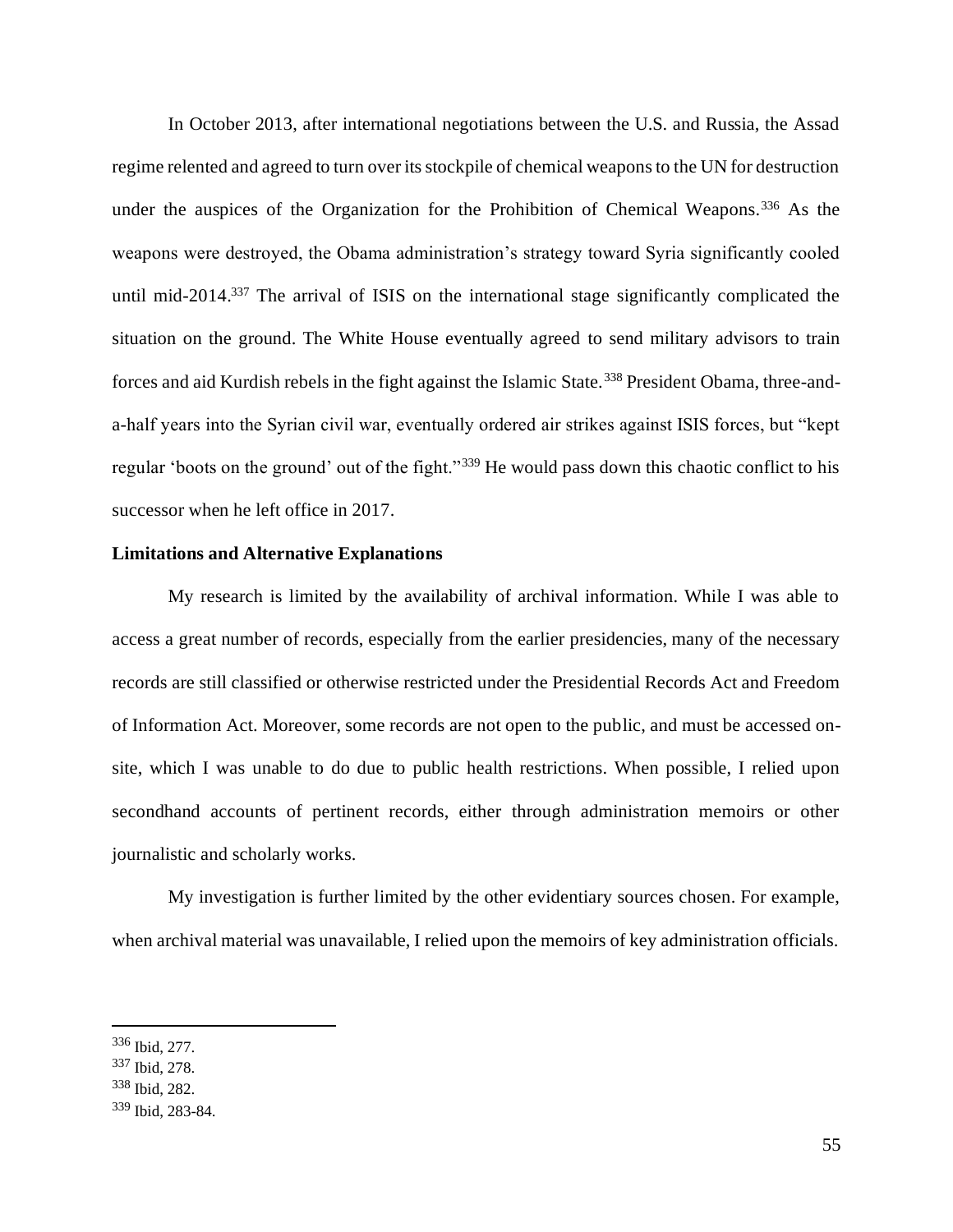While these works are often rich in detail, bias and potential revisionism are inherent risks in relying upon them for evidence. Interviews and public statements have a similar issue, as officials may not be completely honest in their opinions and preferences when on the record.

Alternative explanations of intervention behavior in the literature include democratization efforts, the protection of human rights, and security issues.<sup>340</sup> Some scholars argue that the U.S. has intervened in other states in an effort to promote democracy.<sup>341</sup> While this rationale may be supported by official rhetoric, in practice, this does not adequately explain American intervention after the Cold War. Democracy promotion was not an objective in the Persian Gulf War, nor was it necessarily the main justification in Bosnia or Libya. Other researchers have argued that American intervention behavior is underpinned by the desire to protect and promote human rights around the world.<sup>342</sup> While this framework can potentially explain American involvement, especially in Bosnia and Libya, it does not explain why the U.S. decides not to intervene in similar situations, such as the refusal to stop chemical weapons attacks in Syria. Realist frameworks are also used to explain the intervention practices of the United States. These arguments revolve around the idea that the U.S. is more likely to interfere to protect its vital security interests, including combatting terrorism and the proliferation of weapons of mass destruction.<sup>343</sup> While it may potentially explain U.S. involvement in Iraq and Libya, it does little to explicate involvement in Bosnia, nor does it explain why the U.S. did not intervene in Syria, a state that posed a greater security threat than Libya.

<sup>340</sup> Choi and James, "Why Does the United States Intervene," 904.

<sup>341</sup> Ibid, 904-905.

<sup>342</sup> Ibid, 904.

<sup>343</sup> Ibid.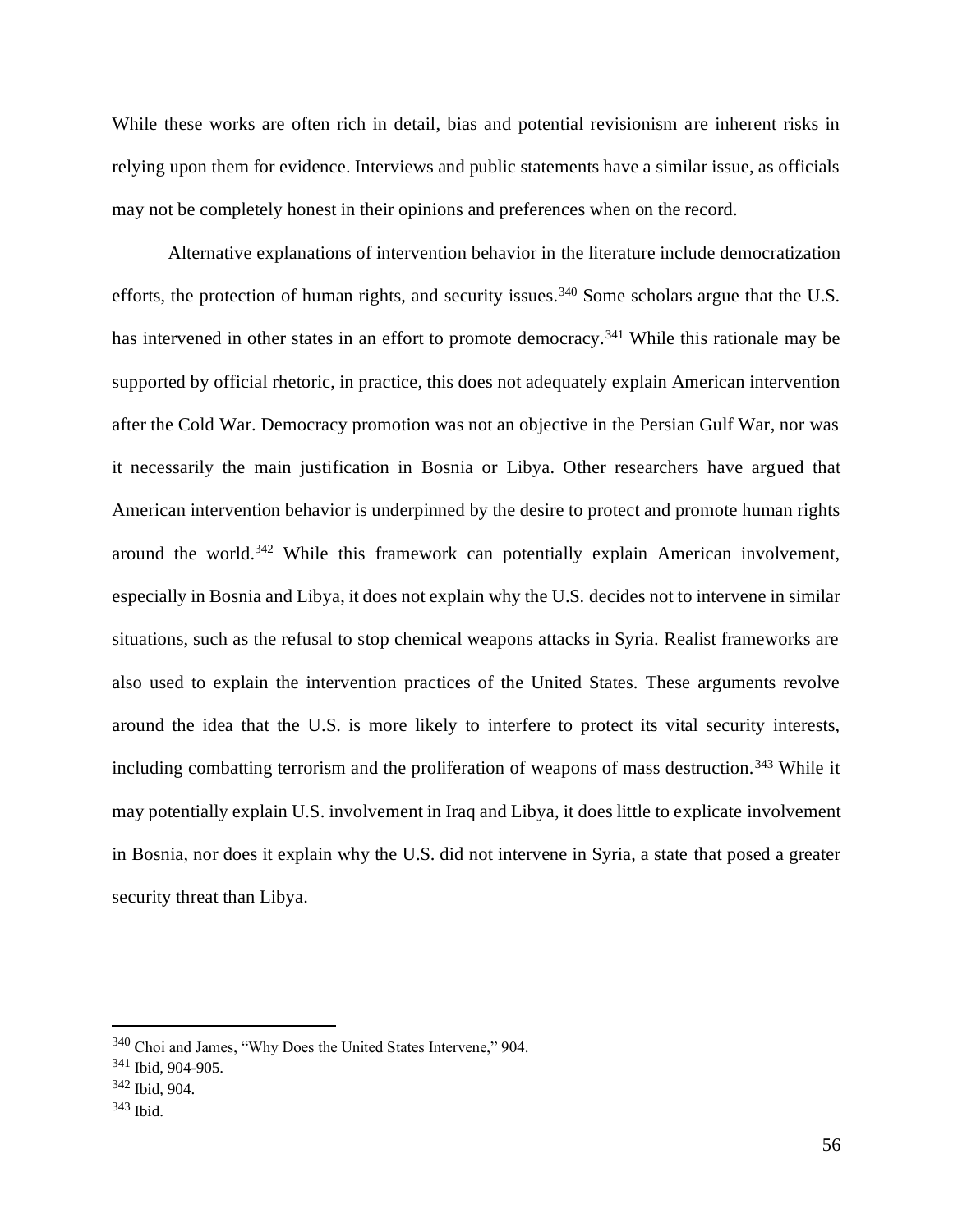I argue that the end of the Cold War presented U.S. elite advisors with a unique opportunity in the foreign policy arena, allowing them to pursue personal policy preferences rather than focus on the singular threat of a hostile superpower. I believe these preferences are the best explanatory factors of the decision to intervene.

#### **Conclusion**

The end of the Cold War and eventual dissolution of the Soviet Union shocked the world, changing the composition of the international system and fundamentally shifting the focus of American foreign policy. The collapse of its foremost rival in world politics drastically expanded the options facing U.S. policymakers, allowing them to pursue personal preferences without the constraints of anti-Soviet or anticommunist doctrines. Through an examination of the first four presidencies in the post-Cold War era, I argue that the decision to intervene in another state is based upon these policy preferences. From national security advisors to secretaries of state and defense, elites within the executive branch have enormous influence over the president, and thus over U.S. intervention strategy.

A potential further avenue of research would be an exploration of intervention strategy before and after the September 11 attacks. As a pivotal moment in U.S. history, a valuable inquiry could be made into how the practice of intervention has changed and been justified by policymakers in the aftermath. Another similar investigation could be made into the intervention policies of other states to understand how other governments make the decision to intervene. Similarly, future researchers may explore the difference in intervention strategy between authoritarian and non-authoritarian regimes.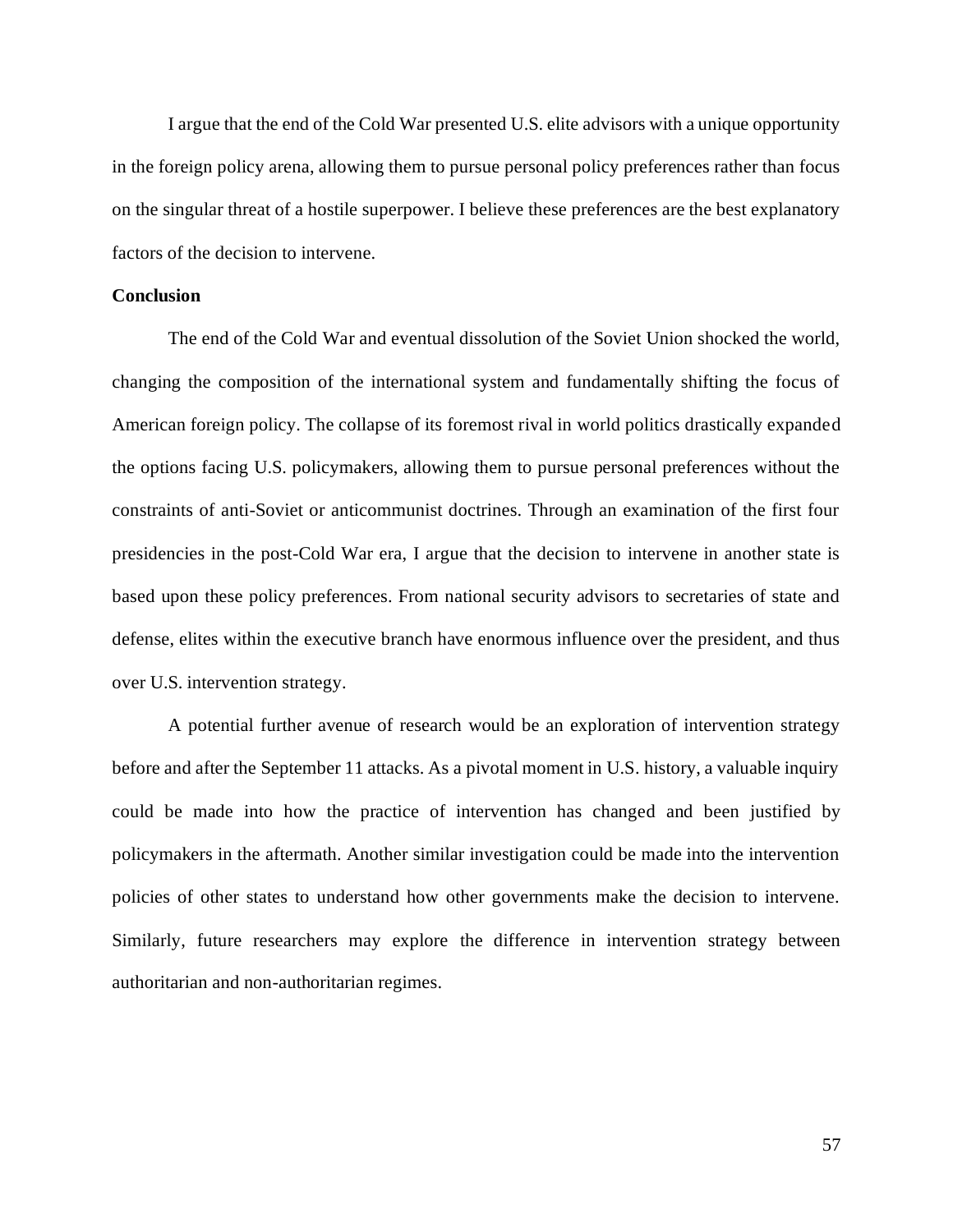### **Bibliography**

Apple Jr., R.w. "Invading Iraqis Seize Kuwait and Its Oil; U.S. Condemns Attack, Urges United Action." *New York Times*, August 3, 1990.

https://www.nytimes.com/1990/08/03/world/worldspecial/invading-iraqis-seize-kuwaitand-its-oil-us-condemns.html?searchResultPosition=4.

- Battle, Joyce. "THE IRAQ WAR -- PART I: The U.S. Prepares for Conflict, 2001." The National Security Archive, George Washington University, September 22, 2010. https://nsarchive2.gwu.edu/NSAEBB/NSAEBB326/index.htm.
- Binder, David. "Evolution in Europe; Yugoslavia Seen Breaking Up Soon." *New York Times*, November 28, 1990. https://www.nytimes.com/1990/11/28/world/evolution-in-europeyugoslavia-seen-breaking-up-soon.html?searchResultPosition=1.
- Blomdahl, Mikael. "Interacting Interests: Explaining President Obama's Libyan Decision." *European Journal of American Studies* 13, no.2 (Summer 2018): 1-15.
- Bowen, Wyn, Jeffery W. Knopf, and Matthew Moran. "The Obama Administration and Syrian Chemical Weapons: Deterrence, Compellence, and the Limits of the 'Resolve plus Bombs' Formula." *Security Studies* 29, no.5 (2020): 797-831.
- Boyle, Michael J. and Anthony F. Lang, Jr. "Remaking the World in American's Image: Surprise, Strategic Culture, and the American Ways of Intervention." *Foreign Policy Analysis* (2021): 1-19.
- Bush, George H.W. and Brent A. Scowcroft. *A World Transformed*. New York: Knopf Doubleday Publishing Group, 1998. Kindle.
- Cheney, Richard. Interview by Frontline, *PBS*, 1995. Accessed March 25, 2022, http://www.pbs.org/wgbh/pages/frontline/gulf/oral/cheney/1.html.
- Choi, Seung-Whan and Patrick James. "Why Does the United States Intervene Abroad? Democracy, Human Rights Violations, and Terrorism." *The Journal of Conflict Resolution* 60, no.5 (August 2016): 899-926.
- Clarke, Richard A. *Against All Enemies: Inside America's War on Terror*. New York: Free Press, 2004.
- Codevilla, Angelo. "Magnificent, But Was It War?" *Commentary*, April 1992. https://www.commentary.org/articles/angelo-codevilla/magnificent-but-was-it-war/.
- Congress.gov. "S.J.Res.21 113th Congress (2013-2014): Authorization for the Use of Military Force Against the Government of Syria to Respond to Use of Chemical Weapons." September 10, 2013. https://www.congress.gov/bill/113th-congress/senate-jointresolution/21.
- Cooper, Helene and Steven Lee Myers. "Obama Takes Hard Line With Libya After Shift by Clinton." *New York Times*, March 18, 2011.

https://www.nytimes.com/2011/03/19/world/africa/19policy.html.

- Cox, Ashley. "Wilsonian Ambitions for American Engagement in the First Gulf War." *History Compass* 15, no.1 (2017): 1-9.
- Daalder, Ivo H. *Getting to Dayton: The Making of America's Bosnia Policy*. Washington, D.C.: The Brookings Institution, 2000.
- Dionne Jr., E.J. "Clinton Turns Sights to Foreign Policy." *Washington Post*, July 29, 1992. https://www.washingtonpost.com/archive/politics/1992/07/29/clinton-turns-sights-toforeign-policy/af5bda94-0d08-43fa-8ea9-54e6010579b2/.
- Draper, Robert. *Dead Certain: The Presidency of George W. Bush*. New York: Free Press, 2007.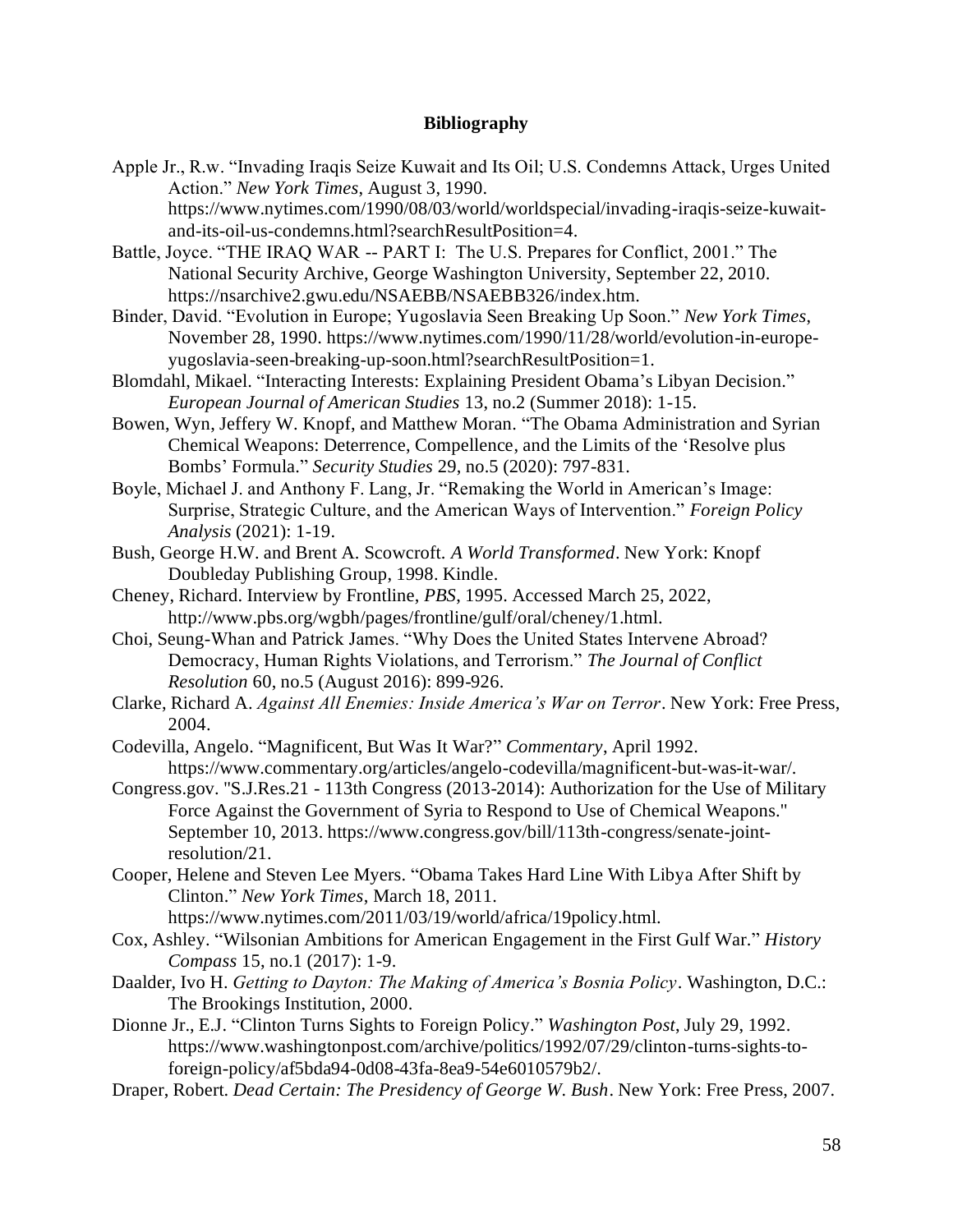- Drozdiak, William. "Total Review of Peacekeeping Ordered by U.N." *Washington Post*, May 13, 1995. https://www.washingtonpost.com/archive/politics/1995/05/13/total-review-ofpeacekeeping-ordered-by-un/a907d334-e214-473a-90c7-5d6f52c6ce70/.
- Friedman, Thomas L. "Baker Urges End to Yugoslav Rift." *New York Times*, June 22, 1991. https://www.nytimes.com/1991/06/22/world/baker-urges-end-to-yugoslav-rift.html.
- Friedman, Thomas L. "Bosnia Reconsidered; Where Candidate Clinton Saw a Challenge The President Sees an Insoluble Quagmire." *New York Times*, April 8, 1993. https://www.nytimes.com/1993/04/08/world/bosnia-reconsidered-where-candidateclinton-saw-challenge-president-sees.html.
- Friedman, Thomas L. "MIDEAST TENSIONS; How U.S. Won Support to Use Mideast Forces The Iraq Resolution: A U.S.-Soviet Collaboration -- A special report." *New York Times*, December 2, 1990. https://www.nytimes.com/1990/12/02/world/mideast-tensions-uswon-support-use-mideast-forces-iraq-resolution-us-soviet.html.
- "Gates: Libyan no-fly zone would require attack." CBS News, March 2, 2011. https://www.cbsnews.com/news/gates-libyan-no-fly-zone-would-require-attack/.
- Gates, Robert M. *Duty: Memoirs of a Secretary at War*. New York: Knopf Doubleday Publishing Group, 2014. Kindle.
- George Bush Presidential Library and Museum. "Address to the Nation on the Suspension of Allied Offensive Combat Operations in the Persian Gulf." Public Papers. February 27, 1991. https://bush41library.tamu.edu/archives/public-papers/2746.
- George Bush Presidential Library and Museum. "Letter to Congressional Leaders on the Deployment of Additional United States Armed Forces to the Persian Gulf." Public Papers. November 16, 1990. https://bush41library.tamu.edu/archives/public-papers/2454.
- George Bush Presidential Library and Museum. "Statement on Allied Military Action in the Persian Gulf." Public Papers. January 16, 1991.
	- https://bush41library.tamu.edu/archives/public-papers/2624.
- George Bush Presidential Library and Museum. "Statement on United States Recognition of the Former Yugoslav Republics." Public Papers. April 7, 1992. https://bush41library.tamu.edu/archives/public-papers/4152.
- George Bush Presidential Library and Museum. "The President's News Conference." Public Papers. August 8, 1990. https://bush41library.tamu.edu/archives/public-papers/2148.
- George Bush Presidential Library and Museum. "The President's News Conference." Public Papers. August 14, 1990. https://bush41library.tamu.edu/archives/public-papers/2162.
- George Bush Presidential Library and Museum. "The President's News Conference in Kennebunkport, Maine." Public Papers. September 2, 1991. https://bush41library.tamu.edu/archives/public-papers/3334.
- George Bush Presidential Library and Museum. "The President's News Conference in Rome, Italy." Public Papers. November 8, 1991. https://bush41library.tamu.edu/archives/publicpapers/3602.
- George Bush Presidential Library and Museum. "The President's News Conference on the Persian Gulf Crisis." Public Papers. November 8, 1990.
	- https://bush41library.tamu.edu/archives/public-papers/2416.
- George Bush Presidential Library and Museum. "The President's News Conference on the Persian Gulf Crisis." Public Papers. August 30, 1990.

https://bush41library.tamu.edu/archives/public-papers/2189.

George Bush Presidential Library and Museum. "Remarks and an Exchange With Reporters on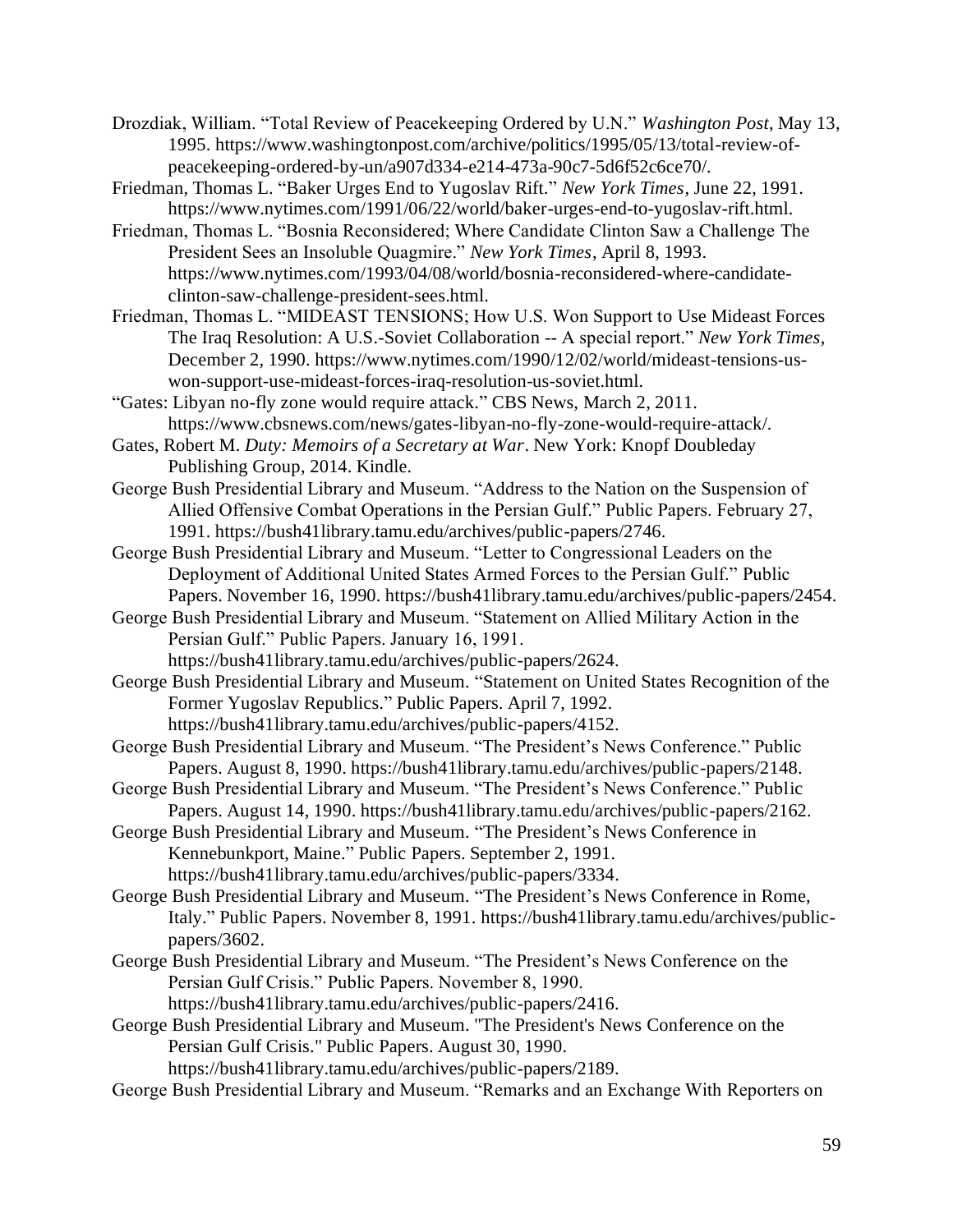the Iraqi Invasion of Kuwait." Public Papers. August 2, 1990.

https://bush41library.tamu.edu/archives/public-papers/2123.

- George Bush Presidential Library and Museum. "Remarks and an Exchange With Reporters on the Iraqi Invasion of Kuwait." Public Papers. August 3, 1990. https://bush41library.tamu.edu/archives/public-papers/2135.
- George Bush Presidential Library and Museum. "Remarks and an Exchange With Reporters on the Persian Gulf Crisis." Public Papers. August 11, 1990. https://bush41library.tamu.edu/archives/public-papers/2158.
- Gerring, John. "Case Selection for Case-Study Analysis: Qualitative and Quantitative Techniques." In *The Oxford Handbook of Political Methodology*, 665-684. Oxford: Oxford University Press, 2008.
- "Government Assessment of the Syrian Government's Use of Chemical Weapons on August 21, 2013." Office of the Press Secretary, August 30, 2013. https://obamawhitehouse.archives.gov/the-press-office/2013/08/30/governmentassessment-syrian-government-s-use-chemical-weapons-august-21.
- Hastings, Michael. "Inside Obama's War Room." *Rolling Stone*, October 13, 2011. https://www.rollingstone.com/politics/politics-news/inside-obamas-war-room-238074/.
- Henrikson, Thomas H. *Cycles in US Foreign Policy since the Cold War*. Cham: Palgrave MacMillian, 2017.
- Hodge, Carole. *Britain and the Balkans: 1991 until the present*. New York: Routledge, 2006.
- Hoagl, Jim. "An October Surprise? Not in This Election Year." *Washington Post*, September 29, 1992. https://www.washingtonpost.com/archive/opinions/1992/09/29/an-octobersurprise-not-in-this-election-year/0f2aee10-cba1-4df1-849c-015e5ab2398b/.
- Huth, Paul K. "Major Power Intervention in International Crises, 1918-1988." *The Journal of Conflict Resolution* 42, no.6 (December 1998): 744-770.
- Ignatius, David. "Tom Donilon's Arab Spring challenge." *Washington* Post, April 26, 2011. https://www.washingtonpost.com/opinions/tom\_donilons\_arab\_spring\_challenge/2011/0 4/26/AFWVE2sE\_story.html.
- Kadić, Veldin. "Humanitarian Intervention in Libya as an Obstacle to the Humanitarian Intervention in Syria: Geopolitical Lessons Learned." *Democracy & Security in Southeastern Europe* (2020), 70–86.
- Khalilzad, Zalmay and Paul Wolfowitz. "We Must Lead the Way in Deposing Saddam." *Washington Post*, November 9, 1997. https://www.washingtonpost.com/archive/opinions/1997/11/09/we-must-lead-the-way-indeposing-saddam/e7109ca0-6545-459e-b6e2-fd29b7e44e09/.
- King, Gary, Robert O. Keohane, and Sidney Verba. *Designing Social Inquiry: Scientific Inference in Qualitative Research*. Princeton: Princeton University Press, 1994.
- Lake, Tony. "The Clinton Years Interview: Tony Lake." Interview by Chris Bury. *Frontline*, PBS, September 2000.

https://www.pbs.org/wgbh/pages/frontline/shows/clinton/interviews/lake.html.

Landler, Mark. "Unrest in Syria and Jordan Poses New Test for U.S. Policy." *New York Times*, March 26, 2011.

https://www.nytimes.com/2011/03/27/world/middleeast/27diplomacy.html. Landler, Mark. "U.S. Moves Cautiously Against Syrian Leaders." *New York Times*, April 29,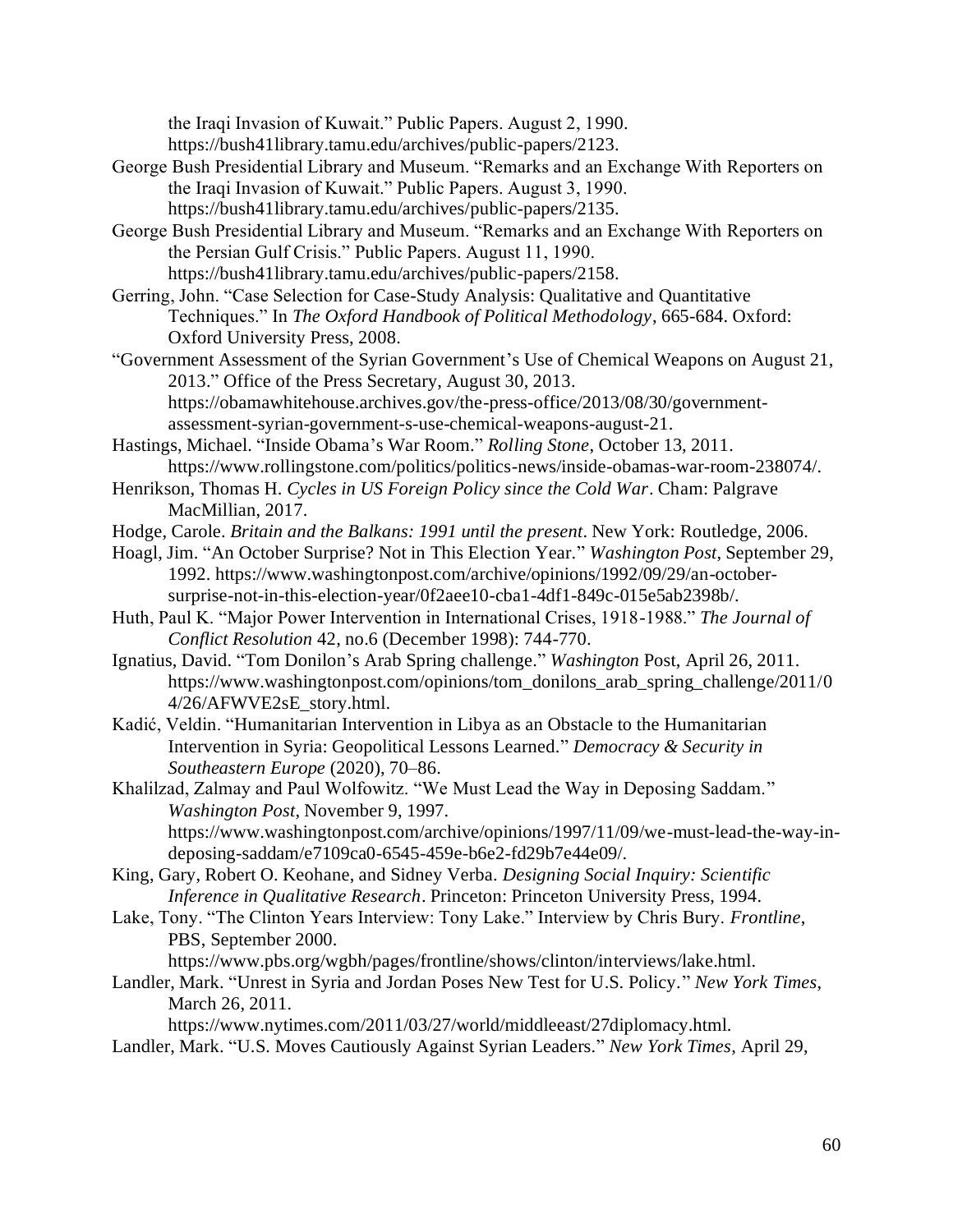2011.

https://www.nytimes.com/2011/04/30/world/middleeast/30policy.html?searchResultPosit  $ion = 1$ .

- Larres, "'Bloody as Hell'. Bush, Clinton and the Abdication of American Leadership in the former Yugoslavia, 1990-1995." *Journal of European Integration History* 10, no.1 (2004): 179-202.
- Larsdotter, Kersti. "The Development of a NATO Strategy in Bosnia-Herzegovina." *Pursuing Strategy New Security Challenges Series*, January 1, 2012, 60–81. doi:10.1057/9780230364196\_3.
- MacMillian, John. "Intervention and the ordering of the modern world." *Review of International Studies* 39 (2013): 1039-1056.
- Meeting of the NSC/Deputy Committee Meeting. "Iraqi Invasion of Kuwait." Minutes. 2 August 1990. Richard N. Hass Files. The National Security Archive. https://nsarchive.gwu.edu/document/24306-national-security-council-meeting-august-2- 1990.
- Meeting of the NSC/Deputy Committee Meeting. "Iraqi Invasion of Kuwait." Minutes. 2 August 1990. Richard N. Hass Files. The National Security Archive. https://nsarchive.gwu.edu/document/24309-national-security-council-meeting-august-4- 1990.
- Miller, Benjamin. "The Logic of US Military Interventions in the post-Cold War Era." *Contemporary Security Policy* 19, no.3 (December 1998): 72-109.
- Miller, Joshua. "Defense Secretary: Libya Did Not Pose Threat to U.S., Was Not 'Vital National Interest' to Intervene." ABC News, March 27, 2011. https://abcnews.go.com/International/defense-secretary-libya-pose-threat-us-vitalnational/story?id=13231987.
- Morales, Waltraud Queiser. "US intervention and the New World Order: lessons from Cold War and post-Cold War cases." *Third World Quarterly* 15, no. 1(1994): 77-101.
- National Security Council and Records Management Office. "Declassified Documents concerning Bosnia." *Clinton Digital Library*. Accessed March 22, 2022. https://clinton.presidentiallibraries.us/items/show/36591.
- National Security Council et al. "PC/DC [Principals Committee/Deputies Committee] Meetings on Bosnia, February 1995 [1]." *Clinton Digital Library*. Accessed March 18, 2022. https://clinton.presidentiallibraries.us/items/show/72191.
- National Security Council et al. "PC/DC [Principals Committee/Deputies Committee] Meetings on Bosnia, March 1995 [3]." *Clinton Digital Library*. Accessed March 19, 2022. https://clinton.presidentiallibraries.us/items/show/72198.
- Oberdorfer, Don and Marc Fisher. "Bush Turns Aside Bosnian Please for Military Intervention." *Washington Post*, July 10, 1992. https://www.washingtonpost.com/archive/politics/1992/07/10/bush-turns-aside-bosnian
	- plea-for-military-intervention/36faf052-3d17-4f94-8c83-1f225bfded5e/.
- Parsi, Trita and Adam N. Weinstein, "Why Are American Troops Still in Iraq?" *New York Times*, February 10, 2022, https://www.nytimes.com/2022/02/10/opinion/biden-iraqmilitary.html.
- Perry, Walter L., Richard E. Darilek, Laurinda L. Rohn, and Jerry M. Sollinger, eds*., Operation IRAQI FREEDOM: Decisive War, Elusive Peace*. Santa Monica, CA: RAND Corporation, 2015. https://www.rand.org/pubs/research\_reports/RR1214.html.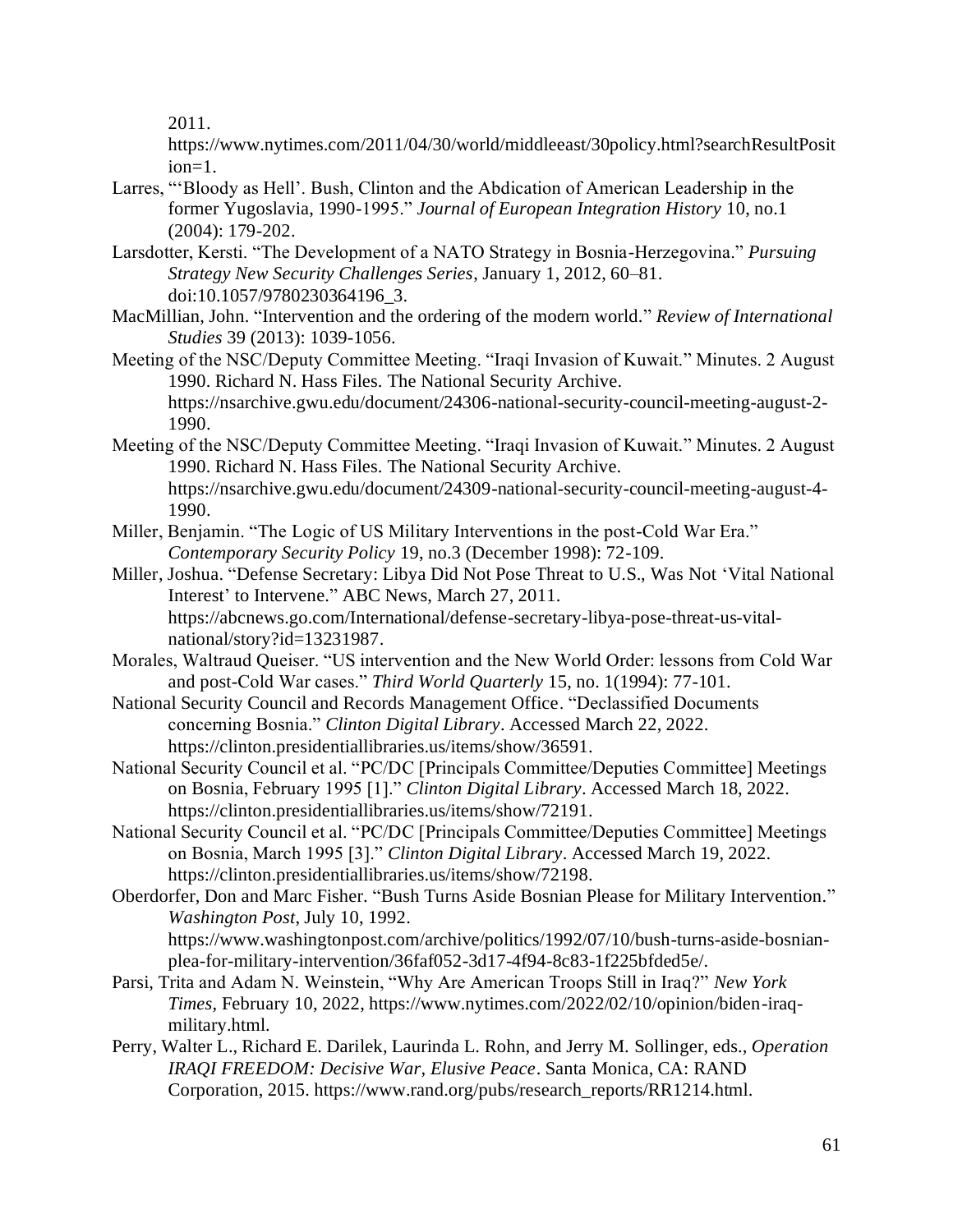- Pollack, Kenneth. Interview by Frontline, *PBS*, January 4, 2003. Accessed March 28, 2022. https://www.pbs.org/wgbh/pages/frontline/shows/iraq/interviews/pollack.html.
- Pomfret, John. "'Joint Action Program' For Bosnia Leaves Muslims Disillusioned." *Washington Post*, May 25, 1993. https://www.washingtonpost.com/archive/politics/1993/05/25/jointaction-program-for-bosnia-leaves-muslims-disillusioned/7a33fa15-48dc-485e-9198- 54a032e12ba1/.
- Powell, Colin. Interview by Frontline, *PBS*, 1995. Accessed April 2, 2022, https://www.pbs.org/wgbh/pages/frontline/gulf/oral/powell/1.html.
- Power, Samantha. *The Education of an Idealist: A Memoir*. New York: Harper Collins, 2021. Kindle.
- "President Says Saddam Hussein Must Leave Iraq Within 48 Hours." Office of the Press Secretary, March 17, 2003. https://georgewbush-
- whitehouse.archives.gov/news/releases/2003/03/20030317-7.html. "Remarks by the President on the Middle East and North Africa." Office of the Press Secretary, May 19, 2011. https://obamawhitehouse.archives.gov/the-pressoffice/2011/05/19/remarks-president-middle-east-and-north-africa.
- "Remarks by the President on the Situation in Libya." Office of the Press Secretary, March 18, 2011. https://obamawhitehouse.archives.gov/the-press-office/2011/03/18/remarks-President-situation-libya.
- "Remarks by the President to the White House Press Corps." Office of the Press Secretary, August 20, 2012. https://obamawhitehouse.archives.gov/the-pressoffice/2012/08/20/remarks-president-white-house-press-corps.
- Reus-Smit, Christian. "The concept of intervention." *Review of International Studies* 39 (2013): 1057-1076.
- Rhodes, Ben. *The World as It Is: A Memoir of the Obama White House*. New York: Random House, 2018.
- Rice, Condoleezza to Richard Cheney et al., "Principals' Committee Review of Iraq Policy Paper," memorandum. 29 October 2002, The Rumsfeld Papers.
- Rice, Susan. "In Syria, America Had No Good Options." *The Atlantic*, October 7, 2019. https://www.theatlantic.com/ideas/archive/2019/10/susan-rice-how-obama-found-leastbad-syria-policy/599296/.
- Rice, Susan. "UN Security Council and the Responsibility to Protect." Transcript of speech delivered at International Peace Institute, Vienna, June 15, 2009. https://awpc.cattcenter.iastate.edu/2017/03/21/un-security-council-and-the-responsibilityto-protect-june-15-2009/.
- Rieff, David. *Slaughterhouse: Bosnia and the Failure of the West*. New York: Simon & Schuster, 1995.
- Ross, Dennis. Interview by Frontline, *PBS*, January 27, 2003. Accessed March 28, 2022. https://www.pbs.org/wgbh/pages/frontline/shows/iraq/interviews/ross.html.
- Rumsfeld, Donald to Condoleezza Rice, "Iraq," memorandum. 27 July 2001, THE IRAQ WAR – PART I: The U.S. Prepares for Conflict, 2001,

https://nsarchive2.gwu.edu/NSAEBB/NSAEBB326/doc06.pdf.

- Rumsfeld, Donald. U.S. Department of Defense Notes. November 27, 2001, THE IRAQ WAR PART I: The U.S. Prepares for Conflict, 2001, *The National Security Archive*, https://nsarchive2.gwu.edu/NSAEBB/NSAEBB326/doc08.pdf.
- Sanger, David E. and John F. Burns, "Threats and Responses: The White House; Bush Orders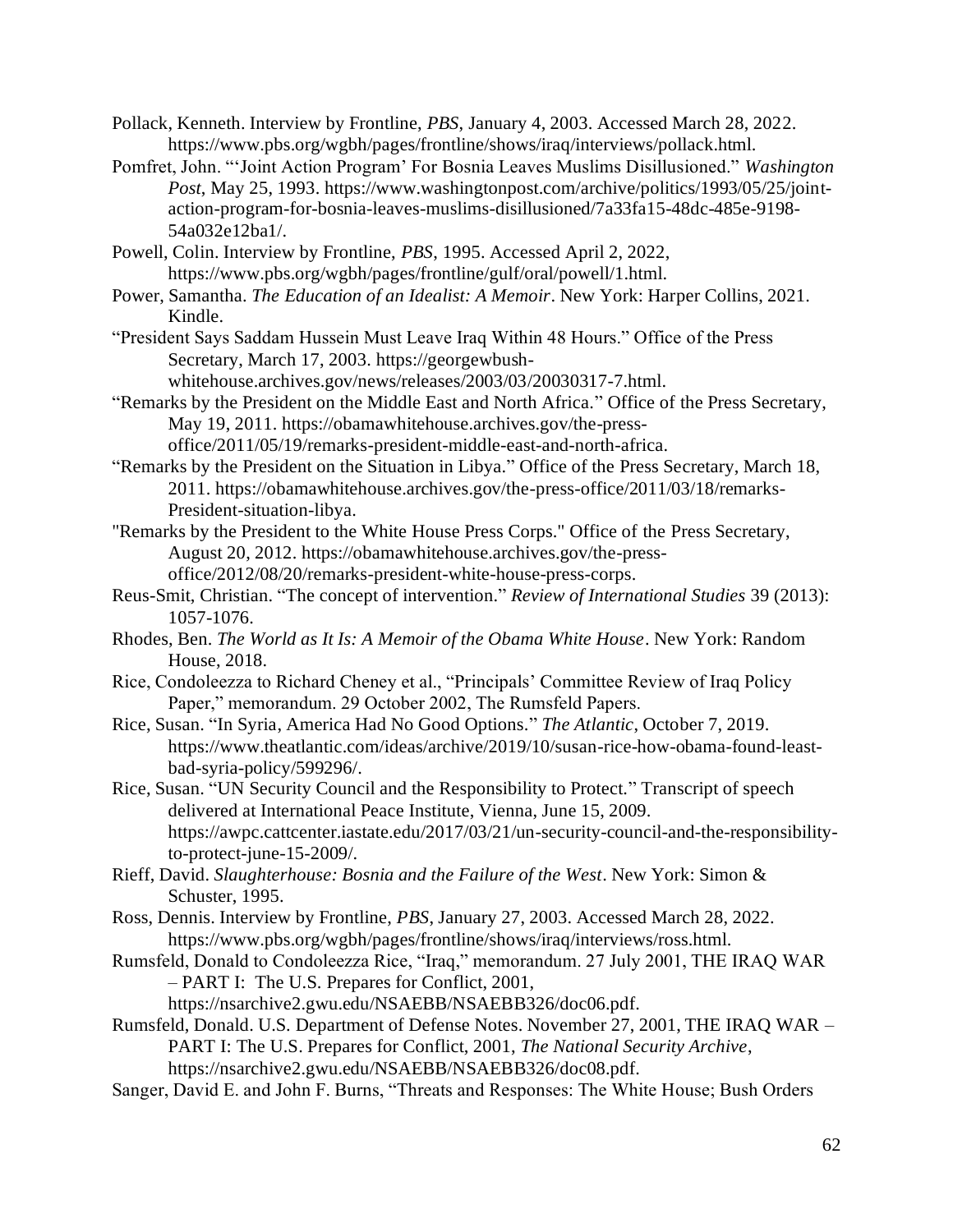Start of War on Iraq; Missiles Apparently Miss Hussein." *New York Times*, March 20, 2003. https://www.nytimes.com/2003/03/20/world/threats-responses-white-house-bushorders-start-war-iraq-missiles-apparently.html.

- Saunders, Elizabeth N. "Transformative Choices: Leaders and the Origins of Intervention Strategy." *International Security* 34, no.2 (Fall 2009): 119-161.
- Sciolino, Elaine. "Madeleine Albright's Audition." *New York Times Magazine*, September 22, 1996. https://www.nytimes.com/1996/09/22/magazine/madeleine-albright-saudition.html.
- "Security Council Approves 'No-Fly Zone' over Libya, Authorizing 'All Necessary Measures' to Protect Civilians, by Vote of 10 in Favour with 5 Abstentions." *United Nations Meetings Coverage and Press Releases*, March 17, 2011. https://www.un.org/press/en/2011/sc10200.doc.htm.
- Sells, Michael A. *The Bridge Betrayed: Religion and Genocide in Bosnia*. Berkeley: University of California Press, 1996.
- Smith, Alastair. "To Intervene or Not to Intervene: A Biased Decision." *The Journal of Conflict Resolution* 40, no.1 (Mar 1996): 16-40.
- Taddonio, Patrice. "'The President Blinked': Why Obama Changed Course on the 'Red Line' in Syria." PBS *Frontline*, May 25, 2015. https://www.pbs.org/wgbh/frontline/article/thepresident-blinked-why-obama-changed-course-on-the-red-line-in-syria/.
- "Text: Bush's Speech to U.N. on Iraq." *New York Times*, September 12, 2002. https://www.nytimes.com/2002/09/12/politics/text-bushs-speech-to-un-on-iraq.html.
- Tyler, Patrick E. "U.S. Strategy Calls for Insuring No Rivals Develop." *New York Times*, March 8, 1992. https://www.nytimes.com/1992/03/08/world/us-strategy-plan-calls-for-insuringno-rivals-develop.html.
- United Nations Security Council (UNSC) Res 678 (29 November 1990) UN Doc S/22033.
- Ventresca, Marc J. and John W. Mohr. "Archival Research Methods." *In The Blackwell Companion to Organizations*, edited by Joel A. C. Baum, 805-828. Oxford: Blackwell Publishers Ltd, 2002.
- Watts, Tom F.A. and Rubrick Biegon. "Revisiting the remoteness of remote warfare: US military intervention in Libya during Obama's presidency." *Defence Studies* 21, no.4 (Dec 2021): 508-527.
- "Were 1998 Memos a Blueprint for War?" *ABC News*, January 6, 2006, https://abcnews.go.com/Nightline/story?id=128491&page=1.
- Wilson, Scott. "National security team shuffle may signal more activist stance at White House." *Washington Post*, June 5, 2013. https://www.washingtonpost.com/politics/tom-donilonresigning-as-national-security-adviser-susan-rice-to-replace-him/2013/06/05/b296f36acdd3-11e2-8f6b-67f40e176f03\_story.html.
- Wolfowitz, Paul. "Clinton's Bay of Pigs." *Wall Street Journal*, September 27, 1996. https://www.wsj.com/articles/SB843775850211826000.
- Woodward, Bob. *Bush at War*. New York: Simon & Schuster, 2002.
- Woodward, Bob. *Plan of Attack*. New York: Simon & Schuster, 2004.
- Woodward, Susan L. *Balkan Tragedy: Chaos and Dissolution After the Cold War*. Washington, D.C.: The Brookings Institution, 1995. Google e-book.
- Yoon, Mi Yung. "Explaining U.S. Intervention in Third World Internal Wars, 1945-1989." *The Journal of Conflict Resolution* 41, no.4 (Aug 1997): 580-602.
- Zambakari, Christopher. "The Misguided and Mismanaged Intervention in Libya: Consequences